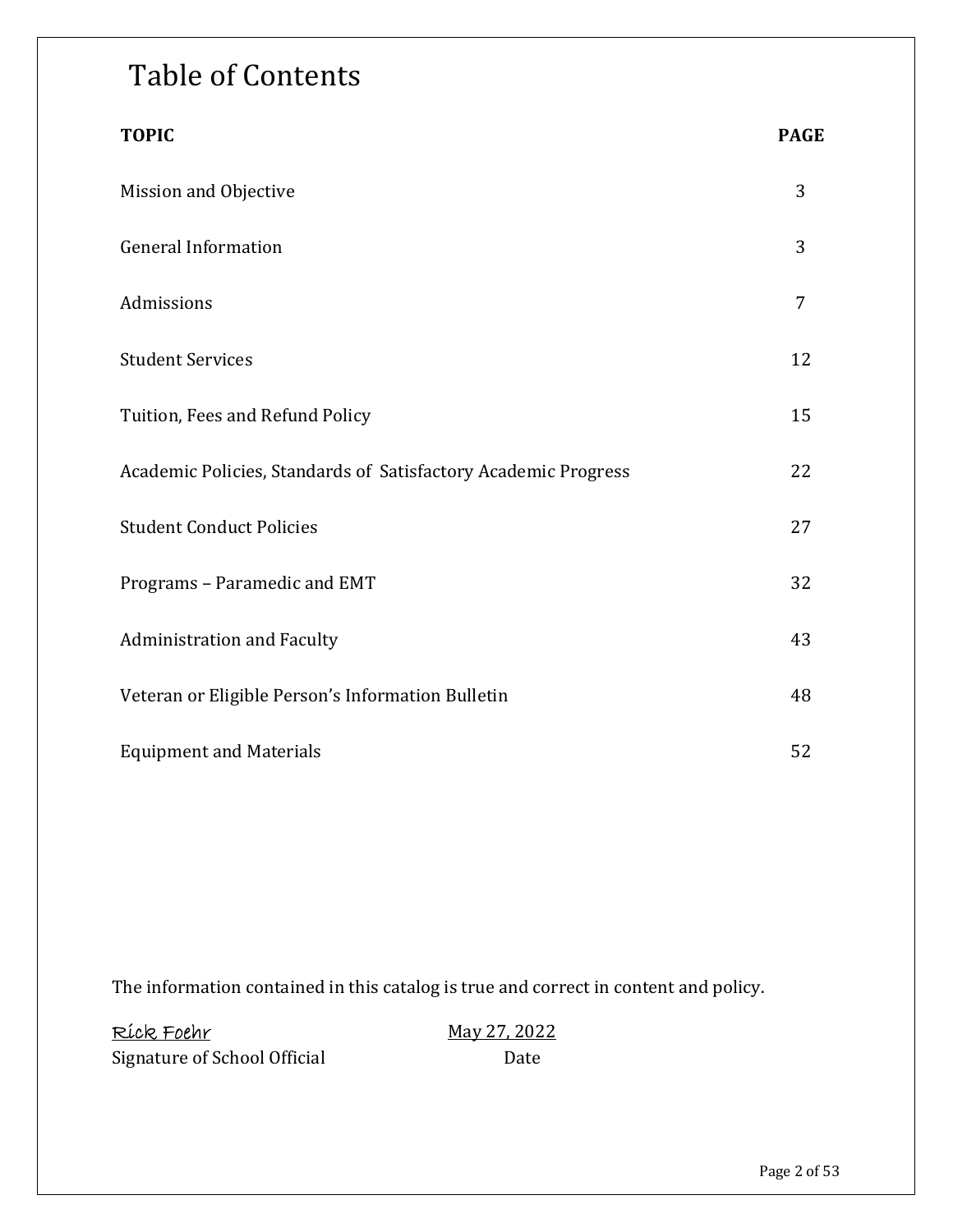## **MISSION AND OBJECTIVE**

San Diego County Local Emergency Medical Services Agency (LEMSA), who has recognized EMSTA College as a leader in pre-hospital education and training, maintains that the school is an advocate for the development of quality EMS care. We strive to positively impact the local EMS community by continually monitoring the effectiveness of our teaching methodology with each program we offer. EMSTA College offers Emergency Medical Educational and Allied Health programs to meet the needs of the general community at large.

Our mission is to prepare students to become competent and compassionate care givers in the field of emergency pre-hospital medicine and allied health fields, who will meet state and national expectations within those professions.

The EMSTA College Paramedic Training Program prepares professional paramedics to address the health care needs of diverse populations in the region. In accordance with its teaching mission, the EMSTA College Paramedic Training Program provides a scholarly atmosphere that stimulates service, research, and creative activities by its faculty and students.

EMSTA College's objective is to train competent entry-level Paramedics in the cognitive (knowledge), psychomotor (skills), and affective (behavior) learning domains, with or without exit points at the Advanced Emergency Medical Technician, Emergency Medical Technician, or Emergency Medical Responder levels.

## **GENERAL INFORMATION**

## **Approval Statement, Accreditation & Legal Control**

This institution is a private institution approved to operate by the California Bureau for Private Postsecondary Education. Approval to operate means the institution is compliant with the minimum standards contained in the California Private Postsecondary Education Act of 2009 (as amended) and Division 7.5 of Title 5 of the California Code of Regulations. Approved training programs:

| <b>Program Name</b>                   | <b>Delivery</b>           | <b>Credits or Hours</b> |
|---------------------------------------|---------------------------|-------------------------|
|                                       | Method(s)                 |                         |
| Paramedic Training                    | Residential &             | 1,249 Hours             |
|                                       | Hybrid                    |                         |
| <b>EMT</b>                            | Residential &             | 202 Hours               |
|                                       | <b>Distance Education</b> |                         |
| <b>EMT Bridge</b>                     | Residential               | 24 Hours                |
| Paramedic Anatomy and Physiology (A & | Residential &             | 84 Hours                |
| P                                     | <b>Distance Education</b> |                         |
| Paramedic Prep                        | Residential, &            | 48 Hours                |
|                                       | Hybrid                    |                         |

EMSTA College is approved by the California State Approving Agency to enroll veterans and other eligible persons.

7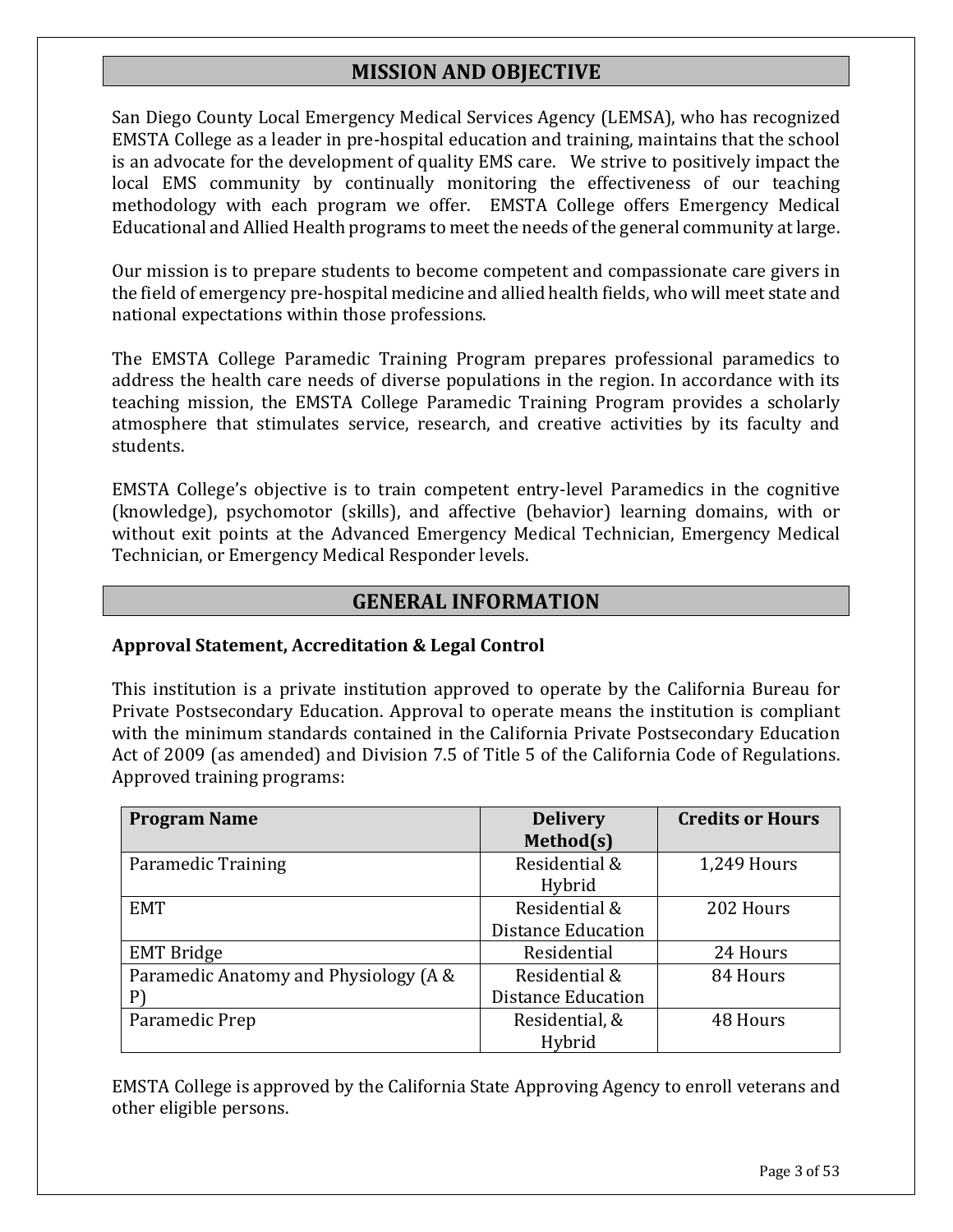EMSTA College does not have institutional accreditation by an agency recognized by the United States Department of Education (USDE) and students are not eligible for federal financial aid programs. EMSTA College's Paramedic Training Program has a specialized programmatic accreditation with Point Loma Nazarene University/EMSTA College for EMS Consortium by the Commission on Accreditation of Allied Health Education Programs (www.caahep.org) upon the recommendation of the Committee on Accreditation of Educational Programs for the EMS Professions (CoAEMSP).

EMSTA College is owned by EMSTA Inc., a California corporation. Rick Foehr – Co-Owner/Dean/Program Director Connie Foehr – Co-Owner/Secretary/Treasurer Michelle Riingen – President

## **Sponsoring Institution Accreditation Status**

Point Loma Nazarene University Currently accredited by Western Association of Schools and Colleges (WASC) Last review date: 2020 Next review date: 2032

## **Location and Facilities**

All courses are taught at 11489 Woodside Ave., Santee, CA 92071. Distance education coursework is completed at a location selected by the student. EMSTA College's facility consists of 10,000 square feet of classroom and office space specifically designed for a vocational school. There are four administrative offices and seven classrooms. The facility will accommodate a maximum of 36 students for the Paramedic Training and EMT programs, with 1 instructor for lecture and a ratio of 1:6 for labs (1 instructor to 6 students), respectively. Two restrooms, one for men and one for women, are located within easy access of all classrooms and are equipped with handicap accommodations. There is also a lunchroom centrally located as well as an outside break area. 5 11

## **Foreign Students**

EMSTA College does not offer visa services to prospective students from other countries or English language services. EMSTA College does not offer English as a Second Language instruction. All instruction occurs in English. English language proficiency is documented by:

- 1. The admissions interview; and
- 2. Receipt of prior education documentation that demonstrates completion of high school English level via equivalency of education provided in the United States.

#### **Consumer Information**

As a prospective student, you are encouraged to review this catalog prior to signing an enrollment agreement. You are also encouraged to review the School Performance Fact Sheet, which must be provided to you prior to signing an enrollment agreement. 9

13 Any questions a student may have regarding this catalog that have not been satisfactorily answered by the institution may be directed to the Bureau for Private Postsecondary Education at P.O. Box 980818 West Sacramento, CA 95798-0818, www.bppe.ca.gov, toll-free telephone number (888) 370-7589 or by fax (916) 263-1897.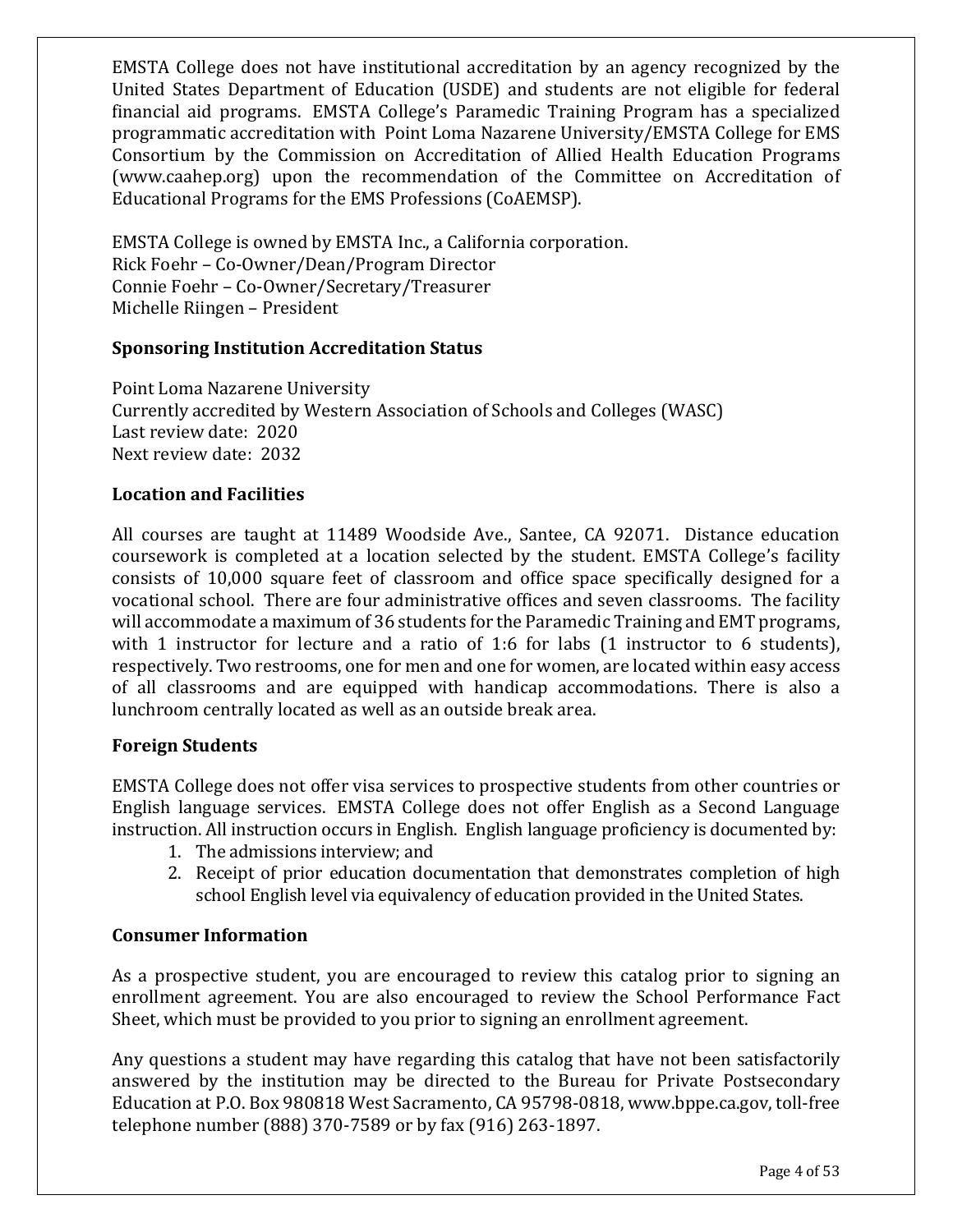EMSTA College does not have a pending petition in bankruptcy, is not operating as a debtor in possession, has not filed a petition within the preceding five years, or has not had a petition in bankruptcy filed against it within the preceding five years that resulted in reorganization under Chapter 11 of the United States Bankruptcy Code (11 U.S.C. Sec. 1101 et seq.).

EMSTA College does not participate in state programs.

EMSTA College is approved for Title 38 benefits.

## **Academic Calendar**

8

Enrollment is continuous, with start and expected graduation dates as follows.

| <b>Program Name</b>          | <b>Start Date</b> | <b>Expected Graduation</b><br><b>Date</b> |
|------------------------------|-------------------|-------------------------------------------|
| Paramedic Training (44 wks.) | 1/18/22           | 2/23/23                                   |
| Paramedic Training (52 wks.) | 9/19/22           | 9/23/23                                   |
| $EMT(8$ wks.)<br>$\bullet$   | 1/3/22            | 2/24/22                                   |
| $EMT(8$ wks.)<br>٠           | 3/1/22            | 4/21/22                                   |
| $EMT(8$ wks.)<br>$\bullet$   | 4/25/22           | 6/16/22                                   |
| $EMT(7$ wks.)<br>٠           | 6/27/22           | 8/11/22                                   |
| $EMT(8$ wks.)<br>$\bullet$   | 8/22/22           | 10/13/22                                  |
| $EMT(8$ wks.)<br>$\bullet$   | 10/17/22          | 12/8/22                                   |
| EMT (16 wks.)<br>٠           | 3/1/22            | 6/16/22                                   |
| EMT (16 wks.)                | 8/23/22           | 12/8/22                                   |

*Please check with school administration or the website for short term program (single courses) start dates and attendance schedule.*

## **Holidays**

- New Year's Day
- Good Friday, 12 Noon to closing
- Memorial Day
- Fourth of July
- Labor Day
- Veteran's Day
- Thanksgiving and the day after
- Christmas & New Year's Day

## **Instructional Schedule**

## **Paramedic Training Program, 44 or 56 weeks**

Monday, Wednesday, and Friday, 9:00 AM to 5:00 PM (44 weeks) Thursday is mandatory ALS ride-along or Mentor day

Tuesday, Thursday, 9:00 AM to 5:00 PM (56 weeks)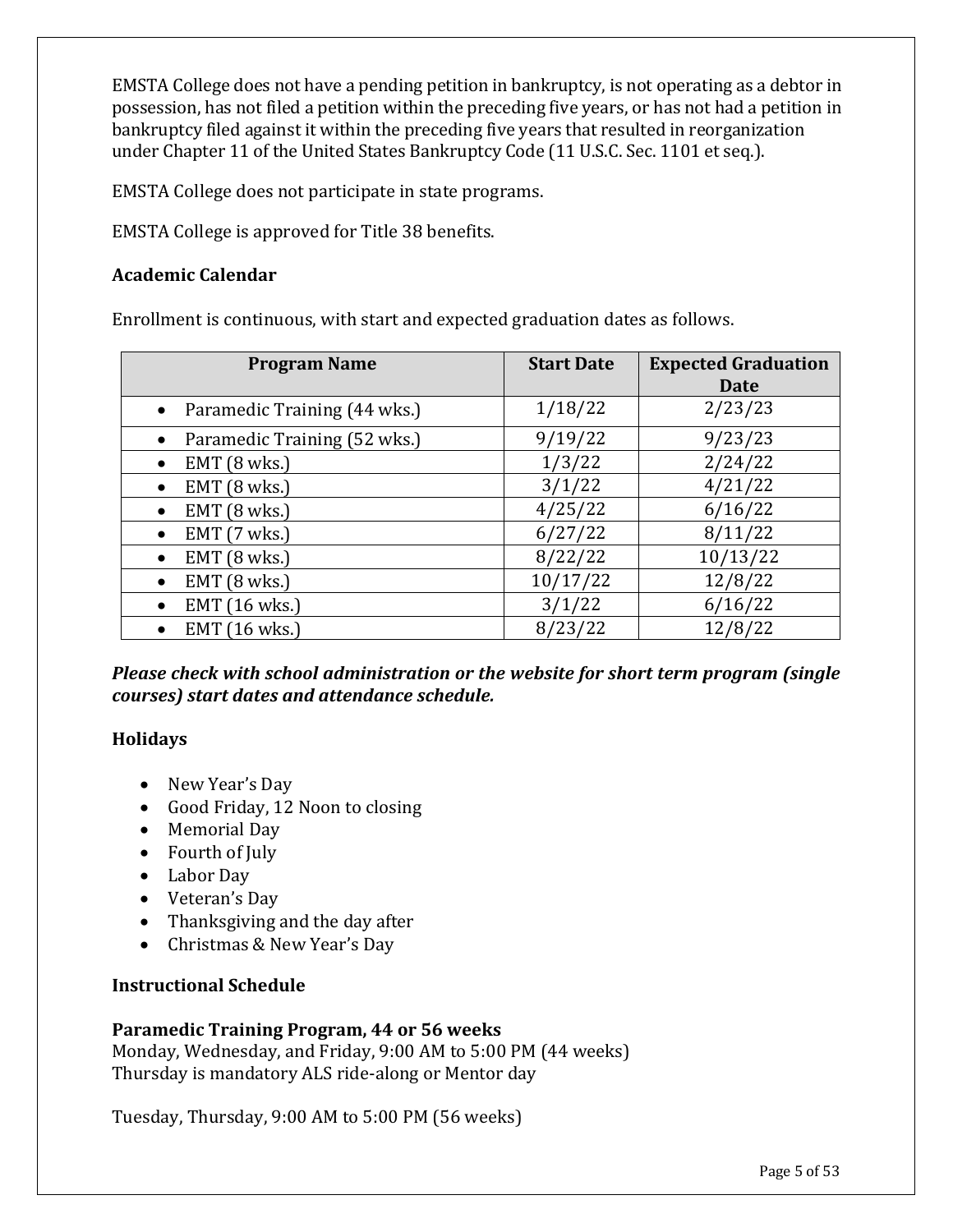Friday is mandatory ALS ride-along or Mentor day

**EMT Program, 8 weeks** Monday – Thursday, 9:00 AM to 1:00 PM or Monday – Thursday, 6:00 PM to 10:00 PM

**EMT Program, 16 weeks** Tuesday & Thursday, 6:00 PM to 10:00 PM

#### **COVID 19 Statement**

**San Diego County EMS has designated all EMT and Paramedic Training Programs in San Diego County as "essential training," and has authorized face‐to‐face instruction as a result. The Programs must follow the CDC guidelines and mandate limited social distancing and wearing of masks while the students are on campus.**

**Masks are optional for students who are fully vaccinated.**

**The masks must be "generic." Masks with slogans or any symbols are not allowed. EMSTA will provide an appropriate mask on request.**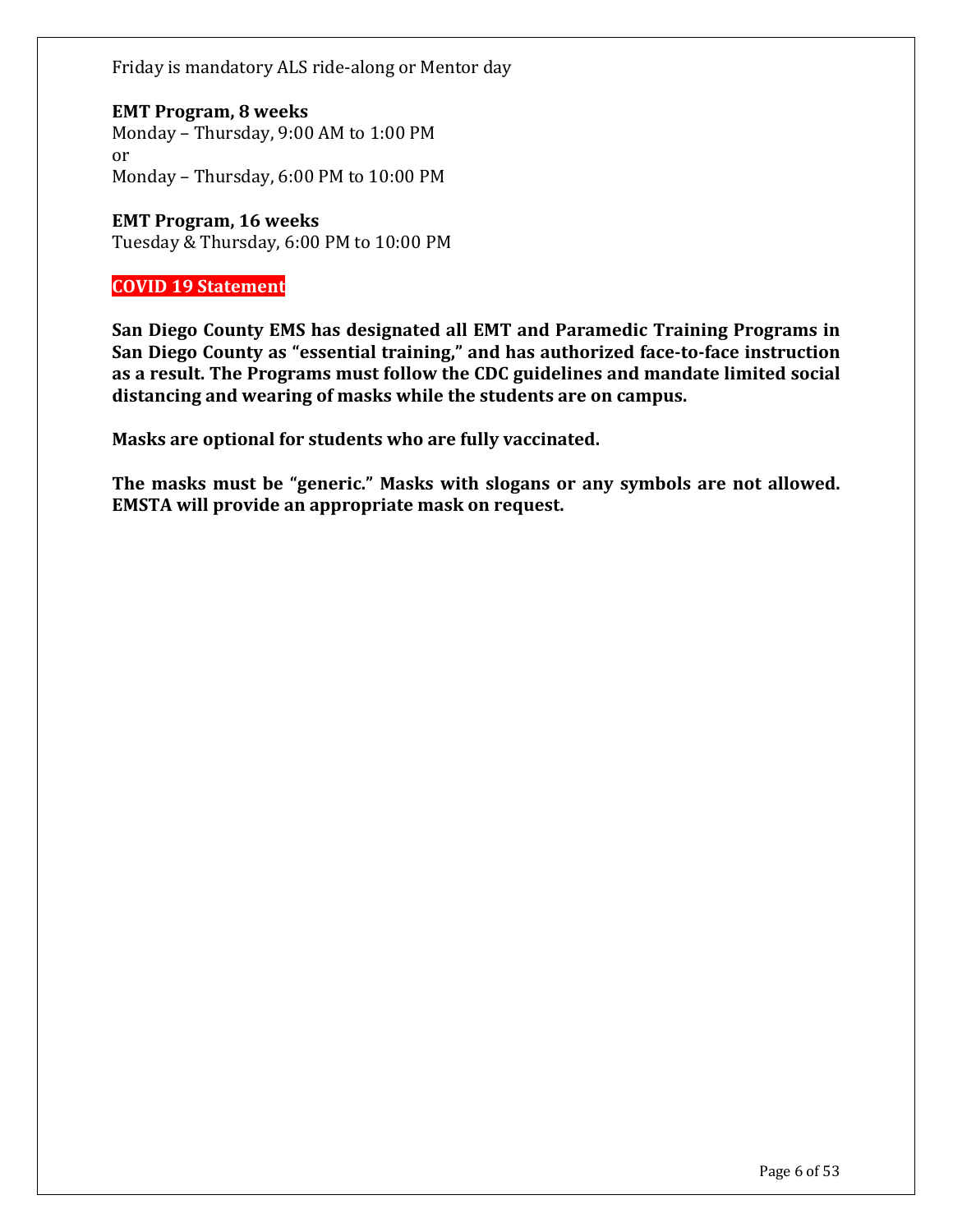## **ADMISSIONS**

#### **General Policies**

- Prospective students must be 18 years of age or older
- Prospective students must provide a copy of their high school diploma, certificate of completion or GED
- Prospective students must provide a copy of a current American Heart Association, Healthcare Provider or American Red Cross, Professional Rescuer CPR card. No other certifying organizations will be accepted.
- Prospective students must provide a copy of current medical insurance coverage (policy or wallet card). Students must maintain medical insurance throughout the Paramedic Training program.
- Students must provide a copy of a valid driver's license, state-issued identification card or other government-issued photographic identification

## **Program Specific Policies**

| <b>Paramedic Training Program</b>                                                                                                                                                                                                                                                                                                                                     |
|-----------------------------------------------------------------------------------------------------------------------------------------------------------------------------------------------------------------------------------------------------------------------------------------------------------------------------------------------------------------------|
| Prospective students must provide a current resume.                                                                                                                                                                                                                                                                                                                   |
| Prospective students must possess and provide a copy of current EMT-B Certification, renewed within the past 12<br>months prior to beginning of class.                                                                                                                                                                                                                |
| Prospective students are responsible for providing a criminal background check and a drug screen as follows:<br>http://emstabackgroundcheck.com<br>This background check covers residency over the past 7 years. An additional fee for out-of-state residences may be<br>charged. This is the only background check EMSTA College will accept for Paramedic students. |
| Prospective students must provide a record of updated records:<br>Annual tuberculosis screening: Mantoux tuberculosis test or if positive, Health Department's guidelines for<br>follow up<br>Positive titer to MMR (Measles, Mumps, Rubella) or vaccination against same or a physician's statement of<br>disease concerning MMR                                     |
| Varicella immunity<br>Immunizations:<br>tetanus immunization within the past 10 years<br>Vaccine/immunity Hepatitis B (recommended)<br>$\bullet$<br>Seasonal Flu & H1N1 (usually given as a combo in 1 shot) (recommended)<br><b>COVID Vaccination (recommended)</b>                                                                                                  |
| Prospective students must provide proof of at least one year, full-time equivalent field EMT experience.                                                                                                                                                                                                                                                              |
| Prospective students must provide two letters of recommendation (professional, i.e., Supervisor, Nurse, Doctor, Fire<br>Chief, etc.).                                                                                                                                                                                                                                 |
| Prospective students must provide a copy (firefighters exempt) of DMV Ambulance Driver's License.                                                                                                                                                                                                                                                                     |
| Prospective students must provide a copy (firefighters exempt) of Medical Examiner Certificate.                                                                                                                                                                                                                                                                       |
| Prospective students must successfully complete entrance testing: Platinum Paramedic Entrance Exam                                                                                                                                                                                                                                                                    |
| Prospective students must successfully complete a Paramedic Prep, or Paramedic Prep class at EMSTA College.                                                                                                                                                                                                                                                           |
| <u>Drocnoctive ctudents must successfully complete Anatomy and Dhysiology class with lab or Daramedic ARD at EMSTA</u>                                                                                                                                                                                                                                                |

Prospective students must successfully complete Anatomy and Physiology class, with lab, or Paramedic A&P at EMSTA College.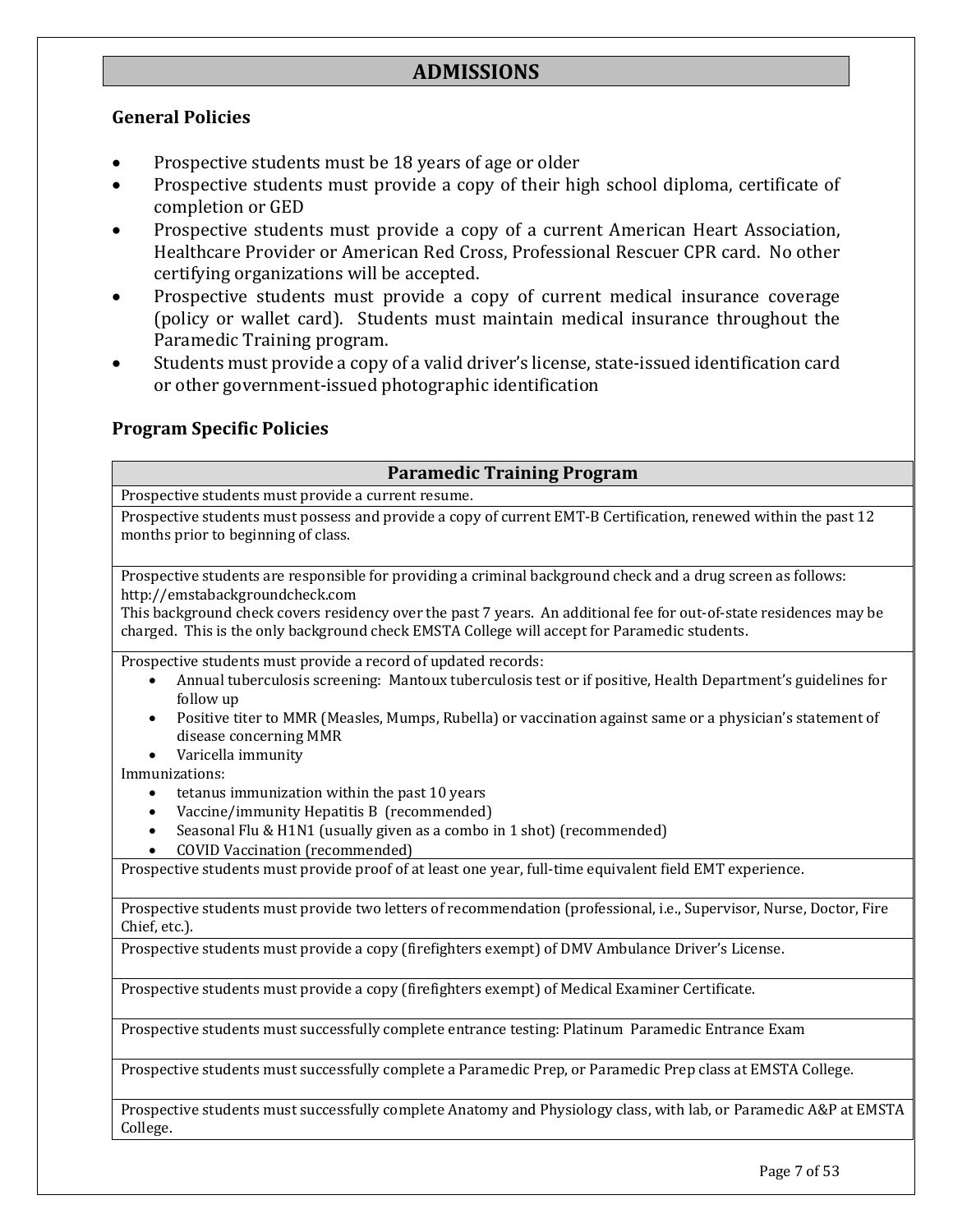Prospective students must complete Admission Board review and skills demonstration/competency.

#### **EMT Program**

Copy of U.S. Citizenship or equivalent I. D. and a Social Security Number Copy of High School Diploma, Certificate of Completion or GED

Copy of one of the following CPR certifications:

- American Heart Association Healthcare Provider
- American Red Cross Professional Rescuer
- Military Training Network

**Copy** of a valid Driver's License, State issued Identification Card or other Government issued Photographic Identification

**Copy** of current medical insurance coverage (policy or wallet card) or letter from the provider stating you have been approved for insurance during the course. Low cost short-term coverage is available on-line at www.ehealthinsurance.com.

**Make copies** of your shot record for the following Required Inoculation (DO NOT TURN IN YOUR ORIGINAL YELLOW CARD)

- TB Test (within 1 year)
- MMR (Measles, Mumps, Rubella) or vaccination against same or a physician's statement of disease concerning MMR. (Childhood immunizations/ yellow card)
- Chicken Pox/ Varicella immunity (Childhood immunizations/ yellow card)
- Tdap Tetnanus, diphtheria, acellular pertussis (within 10 years)
- Hepatitis B\*
- Seasonal Flu & H1N1 (usually given as a combo in 1 shot) \* \*Hep B and Flu shots are optional, you can sign a declination form if the flu shot is not available.
- COVID vaccination (recommended)

#### **EMT Program**

Successfully passed the EMT, NREMT cognitive exam.

#### **Program To participate in a hybrid or online program students must have access to the following:**

- Computer;
- camera;
- speakers; and
- access to the internet.

#### **Procedure**

Admission procedures include meeting with an Admissions Advisor to review career goals, programs offered, school policies and procedures (school catalog), the school performance fact sheet and graduation requirements. Each prospective student must provide all documentation required in the Admissions policies. EMSTA College does not admit abilityto-benefit students.

All foreign diplomas or transcripts must be evaluated and translated to demonstrate U.S. equivalency, at the cost of the prospective student.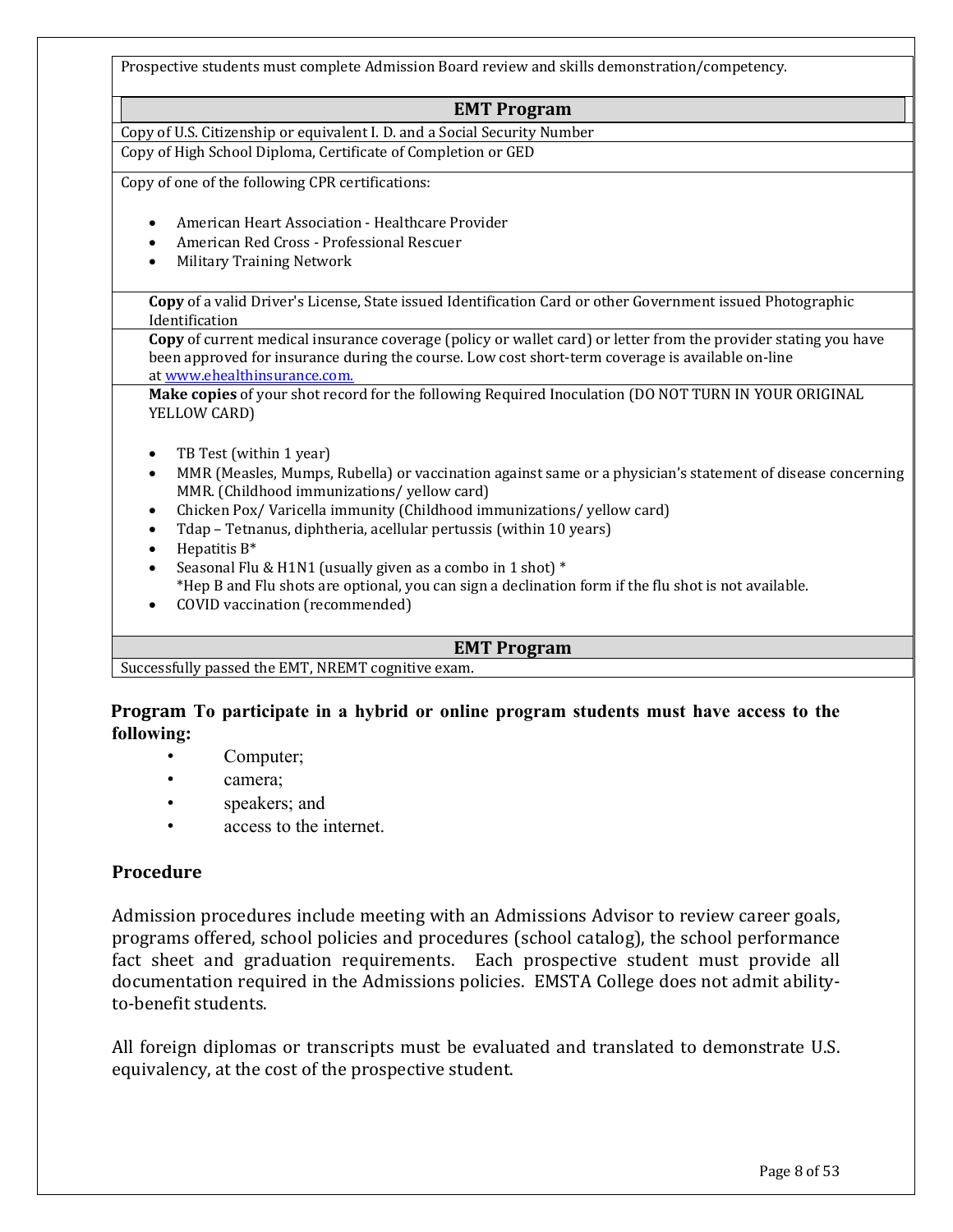Certain types of felonies may slow the certification process and/or prohibit acceptance into the program.

## **Transfer of Credit Policy**

Prospective students requesting credit earned for previous training at another postsecondary institution must apply at the time of enrollment or prior to starting their program. For credit to be considered, the institution where the credit was earned must be accredited by an agency recognized by the United States Department of Education (USDE), the Council for Higher Education Accreditation (CHEA), or the military, and the credit must originate from a similarly titled course.

Any courses for which applicants would like to request transfer credit must have been completed within the previous 5 years for core coursework. To receive credit, students must have earned a grade of "B" or higher for core coursework, and the prospective student may be required to take an exam to demonstrate that the requested knowledge and skills meet EMSTA College requirements. Official transcripts must be provided, as well as a course description from the school catalog, syllabus or outline. EMSTA College reserves the right to request additional course documentation as needed to complete a thorough evaluation. The maximum allowable transfer credit hours that can be awarded are equal to the total didactic hours in the program/course.

A request for military and college transcripts must be received prior to any credit given. All transcripts must be submitted for evaluation prior to the program start date. Veteran students please see "Veterans Information Bulletin" (pg. 47) for transfer information.

If credit is granted, the relevant course(s) will not be assigned a letter grade, but will be recorded with a grade of "T" for transfer, which will not affect the student's grade point average and will not affect the qualitative standard of satisfactory academic progress. The quantitative (pace) of the course and maximum time frame, one and one half times (150%) the program length, are based on the total hours of the program taken at EMSTA College.

Tuition and fees, as applicable, will be adjusted based on a prorated amount per hour in accordance with the credit granted for core coursework. There is no charge for the evaluation of prior coursework for core courses and a \$50 charge for evaluation of prior applied general education coursework.

EMSTA College does not accept credit earned through achievement tests, or experiential learning, or challenge examinations.

The request to transfer credit must be initiated by the prospective student by providing the documentation listed above. EMSTA College's education department will evaluate the previous coursework and notify the applicant within 5 business days of whether credit has been accepted, rejected or further documentation is needed. Applicants may challenge this decision by submitting a written appeal with any supporting documentation to the Dean. All decisions on appeals are provided within 5 business days and are final.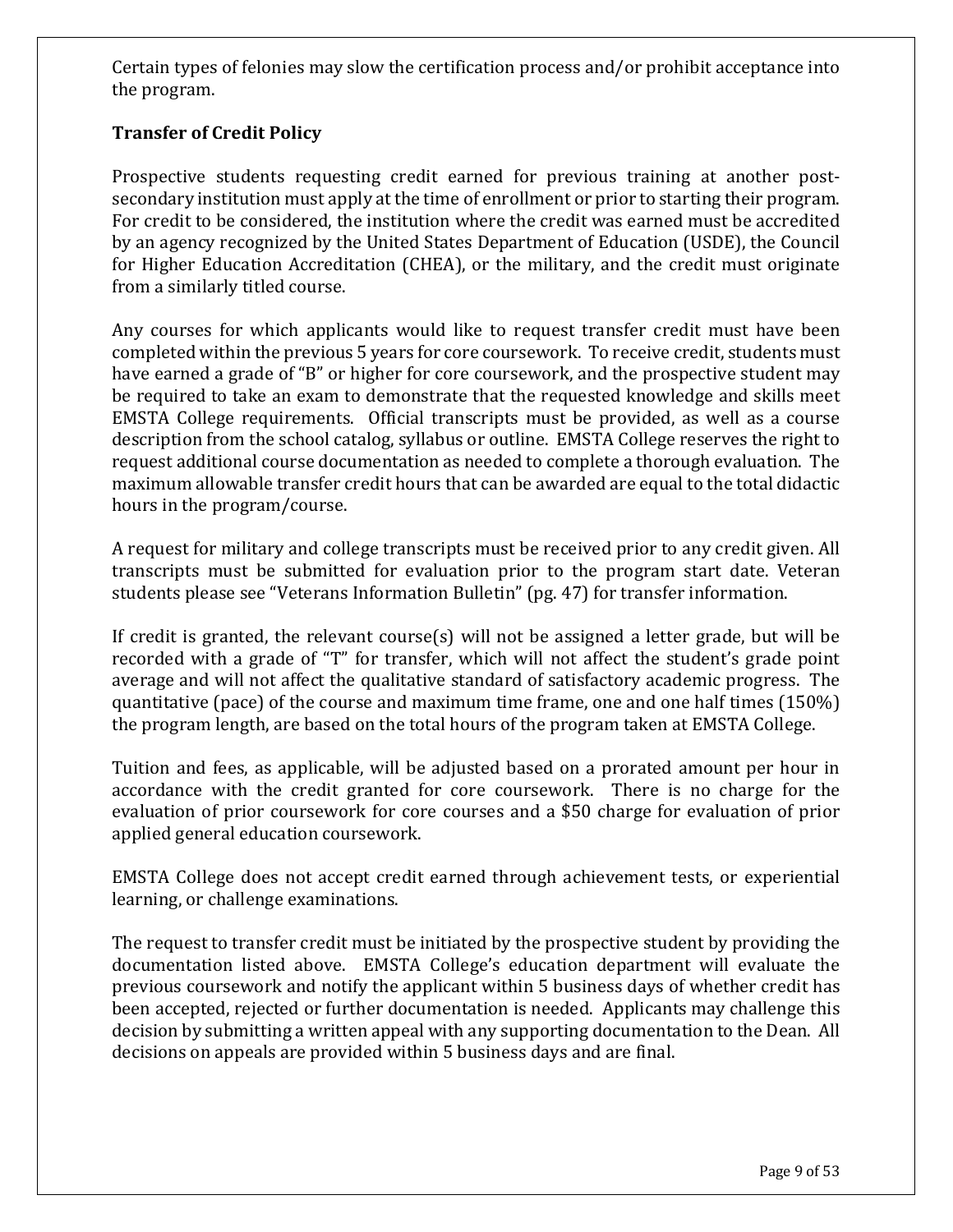#### **Articulation Agreement**

EMSTA College has entered into an articulation agreement with Point Loma Nazarene University as of January 2018. The agreement states if all admission requirements are met to be accepted into Pint Loma Nazarene University that a graduate of the EMSTA College Paramedic Training program will be awarded 43 credits of advanced standing towards the adult undergraduate degrees in either: Business Administration; K-12 Teachers; Child Development; Criminal Justice; or Organizational Medicine.

#### **NOTICE CONCERNING TRANSFERABILITY OF CREDITS AND CREDENTIALS EARNED AT OUR INSTITUTION**

The transferability of credits you earn at EMSTA College is at the complete discretion of an institution to which you may seek to transfer. Acceptance of the certificate you earn in the educational program is also at the complete discretion of the institution to which you may seek to transfer. If the credits or certificate you earn at this institution are not accepted at the institution to which you seek to transfer, you may be required to repeat some or all of your coursework at that institution. For this reason you should make certain that your attendance at this institution will meet your educational goals. This may include contacting an institution to which you may seek to transfer after attending EMSTA College to determine if your credits or certificate will transfer.

#### **Americans with Disabilities Act**

EMSTA College does not discriminate in admission or access to our program on the basis of age, race, color, sex, disability, sexual orientation or national origin. If you would like to request academic adjustment or auxiliary aids, please contact the campus Program Director. You may request academic adjustments or auxiliary aids at any time. The Program Director is responsible for coordinating compliance with Section 504 of the Rehabilitation Act of 1973 and Title III of the Americans with Disabilities Act of 1990.

Applicants who are persons with disabilities, as defined in paragraph 104.3(j) of the regulation under Section 504 of the Rehabilitation Act of 1973, may apply for admittance into the program. The School will work with the applicant or student to determine whether reasonable accommodations can be effective and/or are available.

Any qualified individual with a disability requesting an accommodation or auxiliary aid or service should follow this procedure:

Notify the Program Director in writing of the type of accommodation needed, date needed, documentation of the nature and extent of the disability, and of the need for the accommodation or auxiliary aid. The request should be made during the first week of class. You may contact the Program Director by telephone at 619-593-6782. The Program Director will respond within two weeks of receiving the request.

## **Accident reporting**

Any injury on campus—no matter how small—must be reported immediately to Administration and receive first aid attention. Serious conditions often arise from small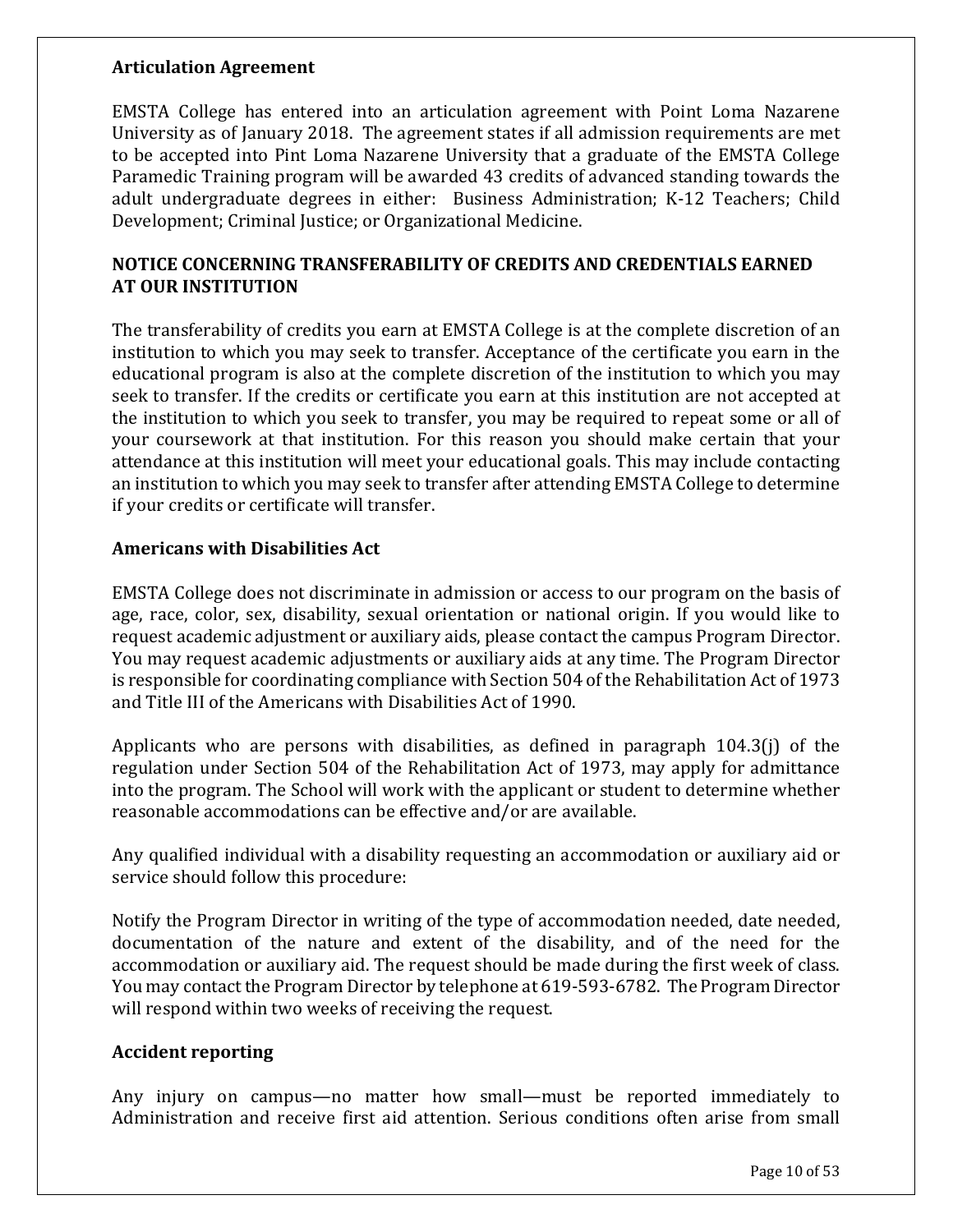injuries if they are not cared for at once. An Exposure/Injury Report form must be completed by the student and submitted to the Dean immediately.

#### **Specific safety rules and guidelines**

To ensure your safety, and that of your fellow students, please observe and obey the following rules and guidelines:

- Observe and practice the safety procedures established for the job.
- In case of sickness or injury, no matter how slight, report at once to Administration. In no case should a student treat his own or someone else's injuries or attempt to remove foreign particles from the eye.
- In case of injury resulting in possible fracture to legs, back, or neck, or any accident resulting in an unconscious condition, or a severe head injury, the employee is not to be moved until medical attention has been given by authorized personnel.
- Keep the classrooms and other work areas clean.
- Observe smoking regulations.
- Do not block access to fire extinguishers.
- Do not engage in such other practices as may be inconsistent with ordinary and reasonable common sense safety rules.
- Report any UNSAFE condition or acts to Administration.
- **HELP TO PREVENT ACCIDENTS.**

#### **Student Health and Safety Policy**

Your safety is the constant concern of this school. Every precaution has been taken to provide a safe workplace. Administration coordinates regular inspections, safety meetings, and meetings with management to plan and implement further improvements in our safety program. Common sense and personal interest in safety are still the greatest guarantees of your safety at work, on the road, and at home. We take your safety seriously and any willful or habitual violation of safety rules will be considered cause for discipline. EMSTA College is sincerely concerned for the health and well-being of every enrolled student.

The cooperation of every student is necessary to make this school a safe place in which to study. Help yourself and others by reporting unsafe conditions or hazards immediately to administration or to a member of the safety committee. Give earnest consideration to the rules of safety presented to you by poster signs, discussions with Administration, posted school rules, and regulations published in the safety booklet. Begin right by always thinking of safety as you perform your job, or as you learn a new one.

#### **Procedure**

When a safety concern is brought to the attention of Administration, it is usually verbal. The concern is then documented and the Dean corrects the safety issue as he sees fit.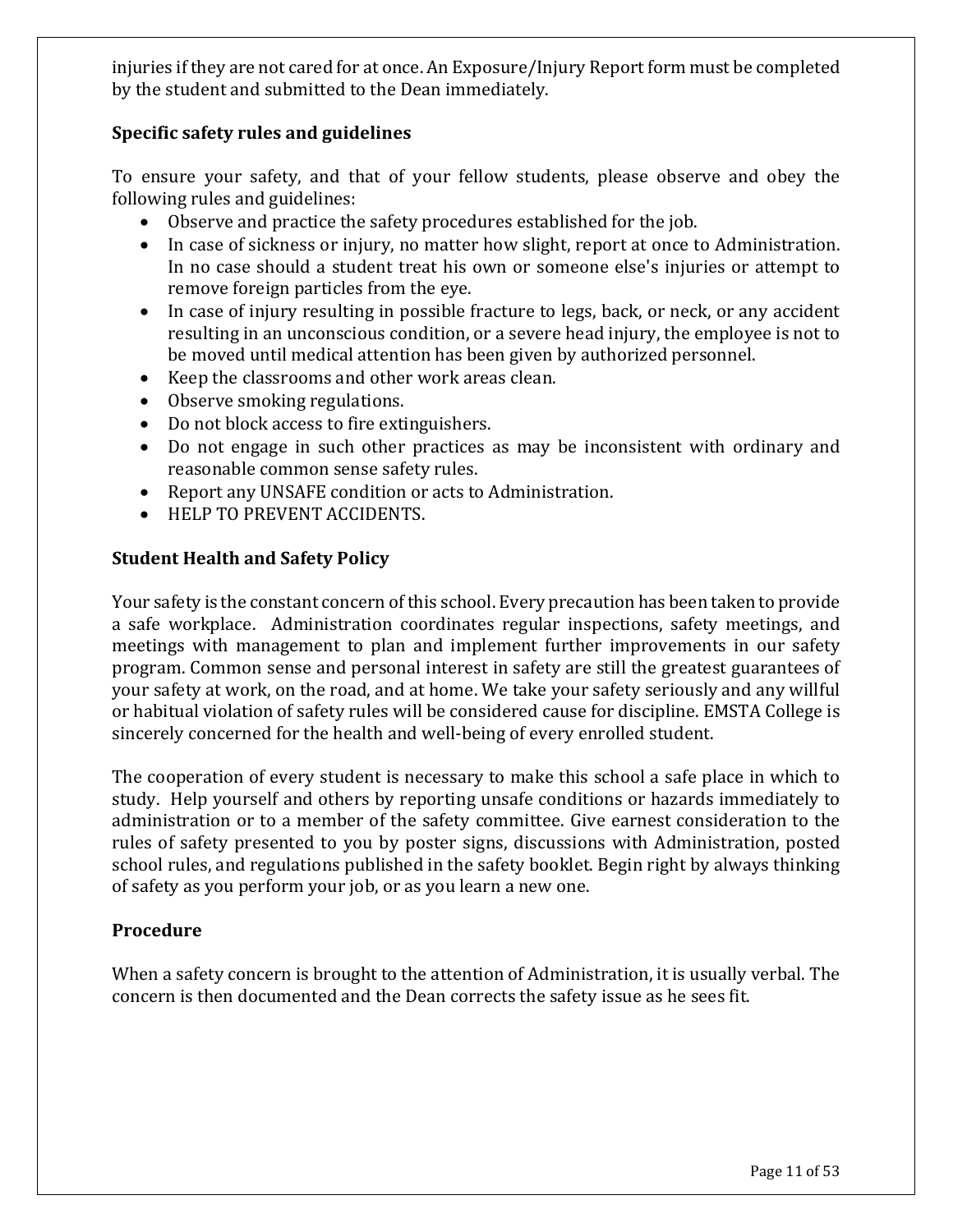## **STUDENT SERVICES**

#### **Placement Assistance**

EMSTA College does not guarantee employment for its graduates. The school will assist students in their job search after they successfully complete their studies by offering information on job opportunities and guidance in resume preparation, and interviewing techniques, and assistance with interview appointments. The school will make a reasonable effort to satisfy the wishes of a graduate as to location. The more flexible a graduate can be regarding initial employment, the easier it is for the school to assist in placement.

#### **Housing**

EMSTA College does not assume responsibility for student housing, does not have dormitory facilities under its control, nor offers student housing assistance. According to rentals.com for Santee/El Cajon/Lakeside, CA rental properties start at approximately \$800 per month.

## **Learning Resources** 12

Library and instructional resources are available within the following areas of the EMSTA College facility:

Computer lab, which houses 26 computers that are fully Internet accessible. The computer lab is open and available to students Monday-Friday, from 9:00 a.m. to 10:00 p.m.

The Program Coordinator's Office/Main Storage Room, which houses approximately 100 text and reference books is accessible for use by students during EMSTA business hours (Monday-Friday, 9:00 a.m. to 5:00 p.m.). The collection is maintained by the Program Director and materials can be checked in/out with the Program Director or Office Manager.

In addition, for further research needs, students are encouraged to make use of the local medical research library at the following location:

The Dr. William C. Herrick Community Health Care Library 9001 Wakarusa La Mesa, CA 92041 619-825-5010

The Dr. William C. Herrick Community Health Care Library is supported by the Grossmont Healthcare District to meet the health information needs of local residents. It is a comprehensive consumer health library that is free, open to the public, and accessible via the Internet.

The Library provides access to the latest medical information from authoritative and reliable sources, in both print and electronic formats. The collection includes books, journals, newsletters, pamphlets, DVDs, models, charts, online computer databases, and its website with extensive links covering all major health topics.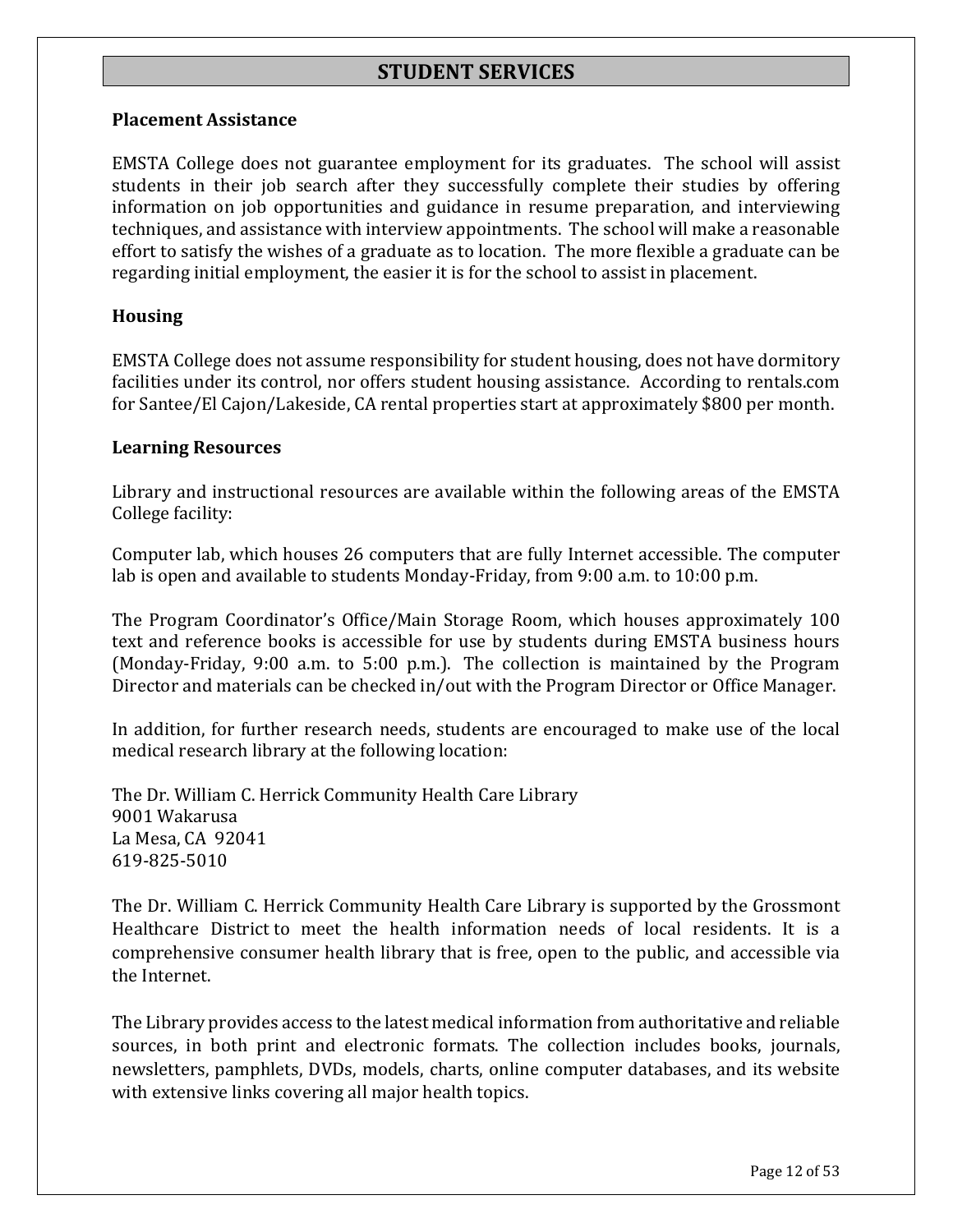The Herrick Library is a public library and offers many free services. It has 10 public computers (8 PCs and 2 iMacs). Library cards are issued with appropriate ID to community residents as well as those who work, go to school, or have health-related ties to the Grossmont Healthcare District (East County region of San Diego).

The staff is trained to help users find materials to satisfy their health information needs. For those who want to find basic health information online and are confused where to start, go to our Reliable Health Links page and click on MedlinePlus or one of the other websites linked there.

Students must comply with the hours of operation (and are asked to call ahead, although a reservation is not required).

#### **HOURS**

Monday: Closed Tuesday: 9 AM – 8 PM Wednesday: 9 AM – 5:30 PM Thursday:  $9 AM - 5:30 PM$ Friday: 9 AM – 5:30 PM Saturday: 8 AM – 12 noon Sunday: Closed

## **Family Educational Rights and Privacy Act (FERPA)**

The Family Educational Rights and Privacy Act (FERPA) (20 U.S.C. § 1232g; 34 CFR Part 99) is a Federal law that protects the privacy of student education records. The law applies to all schools that receive funds under an applicable program of the U.S. Department of Education.

FERPA gives parents certain rights with respect to their children's education records. These rights transfer to the student when he or she reaches the age of 18 or attends a school beyond the high school level. Students to whom the rights have transferred are "eligible students."

- Parents or eligible students have the right to inspect and review the student's education records maintained by the school. Schools are not required to provide copies of records unless, for reasons such as great distance, it is impossible for parents or eligible students to review the records. Schools may charge a fee for copies.
- Parents or eligible students have the right to request that a school correct records which they believe to be inaccurate or misleading. If the school decides not to amend the record, the parent or eligible student then has the right to a formal hearing. After the hearing, if the school still decides not to amend the record, the parent or eligible student has the right to place a statement with the record setting forth his or her view about the contested information.
- Generally, schools must have written permission from the parent or eligible student in order to release any information from a student's education record. However, FERPA allows schools to disclose those records, without consent, to the following parties or under the following conditions (34 CFR § 99.31):
	- o School officials with legitimate educational interest;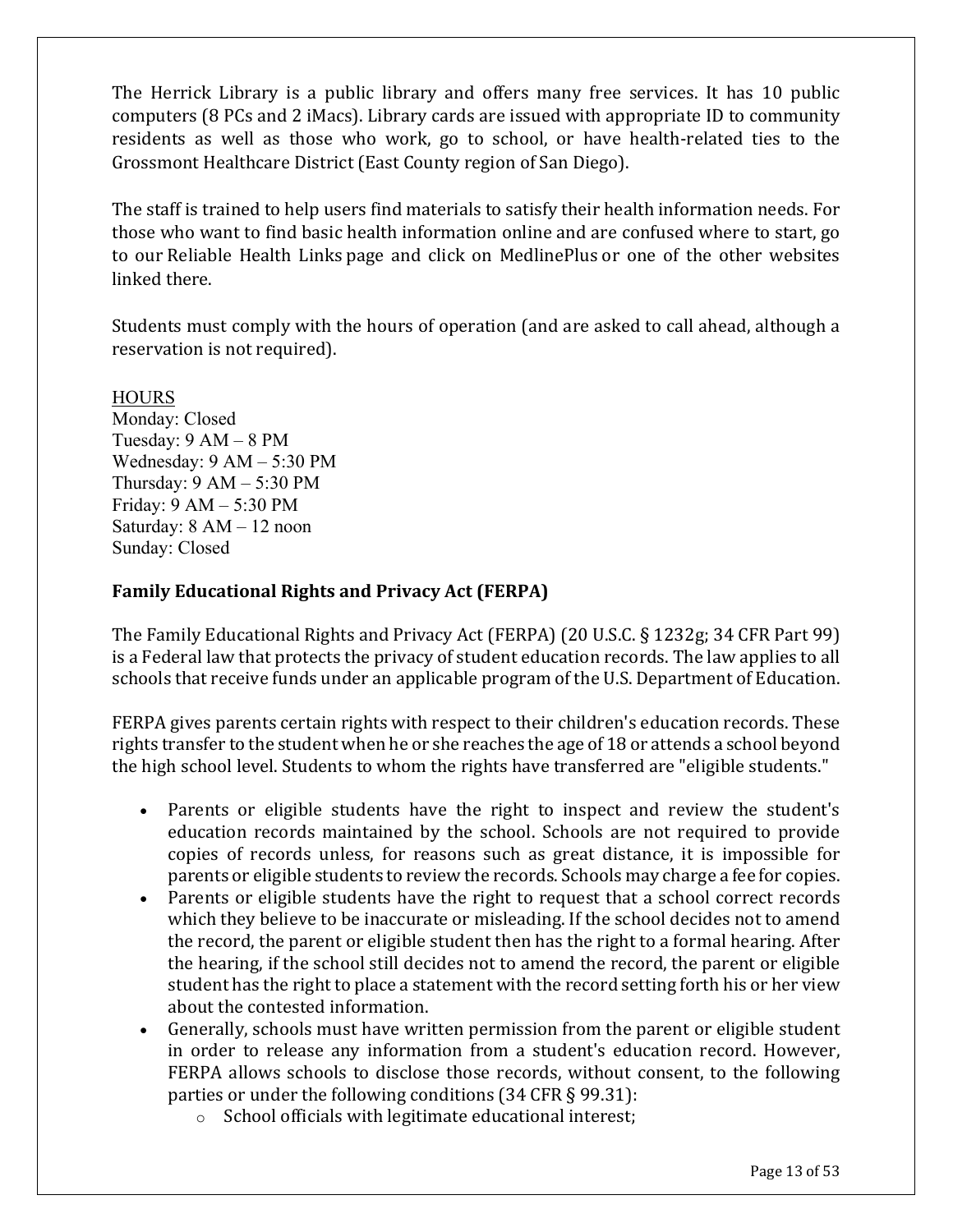- o Other schools to which a student is transferring;
- o Specified officials for audit or evaluation purposes;
- $\circ$  Appropriate parties in connection with financial aid to a student;
- o Organizations conducting certain studies for or on behalf of the school;
- o Accrediting organizations;
- o To comply with a judicial order or lawfully issued subpoena;
- o Appropriate officials in cases of health and safety emergencies; and
- $\circ$  State and local authorities, within a juvenile justice system, pursuant to specific State law.

Schools may disclose, without consent, "directory" information such as a student's name, address, telephone number, date and place of birth, honors and awards, and dates of attendance. However, schools must tell parents and eligible students about directory information and allow parents and eligible students a reasonable amount of time to request that the school not disclose directory information about them. Schools must notify parents and eligible students annually of their rights under FERPA. The actual means of notification (special letter, inclusion in a PTA bulletin, student handbook, or newspaper article) is left to the discretion of each school.

For additional information, you may call 1-800-USA-LEARN (1-800-872-5327) (voice). Individuals who use TDD may call 1-800-437-0833, or you may contact us at the following address:

Family Policy Compliance Office U.S. Department of Education 400 Maryland Avenue, SW Washington, D.C. 20202

## **Student Record Keeping**

EMSTA College maintains student records at the school site for five years from the last date of attendance. Transcripts are maintained permanently.

EMSTA College shall maintain records of the name, address, e-mail address, and telephone number of each student who is enrolled in an educational program.

EMSTA College shall maintain, for each student granted a certificate by EMSTA College, permanent records of all of the following:

- The certificate granted and the date on which that certificate was granted.
- The courses and units on which the certificate was based.
- The grades earned by the student in each of those courses.

## **Student Complaint/Grievance Procedure**

When a concern occurs, the student is asked to discuss the concern directly with his/her instructor. If a resolution does not occur, the student is to document the concern in writing and make an appointment to meet with the Program Director. The formal written concern must state the issue and desired outcome, and should include any documentation that supports the concern. The Program Director will review the written statement and any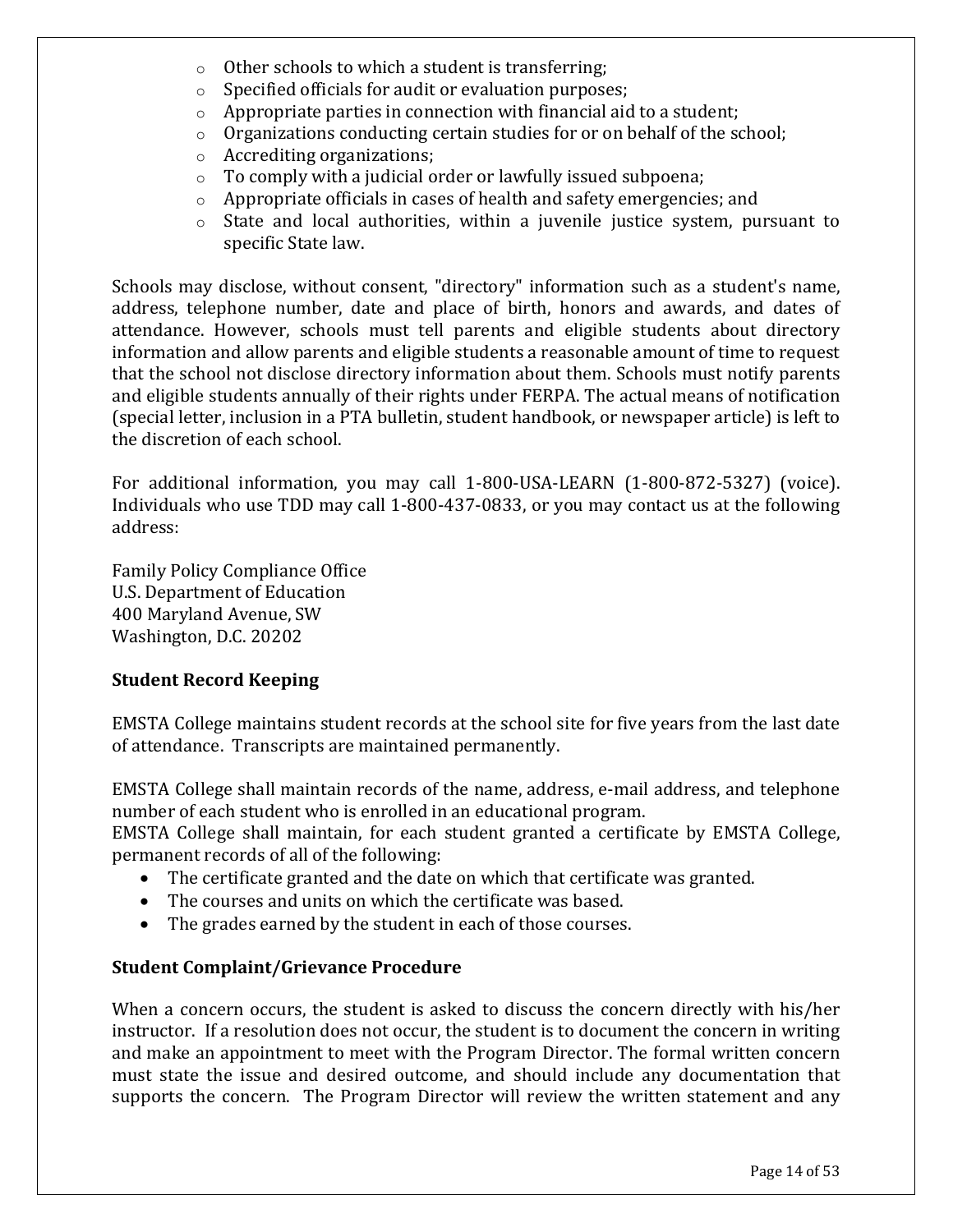supporting documentation, gather facts, and provide a written response to the student within ten (10) working days. The Program Director's decision is final.

A student or any member of the public may file a complaint about this institution with the Bureau for Private Postsecondary Education by calling 888.370.7589 toll-free or by completing a complaint form, which can be obtained on the bureau's Internet Web site, www.bppe.ca.gov.

## **TUITION, FEES AND REFUND POLICY**

EMSTA College is approved to accept Title 38 benefits.

Veteran students please see "Veterans Information Bulletin" (pg. 48) for refund policy.

If a student obtains a loan to pay for an educational program, the student will have the responsibility to repay the full amount of the loan plus interest, less the amount of any refund.

#### **PARAMEDIC TRAINING PROGAM**

| <b>Registration</b> | <b>Student Tuition</b> | Equipment &           | Module 1:               | <b>Module 2:</b> | <b>Module 3:</b> | <b>Total Cost</b> |
|---------------------|------------------------|-----------------------|-------------------------|------------------|------------------|-------------------|
|                     | <b>Recovery Fund**</b> | Supplies***           | <b>Didactic Tuition</b> | <b>Clinical</b>  | Field            |                   |
| Non-                |                        |                       |                         | <b>Rotation</b>  | Internship       |                   |
| Refundable          | Non-Refundable         | <b>Non-Refundable</b> |                         | <b>Tuition</b>   | <b>Tuition</b>   |                   |
|                     |                        | once accepted by      |                         |                  |                  |                   |
|                     |                        | the student.          |                         |                  |                  |                   |
| \$200.00            | \$32.50                | \$3,097.50            | \$8,870.00              | \$300.00         | \$500.00         | \$13,000.00       |

\*Charges are for the period of attendance and estimate for the entire program.

\*\*Non-Refundable, \$2.50 for every \$1,000 rounded to the nearest \$1,000.

\*\*\*Equipment & Supplies includes textbooks/workbooks, iPads, online course access, class materials, uniforms, liability insurance and certifications.

#### **EMT PROGRAM**

| <b>Registration</b><br>Non- | <b>Student Tuition</b><br><b>Recovery</b><br>Fund** | Equipment &<br>Supplies *** | <b>Tuition</b> | <b>Total Cost*</b> |
|-----------------------------|-----------------------------------------------------|-----------------------------|----------------|--------------------|
| Refundable                  |                                                     | <b>Non-Refundable</b>       |                |                    |
|                             | Non-                                                | once accepted by            |                |                    |
|                             | Refundable                                          | the student                 |                |                    |
| \$75.00                     | \$2.50                                              | \$422.50                    | \$800.00       | \$1,300.00         |

\*Charges are for the period of attendance and estimated for the entire program.

\*\*Non-Refundable, \$2.50 for every \$1,000 rounded to the nearest \$1,000.

\*\*\*Equipment & Supplies includes textbook/online course access/class materials, uniform shirts, liability insurance.

#### **Additional Fees, as applicable:**

- Returned Check \$ 15.00
- Additional Transcript \$7.00
- NREMT Skills Test, Paramedic Training Program \$280.00
- NREMT Skills Test, EMT \$100.00
- Paramedic Repeating Course:
	- Semester III \$1,046.50 (10 days)
	- Clinical Rotation \$300.00
	- Oral Boards \$125.00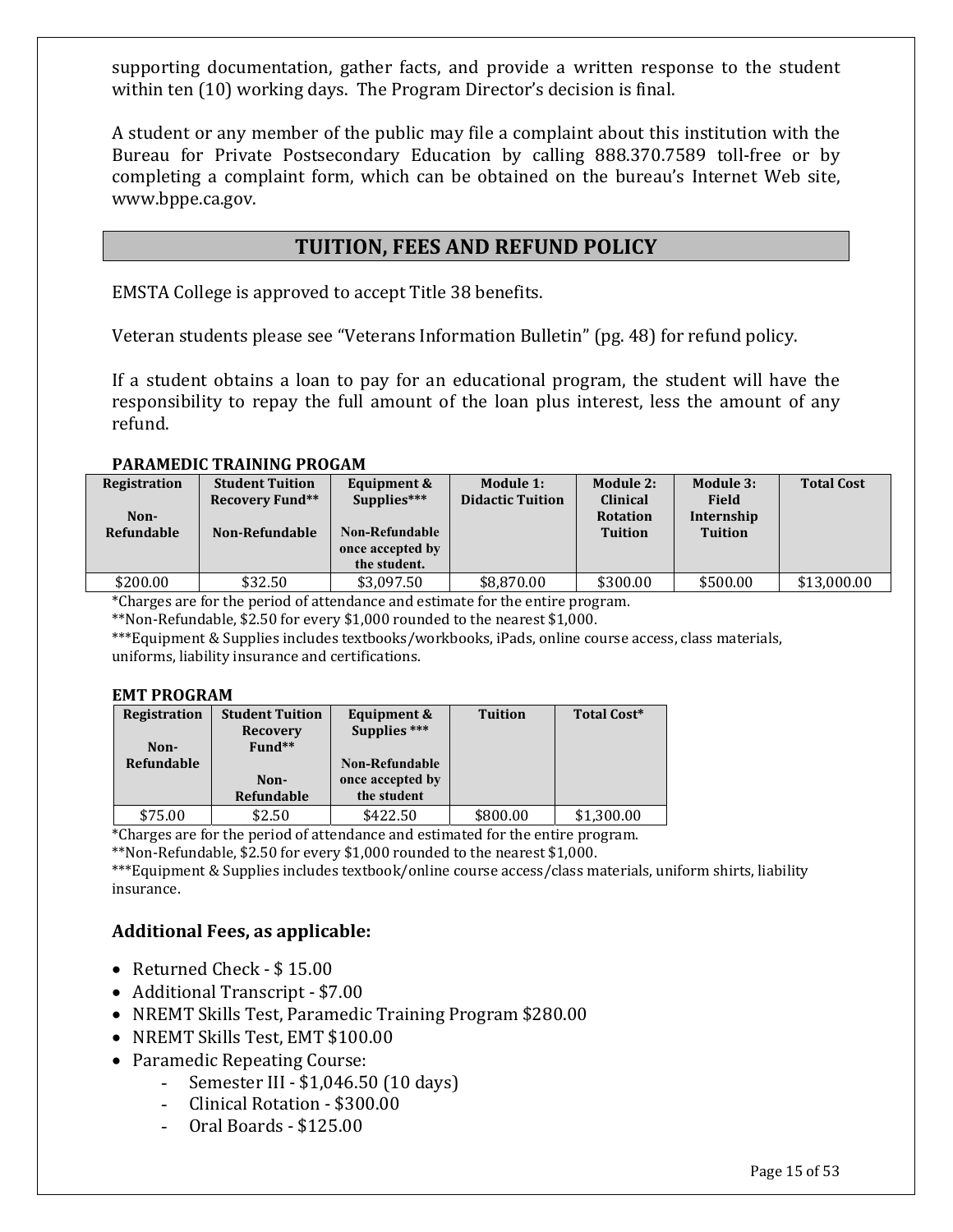- Field Internship/Admin \$500.00
- Paramedic Training Program Leave of Absence Should a student take a Leave of Absence at any time during the Clinical Rotation, the cost incurred upon returning to complete the Clinical Rotation is \$300.00. Likewise, if a student takes a Leave of Absence at any time during the Field Internship, the cost incurred upon returning to complete the Field Internship is \$500.00.
- After successfully completing the Paramedic Course, to gain licensure in the state of California, the student is responsible for National Registry test application fees, licensure fees, and any additional fees that may be required.

#### **PREREQUISITE COURSES:**

#### *For students enrolled in the Paramedic Training program:*

#### **Paramedic Preparatory**

Course Name: Paramedic Training Prep Class Course Hours: 48 Hours \*Course Tuition: \$450.00, \*Charges are for the period of attendance and estimate for the entire program. Student Tuition Recover Fund: \$0 SOC Code: None - Avocational Course Award: Certificate

#### *Description:*

An interactive Continuing Education class that is structured to give the student some insight on what to expect should they elect to take our comprehensive paramedic training program. This class is presented with lecture, discussion, seminar, audiovisual multimedia, written quizzes, tests and lab. Students will receive 48 hours of Continuing Education upon successful completion of the class.

#### *The topics covered are:*

- Standards of Care
- Professionalism and Etiquette
- Test taking strategy and effective study habits
- Overcoming common trouble areas in paramedic school
- The Paramedic Assessment
- Scene management
- Paramedic roles and responsibilities
- Radio reports
- Anatomy and Medical Terminology Overview
- Review of the Body Systems
- Aggressive airway control and Lab.
- Paramedic Drug Box (Pharmacology)
- Medication dose calculation
- Introduction to ECG interpretation
- Recognition and treatment of Medical Emergencies (San Diego County Protocol based)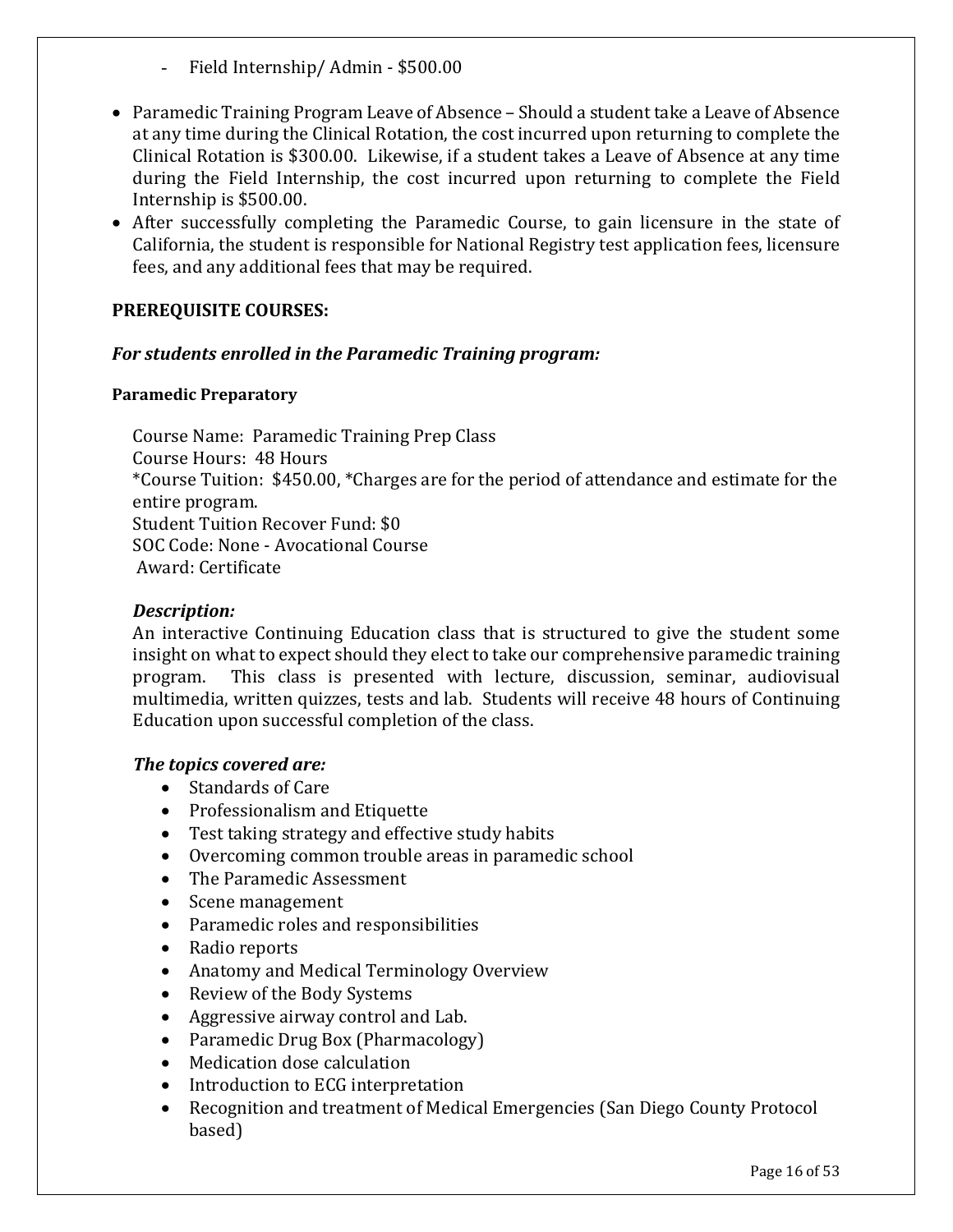- Recognition and treatment of Traumatic Emergencies (San Diego County Protocol based)
- Pediatric assessment and treatment
- Final Exam (Score will be considered when applying for Paramedic Program)

## **Anatomy and Physiology (A & P)**

Course Name: Anatomy and Physiology Class Course Hours: 84 Hours \*Course Tuition: \$470.00, \*Charges are for the period of attendance and estimate for the entire program. Student Tuition Recover Fund: \$0 SOC Code: None - Avocational Course Award: Certificate

#### *Description:*

This Continuing Education class is suitable for students at all skill levels and provides the student with a comprehensive theoretical foundation and medical terminology of the anatomy and physiology of the human body. The student will understand the human anatomy throughout all systems, physiology of the human systems, and the application of this knowledge in emergency situations. The class is presented with lecture, discussion, seminar, audiovisual multimedia, case study, written quizzes and tests, with a lab. Students will receive 60 hours of Continuing Education upon successful completion of the class.

#### **CONTINUING EDUCATION COURSE**

Course Name: ETM Bridge Course Hours: 24 Hours \*Course Tuition: \$150.00, \*Charges are for the period of attendance and estimate for the entire program. Student Tuition Recover Fund: \$0 SOC Code: 29-2040 Award: Certificate

#### *Description:*

An interactive Continuing Education class that is structured to give the student extended knowledge to familiarize and prepare for working with a paramedic partner on a 911 Advanced Life Support ambulance.

The class is presented in six, four-hour sessions.

San Diego County EMS Agencies and Fire Departments are invited to present a job fair and active recruiting during the class.

Students will receive 24 hours of Continuing Education upon successful completion of the class. Course Objectives: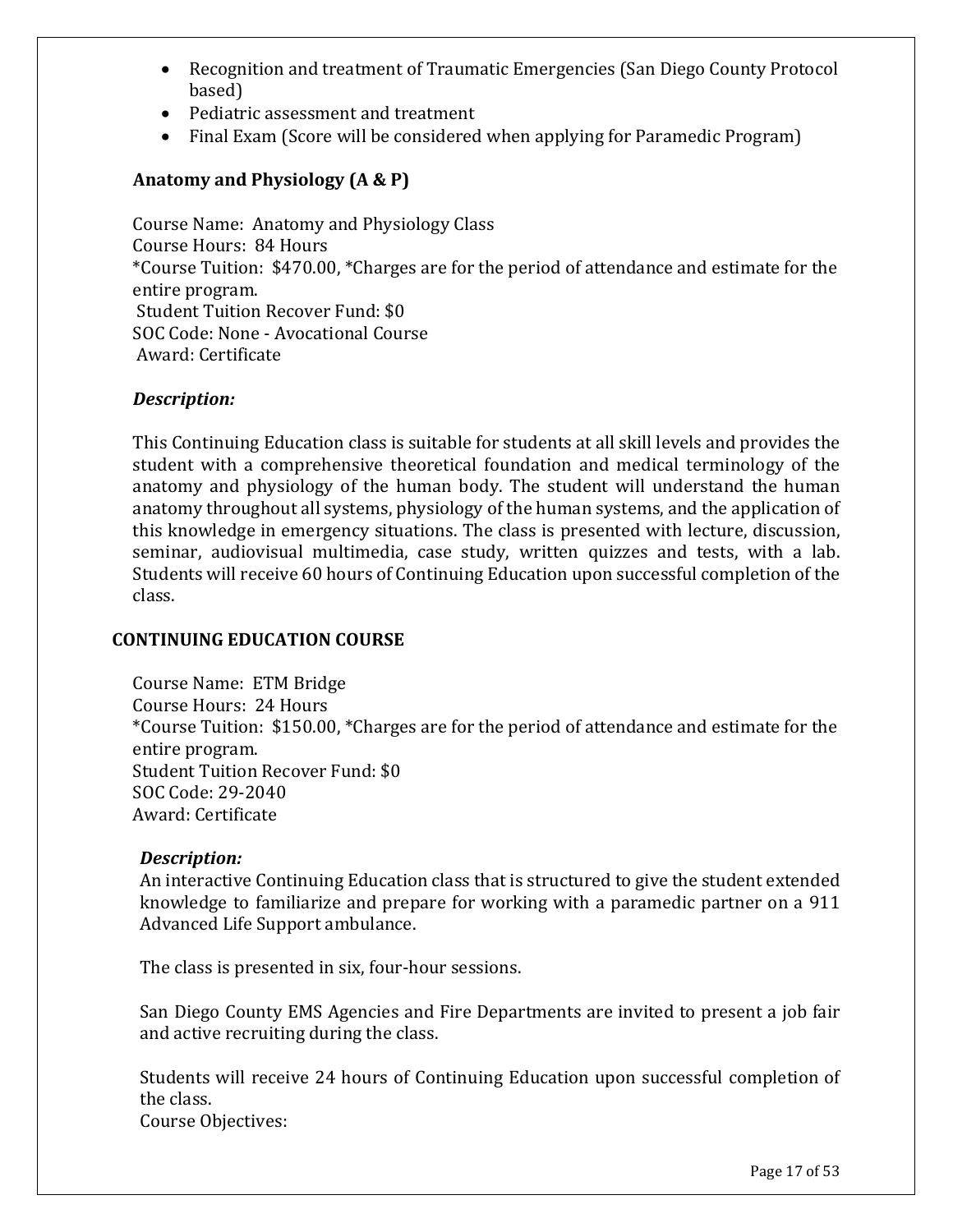- learn job interview techniques, proper attire and commonly asked interview questions
- will be referring to San Diego County EMS protocols and reviewing EMT/Paramedic drugs, policies, and skills
- get familiarized with ALS ambulances and equipment
- learn about San Diego County hospital locations and capabilities
- learn how to navigate to hospitals using maps

## **REFUND POLICY**

## *STUDENT'S RIGHT TO CANCEL*

- 1. You have the right to cancel your agreement for a program of instruction, without any penalty or obligations, through attendance at the first class session or the seventh calendar day after enrollment, whichever is later. After the end of the cancellation period, you also have the right to stop school at any time; and you have the right to receive a pro rata refund if you have completed 60 percent or less of the scheduled days in the current payment period in your program through the last day of attendance.
- 2. Cancellation may occur when the student provides a written notice of cancellation at the following address: EMSTA, 11489 Woodside Avenue, Santee, CA 92071. This can be done by mail or by hand delivery.
- 3. The written notice of cancellation, if sent by mail, is effective when deposited in the mail properly addressed with proper postage.
- 4. The written notice of cancellation need not take any particular form and, however expressed, it is effective if it shows that the student no longer wishes to be bound by the Enrollment Agreement.
- 5. If the Enrollment Agreement is cancelled the school will refund the student any money he/she paid, less a registration fee not to exceed \$250.00, and less any deduction for equipment not returned in good condition, within 45 days after the notice of cancellation is received.
- 6. Veteran students please see the "Veterans Information Bulletin" (Pg.48) for refund policy.

## *WITHDRAWAL FROM THE PROGRAM*

## **Paramedic Training Program**

Pursuant to the authority provided to the Bureau for Private Postsecondary Education (BPPE) in CEC β94921, the BPPE has determined that because of the unique way in which the Paramedic Training Program is offered and structured by EMSTA College, the following alternative to the requirements of CEC β94920(d), withdrawal refund calculation, is approved as follows:

- A student who withdraws from the Program prior to completing 336 hours of the didactic portion of the program shall be entitled to a pro rata refund of the remaining didactic tuition as well as a full refund of the Clinical Rotation tuition and the Field Internship tuition.
- A student who withdraws from the Program after completing 336 hours of the Didactic training and prior to starting the Clinical Rotation shall be entitled to a full refund of the Clinical Rotation tuition and the Field Internship tuition.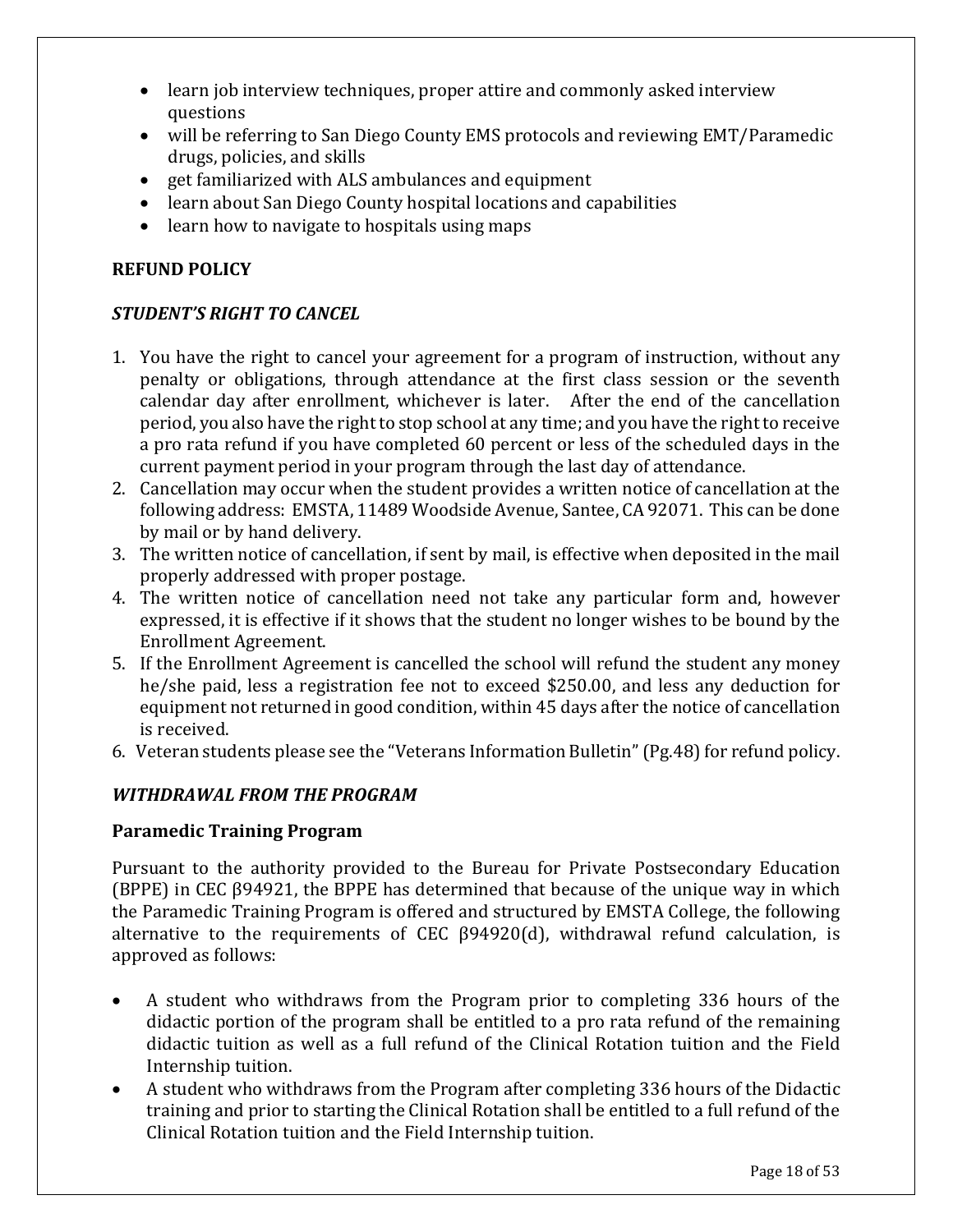- A student who withdraws from the Program at any point during the Clinical Rotation of the Program shall be entitled to a full refund of the Field Internship tuition
- A student who withdraws from the Program at any point during the Field Internship will not receive a refund, the tuition is considered earned.

## **All Other Programs / Courses:**

You may withdraw from the school at any time after the cancellation period (described above) and receive a pro rata refund if you have completed 60 percent or less of the scheduled days in the current payment period in your program through the last day of attendance. The refund will be less a registration fee not to exceed \$250.00, and less any deduction for equipment not returned in good condition, within 45 days of withdrawal. If the student has completed more than 60 percent of the period of attendance for which the student was charged, the tuition is considered earned and the student will receive no refund.

## **Applicable To All Programs**

For the purpose of determining a refund under this section, a student shall be deemed to have withdrawn from a Program of instruction when any of the following occurs:

- The student notifies the institution of the student's withdrawal or as of the date of the student's withdrawal, whichever is later.
- The institution terminates the student's enrollment for failure to maintain satisfactory academic progress; failure to abide by the rules and regulations of the institution; absences or tardiness in excess of maximum set forth by the institution; and/or failure to meet financial obligations to the School.
- The student has failed to attend class for more than 5 days.
- The student fails to return from a leave of absence.

For the purpose of determining the amount of the refund, the date of the student's withdrawal shall be deemed the last date of recorded attendance. The amount owed equals the daily charge for the program (total institutional charge, minus non-refundable fees, divided by the number of days in the program), multiplied by the number of days scheduled to attend, prior to withdrawal.

For Programs beyond the current "payment period," if you withdraw prior to the next payment period, all charges collected for the next period will be refunded.If any portion of the tuition was paid from the proceeds of a loan or third party, the refund shall be sent to the lender, third party or, if appropriate, to the state or federal agency that guaranteed or reinsured the loan. Any amount of the refund in excess of the unpaid balance of the loan shall be first used to repay any student financial aid programs from which the student received benefits, in proportion to the amount of the benefits received, and any remaining amount shall be paid to the student.

If the student has received federal student financial aid funds, the student is entitled to a refund of moneys not paid from federal student financial aid program funds.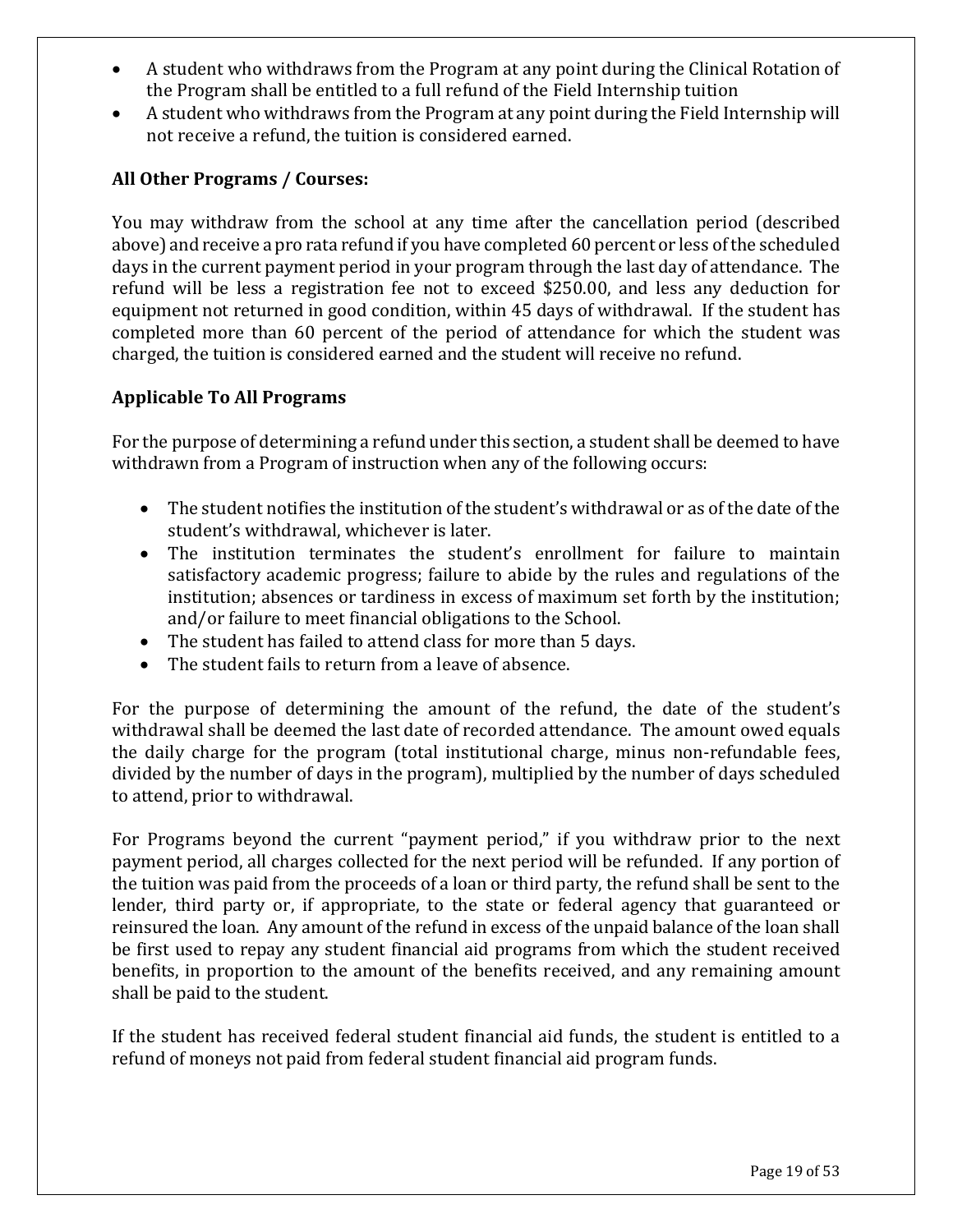#### **Student Tuition Recovery Fund**

The State of California established the Student Tuition Recovery Fund (STRF) to relieve or mitigate economic loss suffered by a student in an educational program at a qualifying institution, who is or was a California resident while enrolled, or was enrolled in a residency program, if the student enrolled in the institution, prepaid tuition, and suffered an economic loss. Unless relieved of the obligation to do so, you must you must pay the state-imposed assessment for the STRF, or it must be paid on your behalf, if you are a student in an educational program, who is a California resident, or are enrolled in a residency program, and prepay all or part of your tuition.

It is important that you keep copies of your enrollment agreement, financial aid documents, receipts, or any other information that documents the amount paid to the school. Questions regarding the STRF may be directed to the Bureau for Private Postsecondary Education, 2535 Capitol Oaks Drive, Suite 400, Sacramento, CA 95833, (916) 431-6959 or (888) 370- 7589.

To be eligible for STRF, you must be a California resident or enrolled in a residency program, prepaid tuition, paid or deemed to have paid the STRF assessment, and suffered an economic loss as a result of any of the following:

- 1. The institution, a location of the institution, or an educational program offered by the institution was closed or discontinued, and you did not choose to participate in a teachout plan approved by the Bureau or did not complete a chosen teach-out plan approved by the Bureau.
- 2. You were enrolled at an institution or a location of the institution within the 120 day period before the closure of the institution or location of the institution, or were enrolled in an educational program within the 120 day period before the program was discontinued.
- 3. You were enrolled at an institution or a location of the institution more than 120 days before the closure of the institution or location of the institution, in an educational program offered by the institution as to which the Bureau determined there was a significant decline in the quality or value of the program more than 120 days before closure.
- 4. The institution has been ordered to pay a refund by the Bureau but has failed to do so.
- 5. The institution has failed to pay or reimburse loan proceeds under a federal student loan program as required by law, or has failed to pay or reimburse proceeds received by the institution in excess of tuition and other costs.
- 6. You have been awarded restitution, a refund, or other monetary award by an arbitrator or court, based on a violation of this chapter by an institution or representative of an institution, but have been unable to collect the award from the institution.
- 7. You sought legal counsel that resulted in the cancellation of one or more of your student loans and have an invoice for services rendered and evidence of the cancellation of the student loan or loans.

To qualify for STRF reimbursement, the application must be received within four (4) years from the date of the action or event that made the student eligible for recovery from STRF.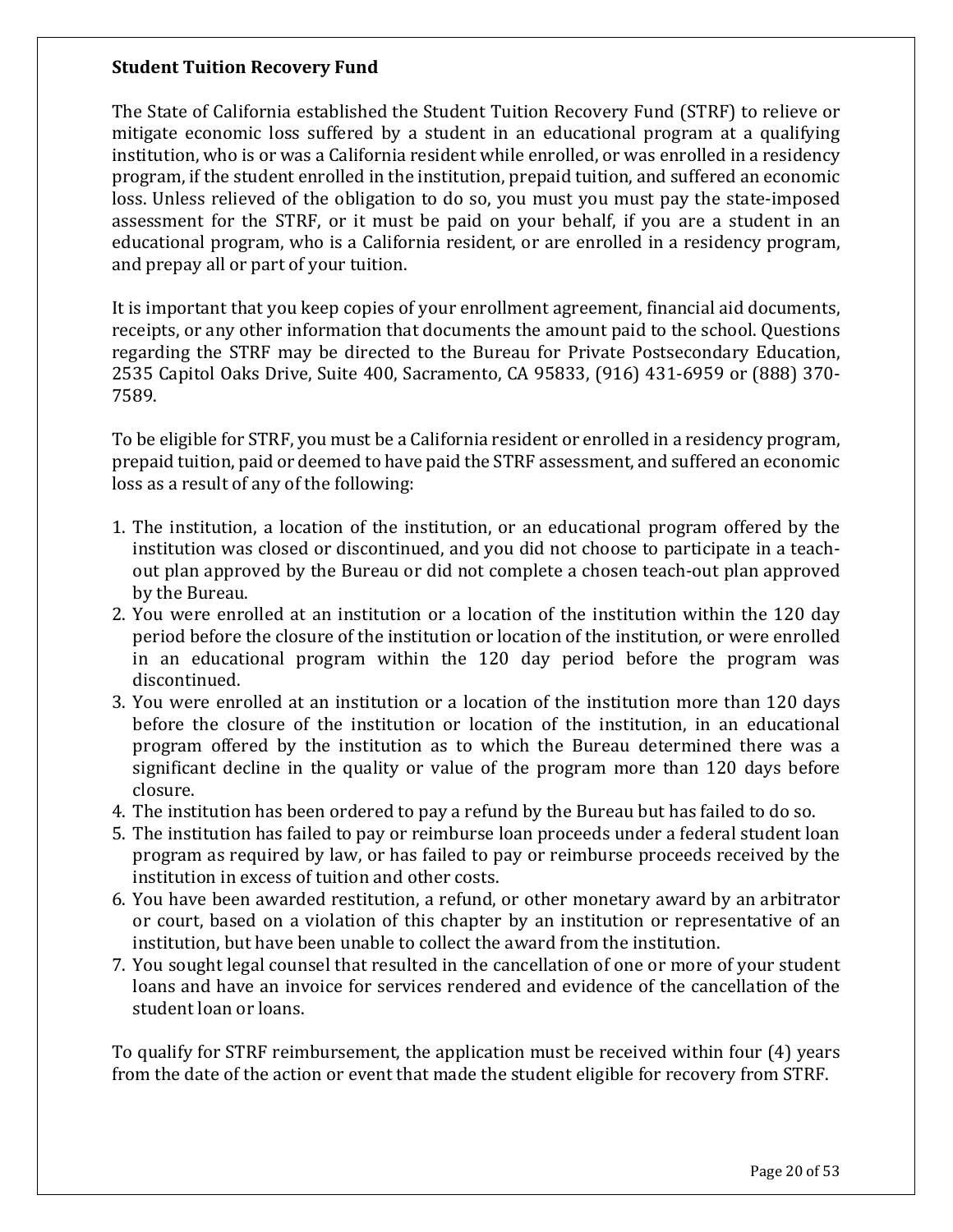A student whose loan is revived by a loan holder or debt collector after a period of noncollection may, at any time, file a written application for recovery from STRF for the debt that would have otherwise been eligible for recovery. If it has been more than four (4) years since the action or event that made the student eligible, the student must have filed a written application for recovery within the original four (4) year period, unless the period has been extended by another act of law.

However, no claim can be paid to any student without a social security number or a taxpayer identification number.

## **Application for STRF Payment**

A student seeking reimbursement under the Fund shall file a written application on the Bureau's Student Tuition Recovery Fund Application Form, located at: www.bppe.ca.gov/students/index.shtml, signed under penalty of perjury that the form and all attachments are true and correct, which includes the following information:

- 1. The student's name, address, telephone number, email address, and social security number or taxpayer identification number;
- 2. If any portion of the total charges were paid from the proceeds of a loan, the name of the lender, and any state or federal agency that guaranteed or reinsured the loan;
- 3. Proof of the amount and description of the student's economic loss for the educational program, and the amount of the student's claim;
- 4. Proof of the date the student started and ceased attending the institution;
- 5. A description of the reasons the student ceased attending the institution, or if the student graduated, date of graduation;
- 6. The student's or borrower's authorization to allow the Bureau to negotiate with any lender, holder, guarantee agency, or the U.S. Department of Education on the student's behalf to reduce the loan obligation;
- 7. The student's authorization to allow the Bureau to issue a payment directly to any lender, holder, guarantee agency, or the U.S. Department of Education on the student's behalf; and
- 8. An assignment to the Fund and the Bureau of the student's rights to collect those funds against the institution if any payment issues as a result of the application;
- 9. The institution name, address and phone number where the student attended;
- 10. Proof that the student was a California resident at time of enrollment, or was enrolled in a residency program;
- 11. Proof that the student paid into the STRF;
- 12. If the student took an approved leave of absence, documentation of the approval;
- 13. Whether the student has previously applied for STRF reimbursement;
- 14. Whether the course of study or portion completed prepared the student to take a state or national licensure exam; and
- 15. If the student transferred to another school, a list of all classes or units transferred.

The application must be fully completed and received by the Bureau, with supporting documents that include, but need not be limited to, the enrollment agreement, promissory notes, if any, and any receipts, within two years from date of the closure notice explaining the student's rights under STRF, whether provided by the institution or the Bureau, or a maximum of four years if the student received no closure notice.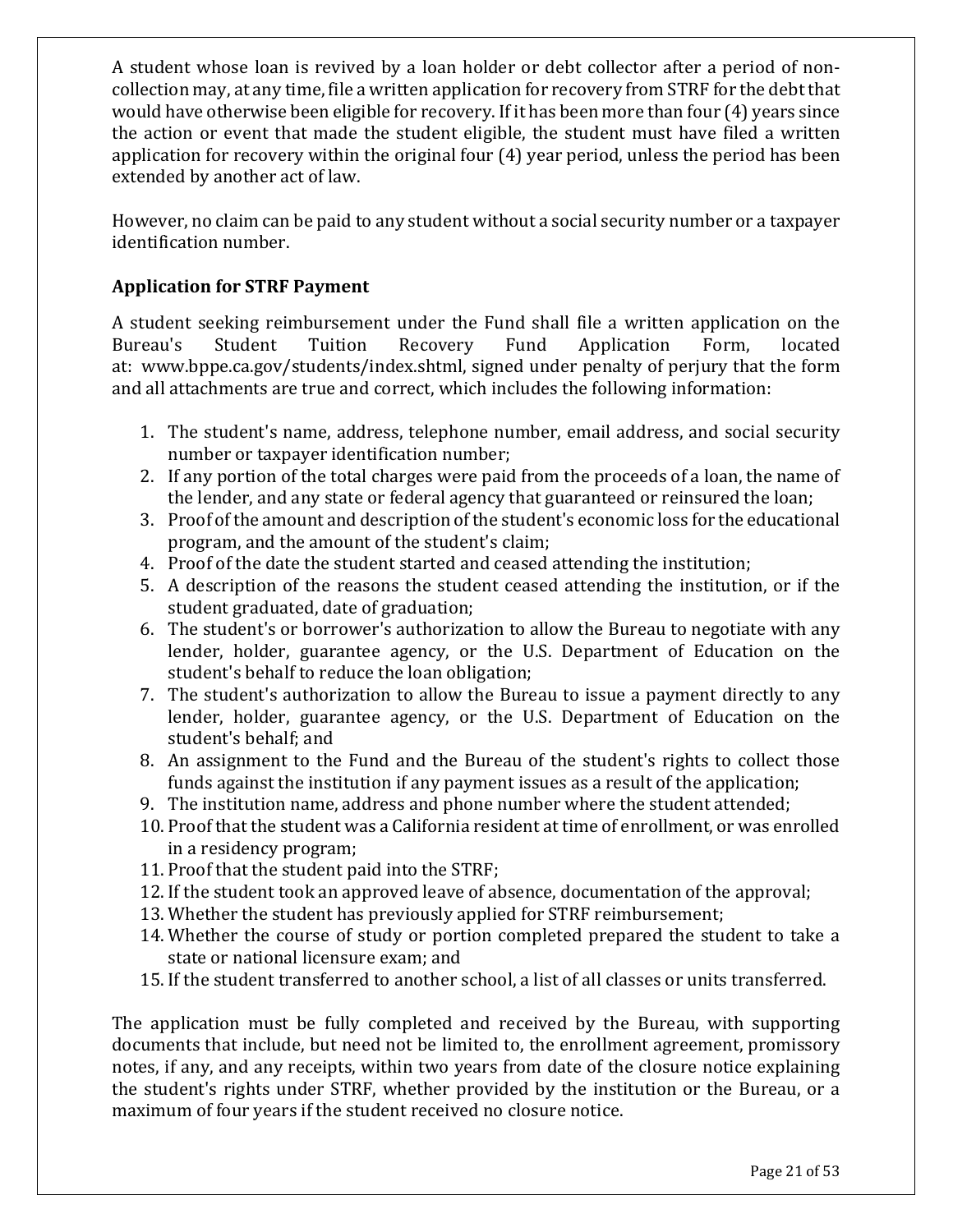Students whose total charges are paid by a third party payer are not eligible to apply for payment by the Fund.

The Bureau may conduct an investigation to verify whether to grant or deny a claim, and may request any additional information or supporting documentation.

## **ACADEMIC POLICIES**

#### **SATISFACTORY ACADEMIC PROGRESS**

All students are required to maintain satisfactory academic progress (SAP) toward the completion of their program of study by meeting qualitative and quantitative measures. Progress is based on obtaining an 80% in each course (qualitative measure) and completing the program within 150% of the scheduled clock hours (quantitative measure).

Student progress is evaluated at the end of the each course; if the hours for the course are not earned the student has not met satisfactory progress.

If a student fails to meet the SAP requirements, that student will be placed on probation, until the next satisfactory progress check.

If a student changes programs or enrolls in an additional program, EMSTA College will not include the hours attempted and grades earned from the prior program toward the student's current program.

#### **Grading Scale**

| A            | 100-90%     | Excellent                                                    |
|--------------|-------------|--------------------------------------------------------------|
| B            | 89-80%      | Good                                                         |
| $\mathbf{F}$ | 79% - below | Fail                                                         |
| $\mathbf{P}$ |             | Pass – successful completion of the course.                  |
| IC           |             | Incomplete - a portion of the course has not been completed. |
|              |             | The student must complete the program within 30 days of      |
|              |             | taking the IC. Failure to do so will result in a Withdrawal. |
| T            |             | Transfer of Credit – program credit granted from another     |
|              |             | institution.                                                 |
| IP           |             | In Progress – a portion of the course is still in progress   |
| $\mathbf R$  |             | Repeat                                                       |
| <b>RC</b>    |             | <b>Remedial Course</b>                                       |
| W            |             | Withdrawal - student has withdrawn from the course.          |

Incomplete, Transfer of Credit, Repeat, Remedial Course, and Withdrawal course designations have no effect on the qualitative measure of satisfactory progress. When a course is repeated, the second grade is included in the cumulative grade average.

Hours attempted and designated as a Repeat, Remedial Course and Withdrawal are included in the quantitative measure of satisfactory progress. All hours attempted count towards the requirement of a student to complete the program within 150% of the scheduled clock hours.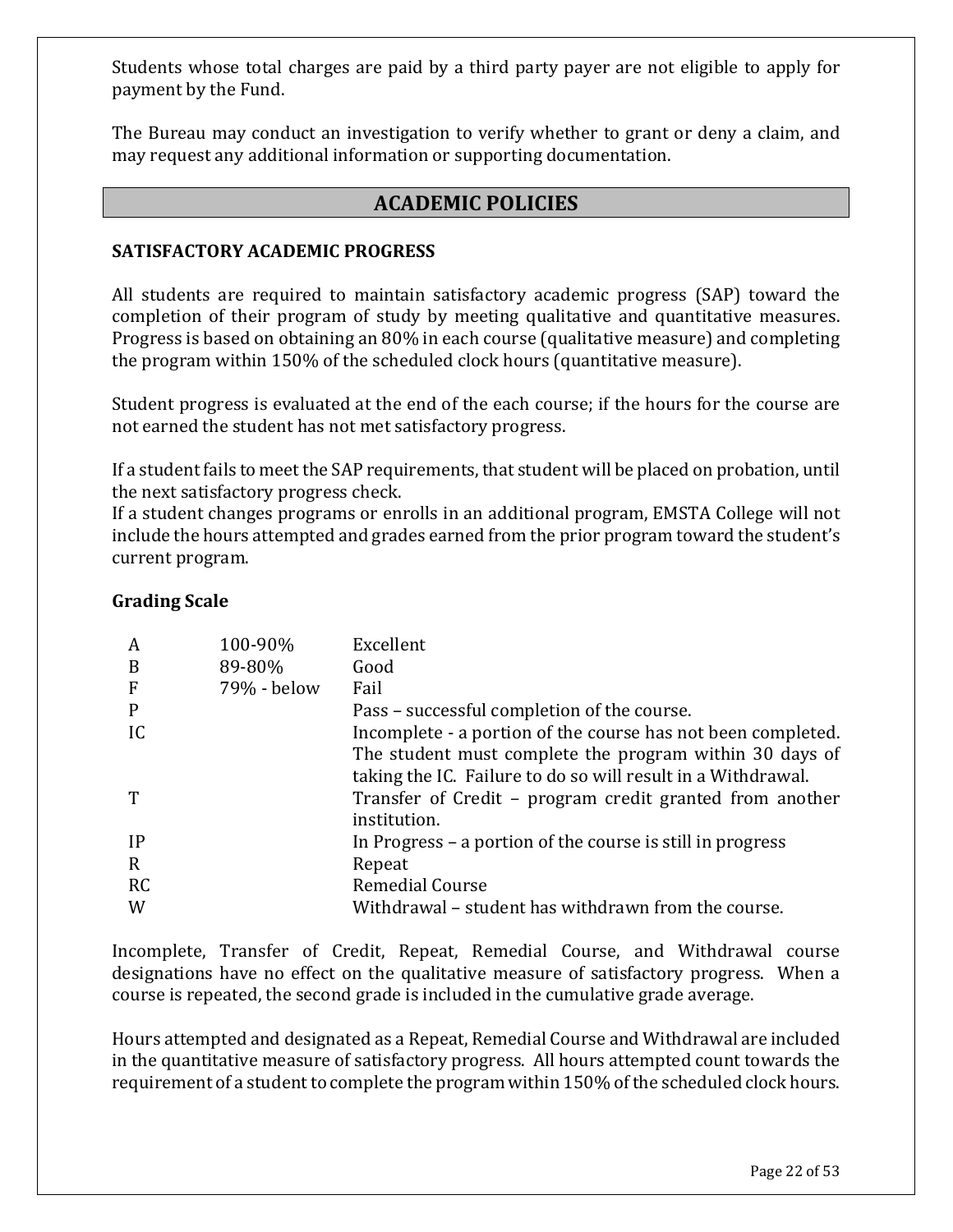## **Final grades** – **Paramedic Training Program**

Final grades will be calculated according to the following formula:

| Daily quizzes              | 10% |
|----------------------------|-----|
| <b>Block Exams</b>         | 20% |
| Final Drug & Protocol Exam | 15% |
| Comprehensive Final Exam   | 20% |
| <b>Graded SIMS</b>         | 15% |
| Oral Boards                | 20% |

#### **Final Grades – EMT Program**

Final grades will be calculated according to the following formula:

| Module quizzes     | 10% |
|--------------------|-----|
| <b>Block Exams</b> | 60% |
| Final Exam         | 30% |

EMSTA college will return all lessons, assignments, projects no later than 10 days after receipt for students participating in hybrid and online coursework.

#### **Final Grades – Single Courses**

Described in the syllabus provided the first day of the course.

#### **Unsatisfactory Academic and Progress Requirement/Warning and Probation**

Failure to maintain an 80% in a course will result in the student being placed on academic probation.

Students that have been placed on academic probation will meet with the Program Director, or designee, to develop a warning plan that will outline requirements for the student to meet satisfactory progress standards by a specific time frame. The student's academic plan will be reviewed with the student during the warning period as stated on the plan.

At the end of the period of warning notice, if the student does not meet the minimum standards to obtain satisfactory progress, the student will be asked to sign an "Against Educational Advice" statement and will be dismissed from the program for not meeting the required criteria.

Students receiving VA benefits who do not meet "Against Educational Advice" criteria will be dismissed from the Program.

A student may be on academic probation one time during his / her program unless granted a successful appeal.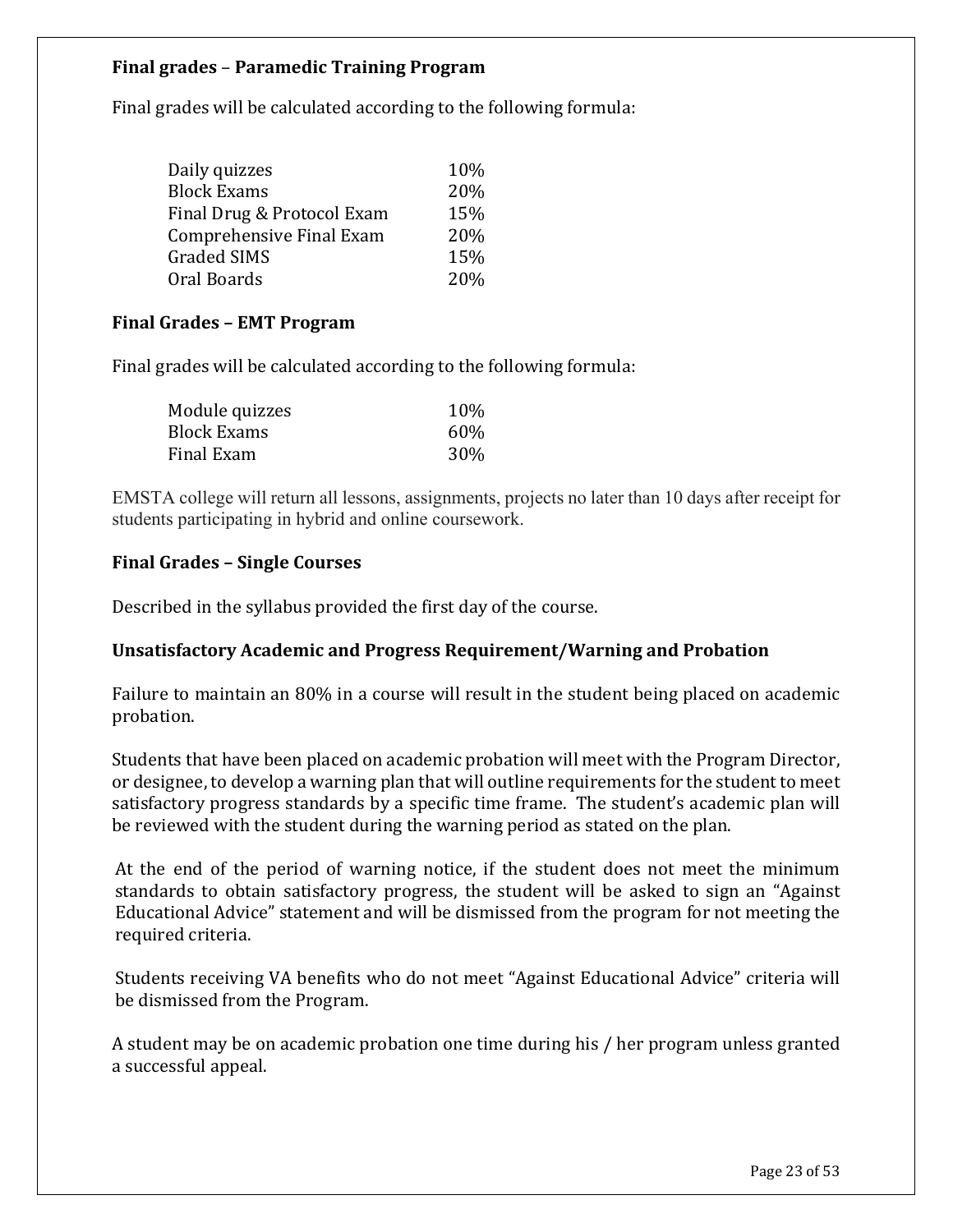## **Extra Credit**

Students on academic probation may be able to earn extra credit to help them achieve the required minimum 80% average in a course, e.g., taking a Platinum adaptive exam.

## **Appealing a Probation**

A student may appeal an academic probation by requesting a review by the Academic Review Board (ARB). The written appeal must state the mitigating circumstances that contributed to the academic determination. The written appeal must be supported with appropriate documentation that may include mitigating circumstances with explanation on how the circumstances have been remedied or changed, as applicable. Mitigating circumstances are events that are outside the students control and are unavoidable.

Examples of events that may be considered a mitigating circumstance and which has negatively impacted academic progress include but are not limited to: death of an immediate family member, student illness requiring hospitalization, divorce proceedings, previously undocumented disability, work-related transfer or change in work schedule during the term, natural disaster, financial hardship such as foreclosure or eviction, and others.

The student may be asked to appear in person during the review process when deemed necessary by the Program Director or request an ARB. The appeal process ends with the Campus Dean. Appeals may result in any one of the following actions:

- Reinstatement on probation with an academic plan where the student will be held to specific requirements which must be met by the end of the next course.
- Reinstatement without probation should documentation support satisfactory progress.
- Denial of the appeal and the student will be dismissed from the program.

When SAP is met within the timeframe documented on the academic plan the student will have established satisfactory academic progress.

## **Procedures for Re‐establishing SAP after Academic Dismissal**

A student who is denied an appeal is not eligible for reentry to the College for a period of one year. If applying for readmission, the student must meet with the Program Director at least two weeks prior to the start of the term in which the student wishes to return following the appeal denial described in the section above. The student must demonstrate resolution to any mitigating circumstances.

A readmission student who is granted admissions dismissed due to unsatisfactory progress will be placed on probation with an academic plan upon re-entry and will be required to meet certain additional academic conditions as specified by the Program Director and / or the ARB in their decision to grant admissions. The above minimum standards for satisfactory academic progress will continue to be applied to assess the student's academic performance. When SAP is met within the timeframe documented on the academic plan the student will have established satisfactory academic progress.

A student is allowed one and only one re-entry after being academically dismissed.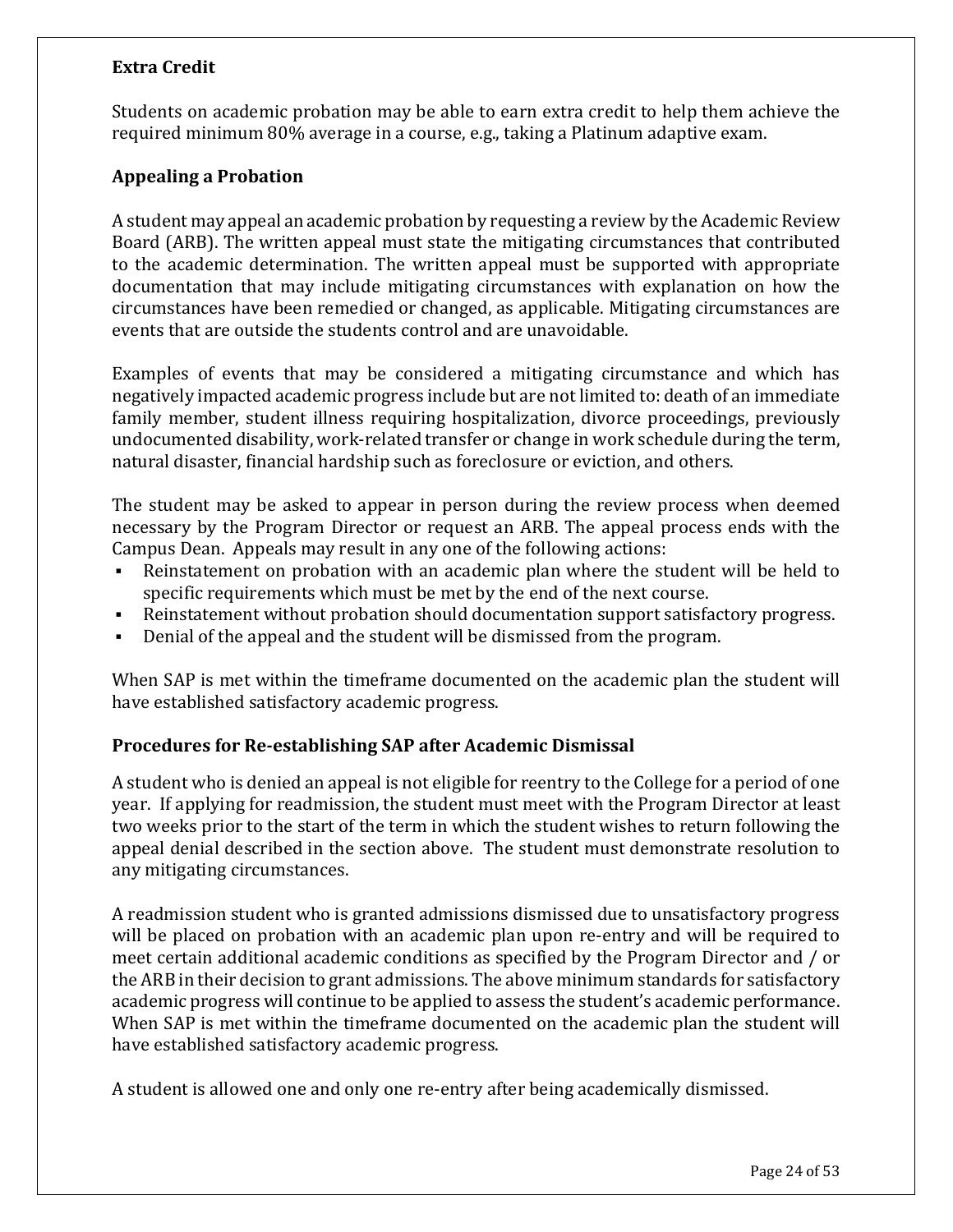## **ARB (Academic Review Board) Members**

Rick Foehr, Co-Owner/Dean/Paramedic Program Director Connie Foehr, Co-Owner/Secretary/Treasurer Eric Stamm, Clinical Coordinator Jean Moore, Chief Financial Officer

Note: Students may also be placed on probation for a non-academic reason including but not limited to the following:

- Repeated and/or unexcused absence
- Repeated and/or unexcused tardiness
- Inappropriate and/or unprofessional conduct or behavior
- Failure to comply with the dress or behavior code

## **Re‐entry**

Students who have been withdrawn from a program may request re-entry into the program. The student must meet with the Program Director and provide a written statement detailing the reasons for withdrawal. A re-entry request will be considered when evidence is shown that the circumstances that caused the withdrawal have been rectified.

## *Attendance*

## **Paramedic Training Program**

Attendance is REQUIRED for all didactic sessions.

A student will be allowed up to five (5) absences with prior approval of the primary instructor during the didactic segment of the program. A student will be allowed two (2) 15 minute tardies. Absences and tardies require the student to notify the Dean by appointment or telephone. Failure of the student to notify the Program Director will lead to administrative probation. **A student will be dismissed from the program as a result of the sixth absence.** A student will be placed on administrative probation after the fourth tardy, and then will be dismissed from the program after the fifth tardy. This process will be held reviewable by the Dean.

Faculty documents all absences and tardies.

It is the student's responsibility to obtain any information from all missed time.

Students who must miss a class due to medical illness will be required to show proof from a licensed physician in California of treatment for that documented illness. A maximum of four (4) medical absences will be allowed with notification of the primary instructor.

Students are required to remain in class until the end of the scheduled session. If the student must leave early, the student must notify the primary instructor prior to leaving. The student is responsible for all materials/subject matter missed due to leaving prior to the end of class.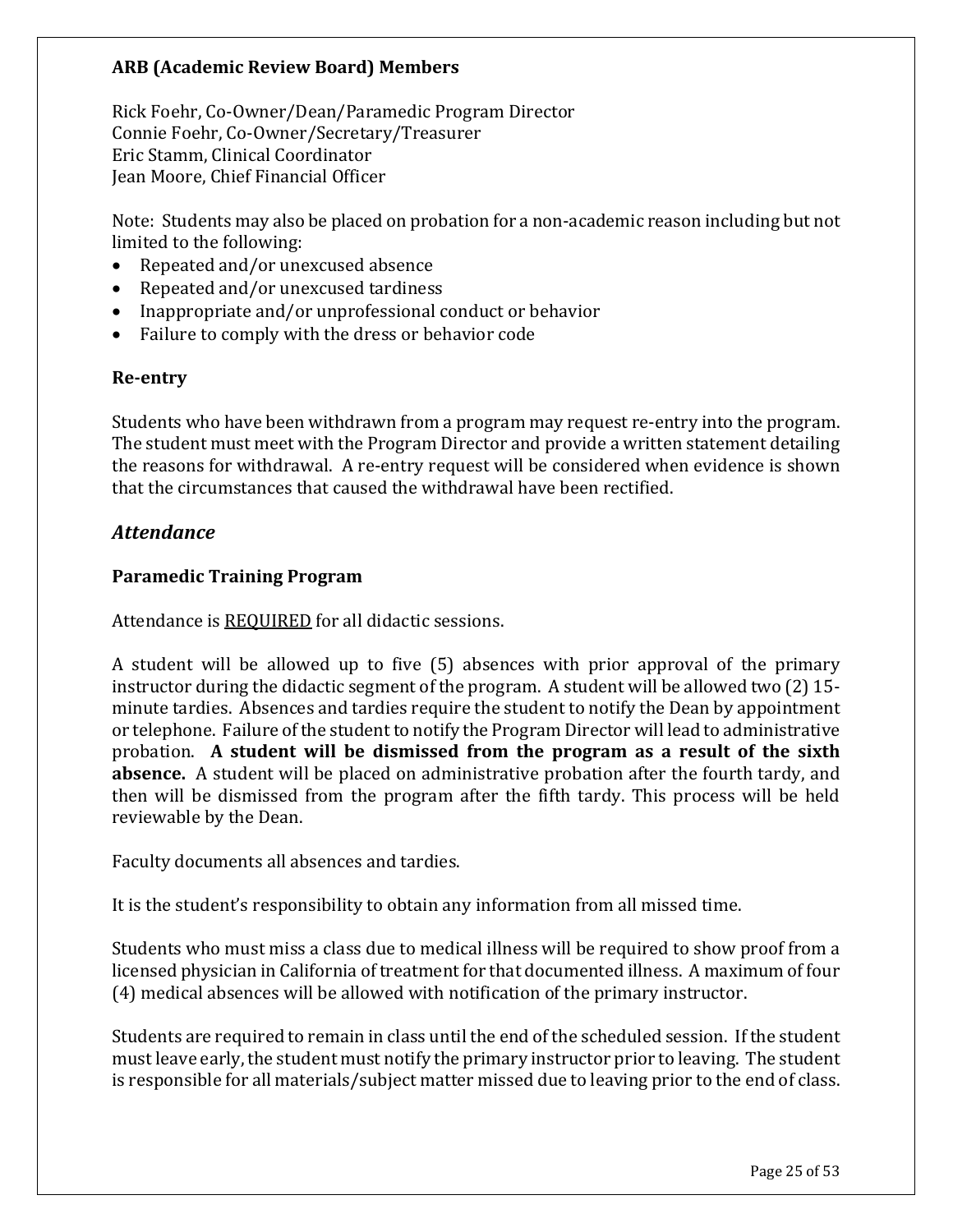In an emergency, only the Program Director or the primary instructor may cancel a class. Students should confirm class cancellation by calling the Program Director.

#### **EMT** Program

Students are allowed up to three (3) absences with prior approval of the primary instructor during the didactic portion of the program. Students are allowed two (2) 15-minute tardies. Absences require the student to notify the Program Coordinator by email or telephone. **A student will be dismissed from the program as a result of the fourth absence.** 

Students are required to remain in class until the end of the scheduled session. If the student must leave early, this can only be done after notifying the primary instructor.

#### **All Other Programs**

- EMT Bridge program students may not miss any time. Any absence will result in a Fail.
- Additional single course programs a student is permitted two (2) absences.

#### **Make‐Up Work**

The primary instructor may require the student to perform additional assignments to make up information missed.

Quizzes missed due to tardiness will result in a grade of zero for that quiz. The student will be required to make up quizzes missed before the next class session. The score on those quizzes will not be included in the student's cumulative score.

#### **Leave of Absence**

Requests for leave of absence may be granted for emergency reasons only. The student must submit a written request to the Program Director for approval. Supporting documentation may be required. A student may be granted a leave of absence not to exceed a total of 180 calendar days in a 12 month period. If a student does not return at the expiration of a leave, the withdrawal policy will apply.

Paramedic Training Program - Should a student start his/her LOA during the Field Internship the fee incurred upon returning to complete the Field Internship is \$500.00.

#### **Withdrawal**

A student shall be deemed to have withdrawn from a program of instruction when any of the following occurs:

- failure to maintain satisfactory academic progress;
- failure to abide by the rules and regulations of the institution;
- absences in excess of maximum set forth by the institution;
- failure to return from a leave of absence; and/or
- failure to meet financial obligations to the school.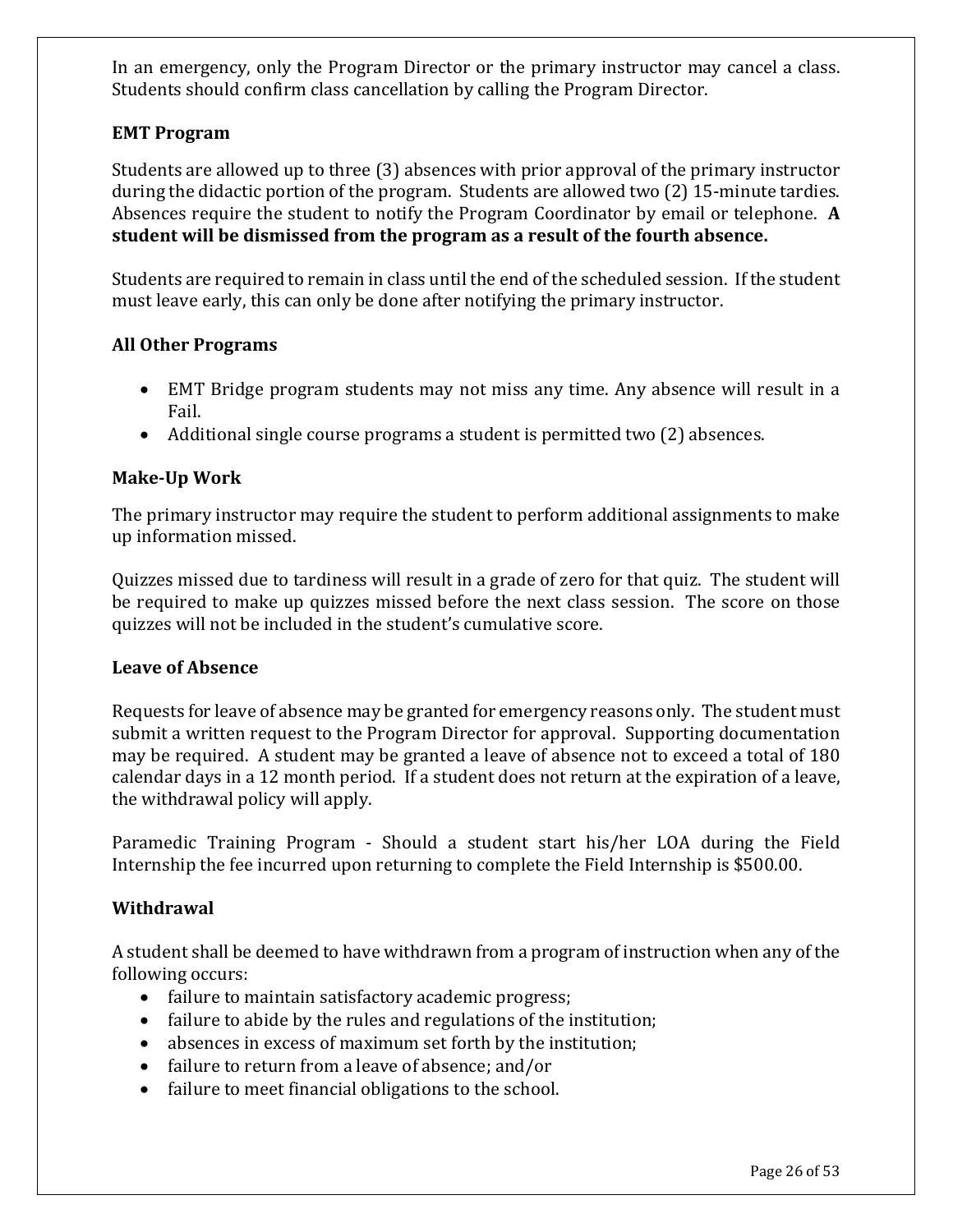## **Clock Hour**

EMSTA College utilizes clock hours as a measure of credit for non-degree programs. A clock hour is defined as a 60 minute span of time with no less than 50 minutes of actual instruction. **Course Numbering System**

EMSTA College's numbering system consists of three numbers, with the first number indicating if one or more courses are within a Program and the last two numbers in the 200 level indicating the sequence courses are taken in from low to high:

- 100 level for Programs with one course
- 200 level for Programs with more than one course

## **Graduation**

A student will be eligible for graduation and receive a certificate of completion upon meeting the following conditions:

- 1. Completed all required hours and program/course requirements;
- 2. Received a 80% cumulative GPA;
- 3. Cleared all financial obligations, and;
- 4. Completed 1,249 hours, 44 or 56 weeks to earn a certificate of course completion

## **STUDENT CONDUCT POLICIES**

## **Student Conduct Policy**

Students shall at all times conduct themselves in an exemplary manner, both in and out of school. A student may be dismissed for:

- Unsatisfactory academic progress
- Cheating on any quiz, test, or block exam
- Being under the influence of, or in the possession of, alcohol or illegal drugs of any kind
- Carrying or concealing any weapon, e.g., knife, gun
- Insubordination and/or intolerable conduct
- Making threats or engaging in physical violence
- Willful abuse of school equipment or property
- Excessive absenteeism
- Failure to make payments on dates due

## **Smoking and Tobacco Products**

Smoking and the use of any tobacco **or tobacco related** products are not allowed in any enclosed area of the facility.

## **Use of Electronic Media**

Access to the Internet and websites and to other types of School-paid computer access is intended for School-related business only. This policy includes personal computer access to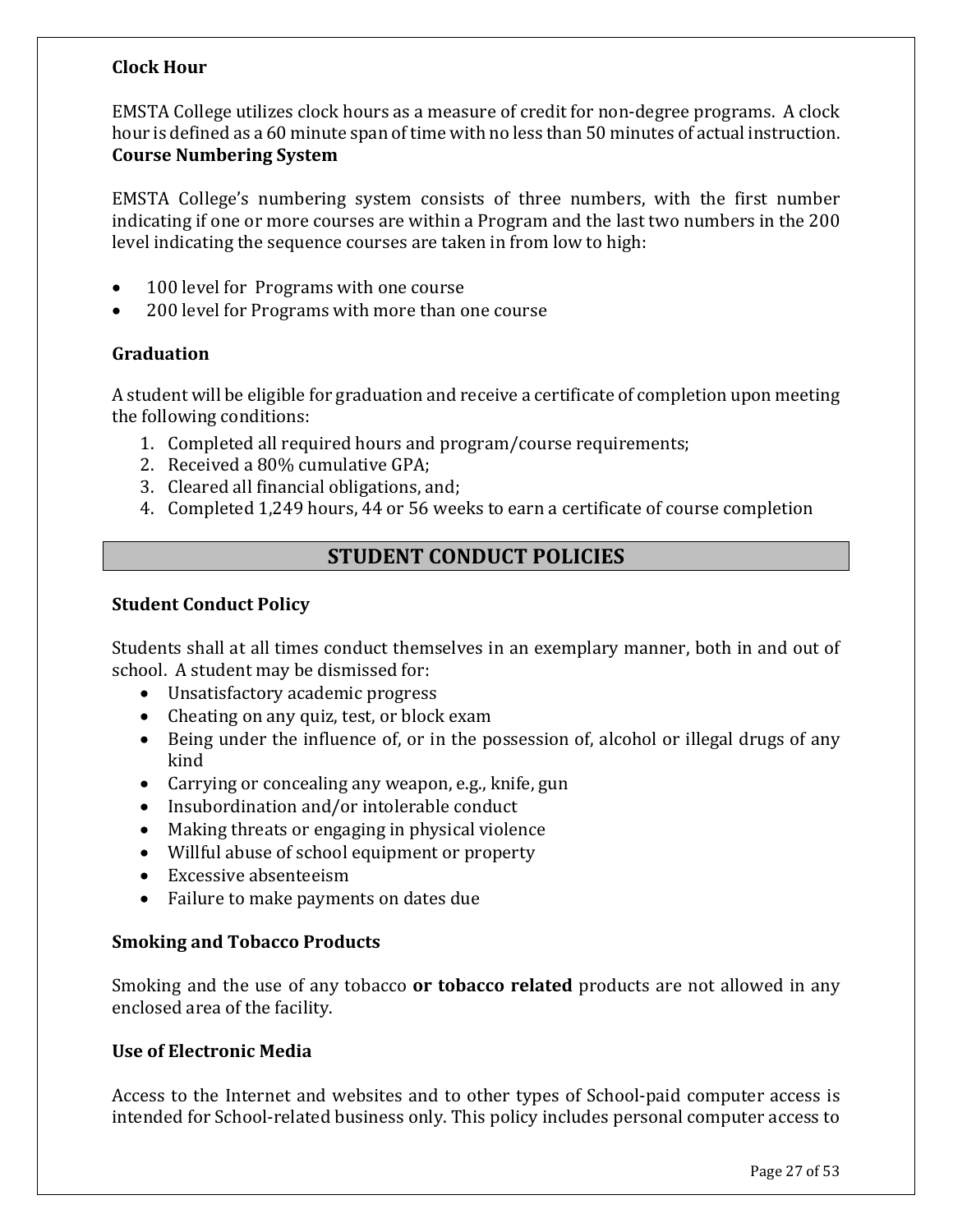the wireless system in the classroom setting. The use of cell phones is prohibited at all times in the classroom. The President must approve any information about EMSTA College, its products or services, or other types of information that may appear in the electronic media regarding the School before the information is placed on an electronic information resource that is accessible to others. Misappropriation of proprietary digital media will result in immediate dismissal from the program.

## **Unlawful Harassment**

EMSTA College is committed to providing an environment free of unlawful harassment. School policy prohibits sexual harassment and harassment based on pregnancy, childbirth or related medical conditions, race, religious creed, color, gender, national origin or ancestry, physical or mental disability, medical condition, marital status, registered domestic partner status, age, sexual orientation, or any other basis protected by federal, state or local law or ordinance or regulation. **All such harassment is unlawful.** The School's anti-harassment policy applies to all persons involved in the operation of the School and its students. It also prohibits unlawful harassment by any employee of the School, including staff and faculty, as well as vendors, customers, students, and any other persons. It also prohibits unlawful harassment based on the perception that anyone has and of those characteristics, or is associated with a person who has or is perceived as having any of those characteristics.

Prohibited unlawful harassment includes, but is not limited to, the following behavior:

- Verbal conduct such as epithets, derogatory jokes or comments, slurs or unwanted sexual advances, invitations, or comments;
- Visual displays such as derogatory and/or sexually oriented posters, photography, cartoons, drawings, or gestures;
- Physical conduct including assault, unwanted touching, intentionally blocking normal movement or interfering with work because of sex, race, or any other protected basis;
- Threats and demands to submit to sexual requests as a condition of continued employment, or to avoid some other loss, and offers of employment benefits in return for sexual favors; and
- Retaliation for reporting or threatening to report harassment.

If you believe that you have been unlawfully harassed, submit a written complaint to any School official or the President as soon as possible after the incident. You will be asked to provide details of the incident or incidents, names of individuals involved, and names of any witnesses. Staff will refer all harassment complaints to the Administration or the President. The School will immediately undertake an effective, thorough, and objective investigation of the harassment allegations.

If the School determines that unlawful harassment has occurred, effective remedial action will be taken in accordance with the circumstances involved. Any employee or student determined by the School to be responsible for unlawful harassment will be subject to appropriate disciplinary action, up to and including termination/dismissal. A School representative will advise all parties concerned of the results of the investigation. The School will not retaliate against you for filing a complaint and will not tolerate or permit retaliation by management, employees or co-workers.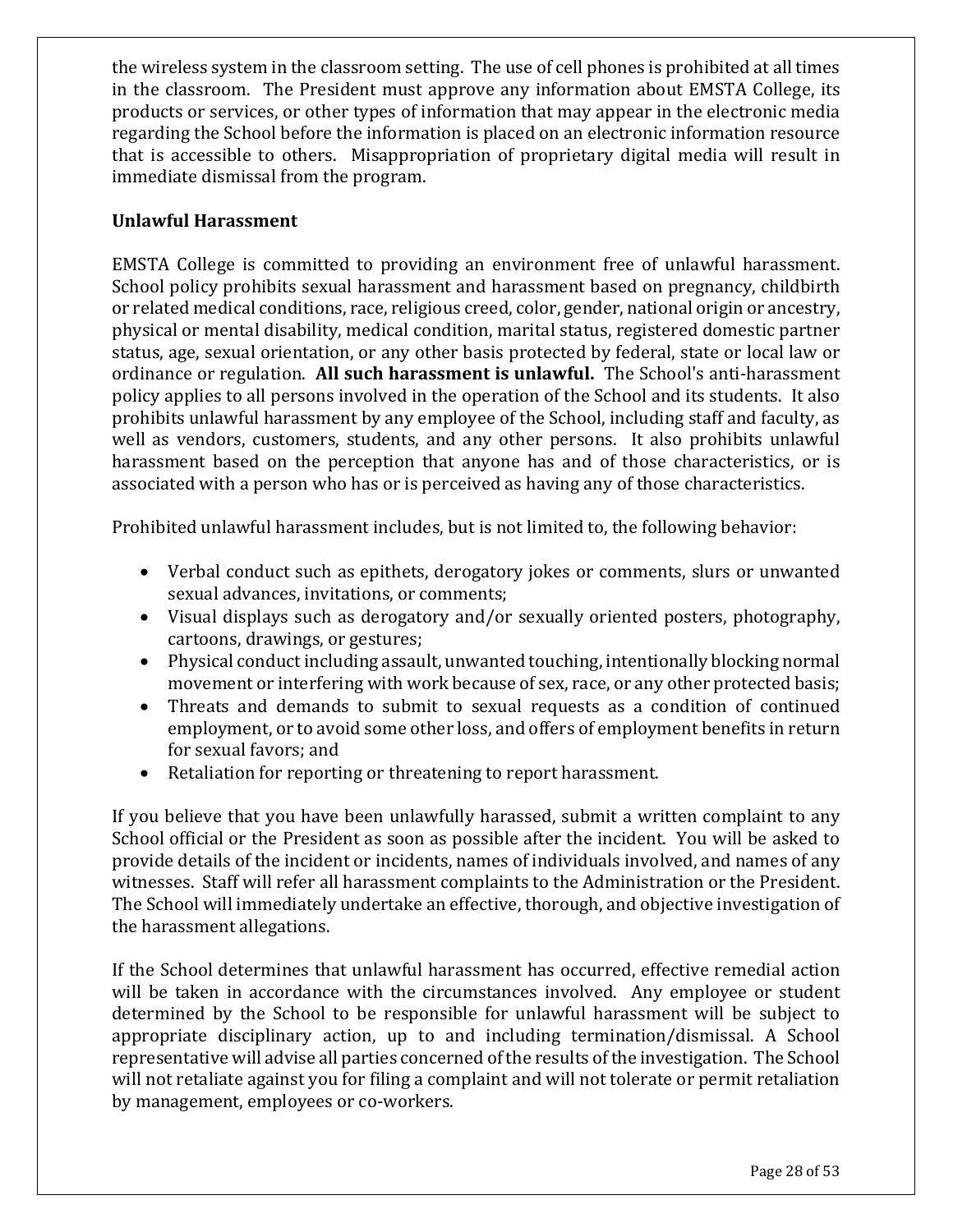The School encourages all employees or students to report any incidents of harassment forbidden by this policy **immediately** so that complaints can be quickly and fairly resolved. You also should be aware that the Federal Equal Employment Opportunity Commission and the California Department of Fair Employment and Housing investigates and prosecutes complaints of prohibited harassment in employment. If you think you have been harassed or that you have been retaliated against for resisting or complaining, you may file a complaint with the appropriate agency. The nearest office is listed in the telephone book.

## **Drug and Alcohol Abuse**

EMSTA College is concerned about the use of alcohol, marijuana, illegal drugs, or controlled substances as it affects the workplace. Use of these substances, whether on or off the job can detract from an employee's or student's work performance, efficiency, safety, and health, and therefore seriously impair the employee's or student's value to the School. In addition, the use or possession of these substances on the job constitutes a potential danger to the welfare and safety of other employees or students and exposes the School to the risks of property loss or damage, or injury to other persons.

Furthermore, the use of prescription drugs and/or over-the-counter drugs also may affect an employee's or student's job performance and may seriously impair the employee's or student's value to the School.

The following rules and standards of conduct apply to all employees and students either on School property or during the workday (including meals and rest periods). Behavior that violates School policy includes:

- Possession or use of alcohol, marijuana, illegal or controlled substances, or being under the influence of alcohol, marijuana, illegal or controlled substances while engaged in any EMSTA College activity;
- Driving a School vehicle while under the influence of alcohol or marijuana; and
- Distribution, sale, or purchase of alcohol, marijuana, illegal or controlled substances while on the job.

Violation of these rules and standards of conduct will not be tolerated. EMSTA College also may bring the matter to the attention of appropriate law enforcement authorities.

In order to enforce this policy, EMSTA College reserves the right to conduct searches of School property or employees/students and/or their personal property, and to implement other measures necessary to deter and detect abuse of this policy, including a drug test.

An employee or student's conviction on a charge of illegal sale or possession of any controlled substance while off School property will not be tolerated because such conduct, even though off duty, reflects adversely on EMSTA College. In addition, the School must keep people who sell or possess controlled substances off School premises in order to keep the controlled substances themselves off the premises.

Any employee or student who is using prescription or over-the-counter drugs that may impair the employee's ability to safely perform the job or affect the safety or well-being of others, must notify school administration of such use immediately before starting or resuming work.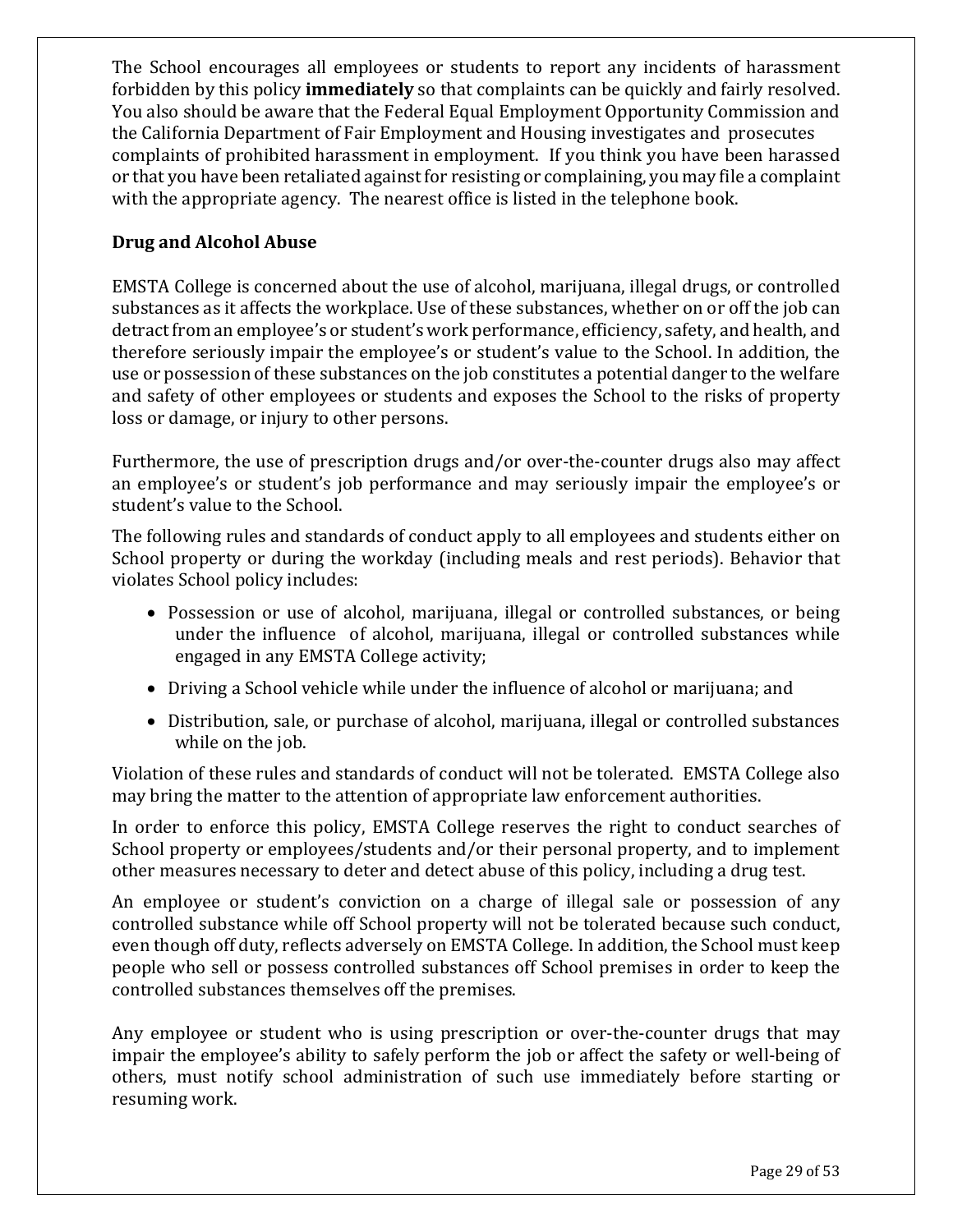## **Dress Code**

Students must comply with the school's dress code at all times. This requirement is mandatory.

The intent of this policy is to promote a professional appearance of all of our students and instructional staff at EMSTA College. It is the goal of EMSTA College to promote an image to all the San Diego County Prehospital Agencies, Hospitals, and staff as well as the citizens they serve, that EMSTA College is a professional Emergency Medical Services (EMS) training program.

## **Uniform Standards**

While attending class or field/clinical experience, students shall wear a proper and clean uniform. Students must comply with the school's uniform standards. This requirement is mandatory.

## **Student Uniform**

A school-supplied t-shirt or polo with EMSTA logo *(EMT).*

*Additional shirts may be purchased from the school.*

A school-supplied Class B uniform shirt, **t‐shirt and pant** *(Paramedic)*.

Navy blue dress slacks or EMS pants with black leather belt.

Black boots, black polished shoes or black tennis shoes (all with non-marking soles).

*"Flip‐flops", clogs, excessively high heels, and slippers are not acceptable.*

## **Grooming Standards**

- It is also the goal of EMSTA College to provide a set of grooming standards that takes the safety of all students and staff into consideration, as well as addressing a professional EMS image.
- All students must be neatly groomed with clean hair, nails, and clothing.
- Students should avoid excessive use of cosmetics, perfume, and cologne or after shave lotion.
- Hair should be well groomed and of a natural color. All students must have their hair secured off the face and base of their neck while in class.
- Face/chin must be clean-shaven at all times.
	- o *Chin is defined as the center portion of the lower jaw beginning at the lower lip (no goatees)*
	- o *Mustaches are allowed but must be kept neatly trimmed at all times*
- Hair must not rest on the collar of a Class "B" or polo uniform shirt during any field/clinical experience. If hair must be secured (mechanically restrained) to meet these requirements, the device or method used to restrain must not interfere with the safe and proper use of personal protection equipment (PPE). It must remain restrained under all conditions of work or activity on all field/clinical rotations.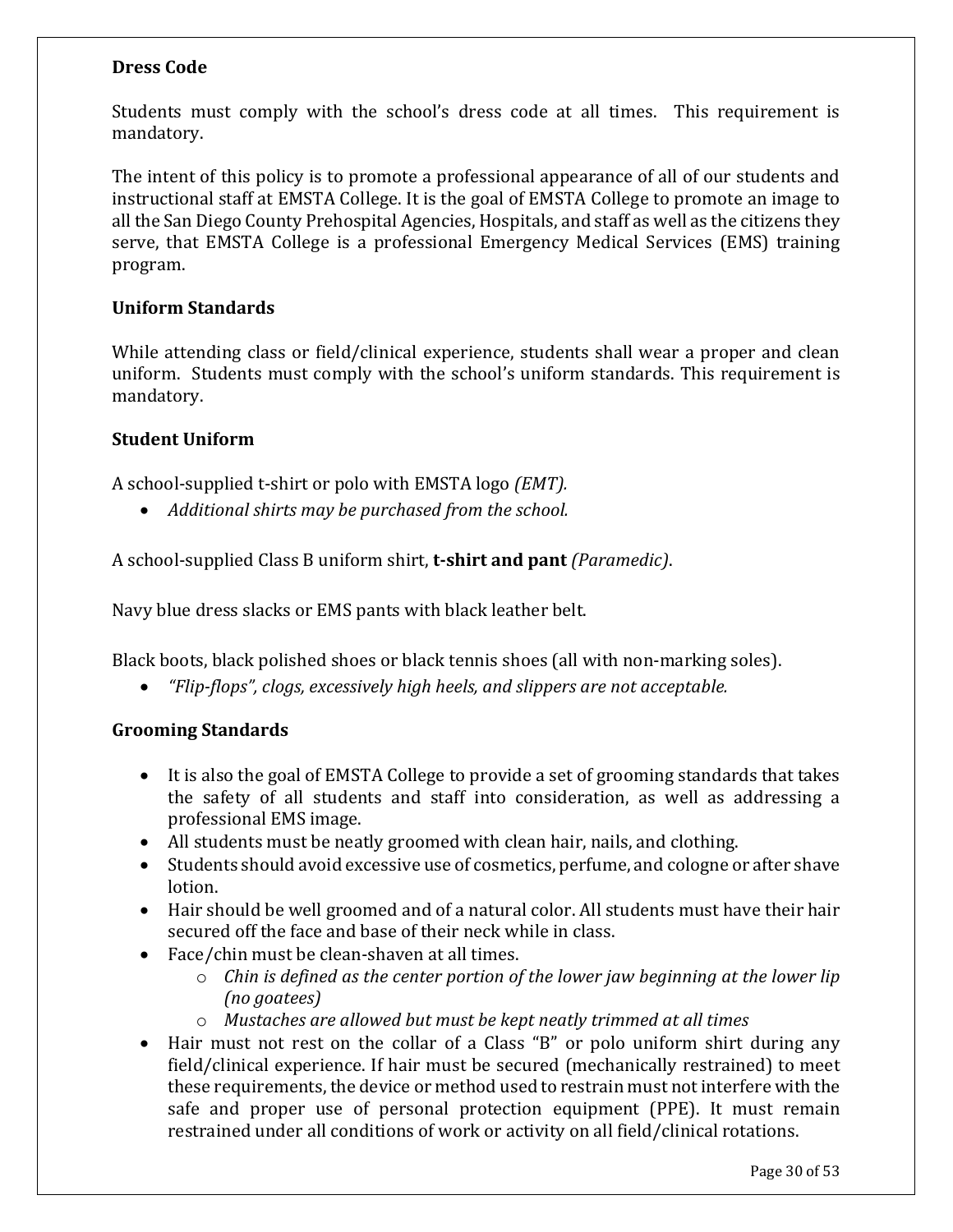- In no event shall the length of facial hair (sideburns or the style of moustache) preclude the proper wearing of personal protection equipment (i.e. N95/P-100).
- EMSTA College staff shall have the complete authority to cause the above standards to be met. The burden of proof, should a conflict arise, shall be on the student.
- Deviations may be permitted only when facial characteristics are unusual, making stated regulations impossible to administer, or by special permission by the Paramedic Program Director.

## **Appearance –** *Tattoo, Scarification, Branding and Piercings*

Many factors influence the community's confidence in Emergency Personnel and in our training program. The image we present to the community must be one of professionalism. Our appearance is of utmost importance.

#### *Tattoos, Scarification, Branding*

- It is the *preference* of the College that should a student or instructional staff member have any tattoo, scarification, or branding, an attempt should be made to cover it/them by the approved uniform during all class meetings.
- Any tattoo, scarification or branding shall NOT be visible while on field/clinical rotations or representing the College in any official capacity. Tattoos, scarifications or brandings must be covered with the school-approved uniform, including, but not limited to, a long-sleeve shirt, jacket, sweater or turtleneck sweater.
- The display of a tattoo, scarification or branding considered inappropriate, unprofessional or offensive, regardless of its location, by any staff member or student of the College, while in class, performing field/clinical experience or representing the College in any official capacity is strictly prohibited.
- The following includes, but is not limited to, the types of tattoos, scarifications or brands prohibited by this policy:
	- o Depictions of nudity or violence.
	- o Sexually explicit or vulgar art, words, phrases or profane language.
	- o Symbols likely to incite a strong reaction in the workplace, i.e., swastikas, pentagrams or similar symbols.
	- o Initials, acronyms or numbers that represent criminal or historically oppressive organizations,
		- *i.e., AB, KKK, SS, MM, BFG, HA, MS13, 666 or any street gang names, numbers, and/or symbols.*

## *Piercings / Jewelry*

- The following standards for piercing and jewelry are in place for student safety. Students, during skills lab and/or field/clinical experience, may suffer injuries to pierced areas during skills practice labs or patient encounters (i.e., combative/altered patients). These standards are also in place to aid in the professional appearance the community expects from EMS personnel.
	- o Conservative jewelry is permitted.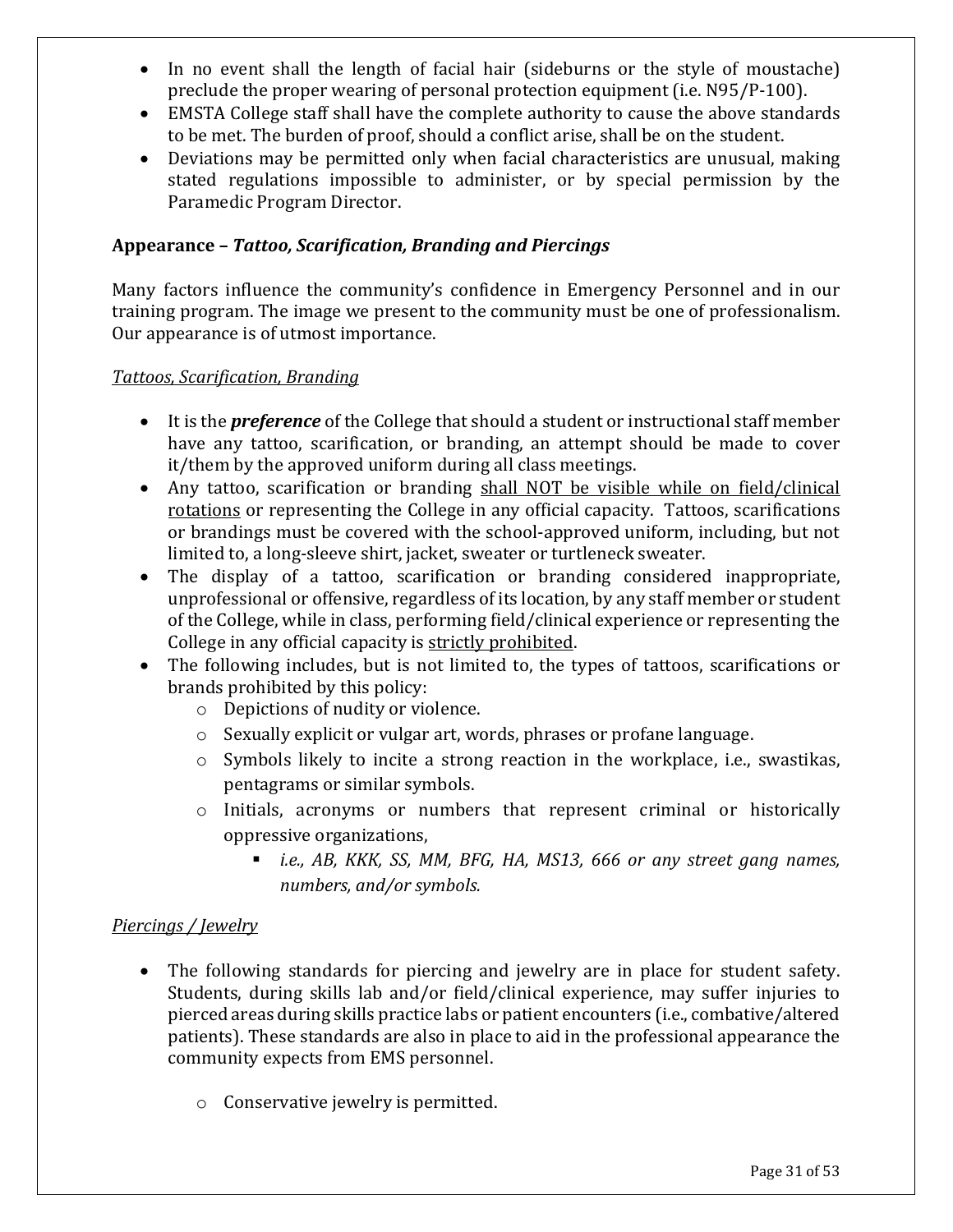- o Studded earrings only are permitted. The earrings shall be plain and no more than ¼" in diameter.
	- *Hanging, hoops or "plug" earrings are strictly prohibited.*
	- *Earrings may only be worn in the earlobes.*
- o While performing any field/clinical experience, all uniformed students may only wear one set of stud-type earrings with only one earring per ear.
- o The piercing and wearing of associated jewelry in all other visible parts of the body is strictly prohibited

## **PARAMEDIC AND EMT PROGRAMS**

## **PARAMEDIC TRAINING PROGRAM**

**Program Length:** 1,249 hours, 44 or 56 weeks **Award:** Certificate **SOC Code:** 29-2040

#### **Program Description**

The Paramedic Training Program is a comprehensive program consisting of classroom (didactic), skills lab, clinical rotations (hospital experience), and field internship components.

Upon completion of the entire program, a course completion certificate will be issued. This certificate allows students to apply for the National Registry Certification/Licensure and subsequently for employment as an EMT-Paramedic. This course meets the requirements set forth in the State of California Health and Safety Code, Title 22, and conforms to the National Paramedic Curriculum, formulated by the U.S. Department of Transportation.

#### **Program Objective**

The objective of the Paramedic Training Program is to train competent entry-level Paramedics in the cognitive (knowledge), psychomotor (skills), and affective (behavior) learning domains, with or without exit points at the Advanced Emergency Medical Technician, Emergency Medical Technician, or Emergency Medical Responder levels.

#### **Learning Outcomes**

Upon completion of this course, the student will be able to:

- 1. Conduct a primary and secondary survey and communicate information in brief, organized and accurate manner
- 2. Describe pathophysiology, signs/symptoms and appropriate pre-hospital care for disorders (medical and trauma)
- 3. Demonstrate correct knowledge of airway management procedures
- 4. Demonstrate and describe correct basic and advanced resuscitation procedures
- 5. Accurately take vital signs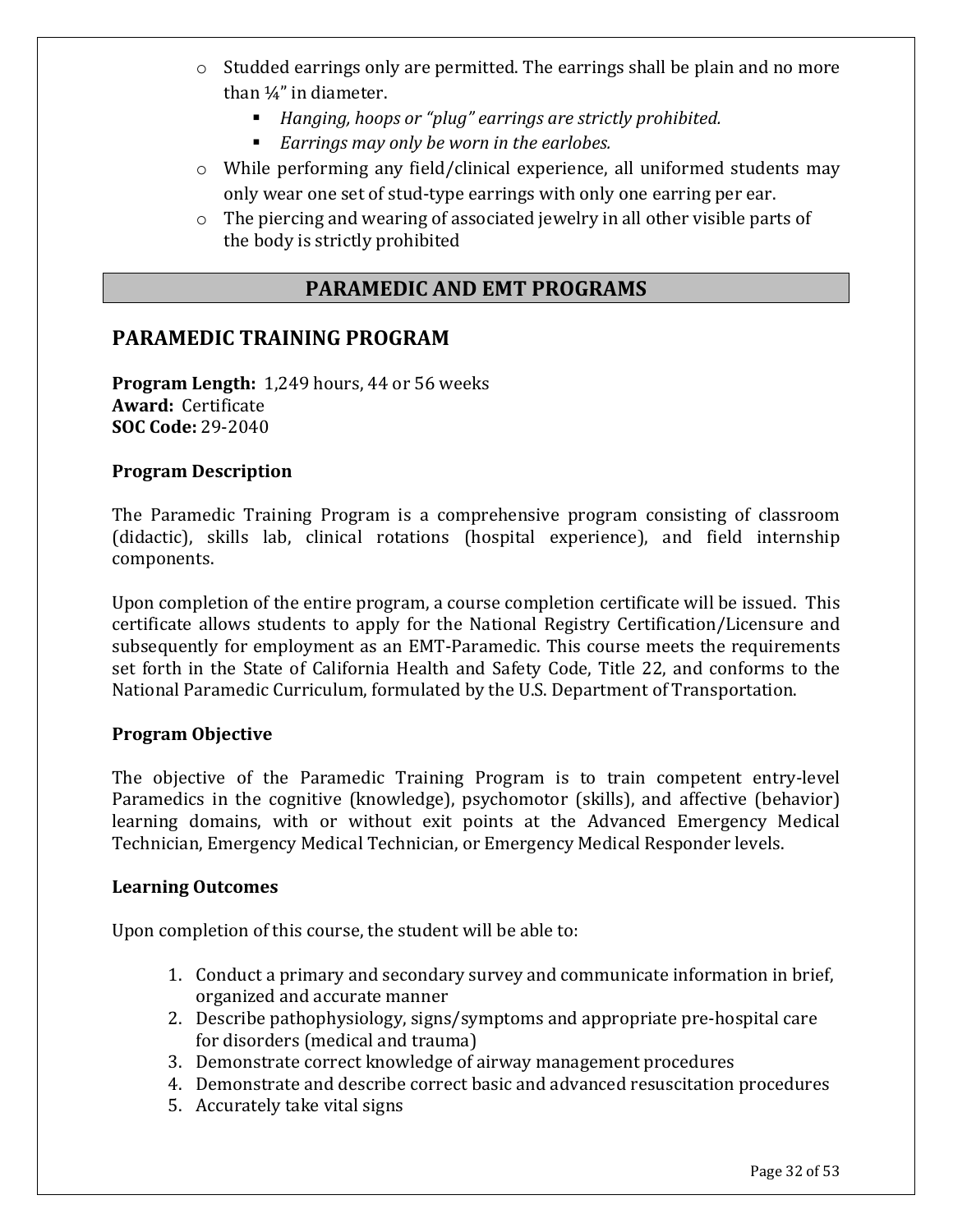- 6. Initiate, maintain and discontinue intravenous therapy via venipuncture techniques
- 7. Prepare and administer medications via intravenous, intramuscular, subcutaneous and intraosseous routes
- 8. Apply monitoring electrodes and accurately interpret the electrocardiogram rhythm observed, to include 12-Lead ECG interpretation
- 9. Demonstrate and accurately perform a neurological assessment
- 10. Demonstrate the procedure for lung auscultation and correctly interpret breath sounds
- 11. Identify and demonstrate the correct procedures for treating fractures and hemorrhage
- 12. Develop effective rapport with medical personnel
- 13. Instill patient confidence through the use of the appropriate communication techniques
- 14. Be sensitive to, and provide support for, the physical and emotional needs of both patient and family
- 15. Demonstrate thorough knowledge of Paramedic National Registry and local paramedic treatment protocols and medications

| <b>Course</b><br><b>Number</b> | <b>Course Title</b>                  | <b>Didactic</b><br><b>Classroom</b><br><b>Hours</b>            | <b>Didactic</b><br><b>Skills</b><br>Lab<br><b>Hours</b> | <b>Clinical</b><br><b>Hours</b> | <b>Field</b><br>Internship<br><b>Hours</b> | <b>Total</b><br><b>Hours</b> |
|--------------------------------|--------------------------------------|----------------------------------------------------------------|---------------------------------------------------------|---------------------------------|--------------------------------------------|------------------------------|
| PT 201                         | Paramedic Theory I                   | 149                                                            |                                                         |                                 |                                            |                              |
| <b>PT 201L</b>                 | Paramedic Theory I<br>Lab            |                                                                | 56                                                      |                                 |                                            |                              |
| PT 202                         | Paramedic Theory II                  | 194<br>Includes<br>Mentor &<br><b>EMS</b><br>Testing<br>online |                                                         |                                 |                                            |                              |
| <b>PT 202L</b>                 | Paramedic Theory II<br>Lab           |                                                                | 91                                                      |                                 |                                            |                              |
| <b>PT 203L</b>                 | Paramedic Theory III<br>Lab          |                                                                | 70                                                      |                                 |                                            |                              |
| PC 230                         | Clinical Hospital<br>Rotations       |                                                                |                                                         | 160                             |                                            |                              |
| <b>PF 240</b>                  | Field Internship                     |                                                                |                                                         |                                 | 529                                        |                              |
| <b>PR 250</b>                  | <b>Paramedic Repeating</b><br>Course |                                                                |                                                         |                                 |                                            |                              |
|                                |                                      |                                                                |                                                         |                                 | <b>Total</b>                               | 1,249                        |

## **Course Descriptions**

## **PT 201 Paramedic Theory I**

*149 Clock Hours Prerequisites: Admissions to the program with successful completion of the following courses:*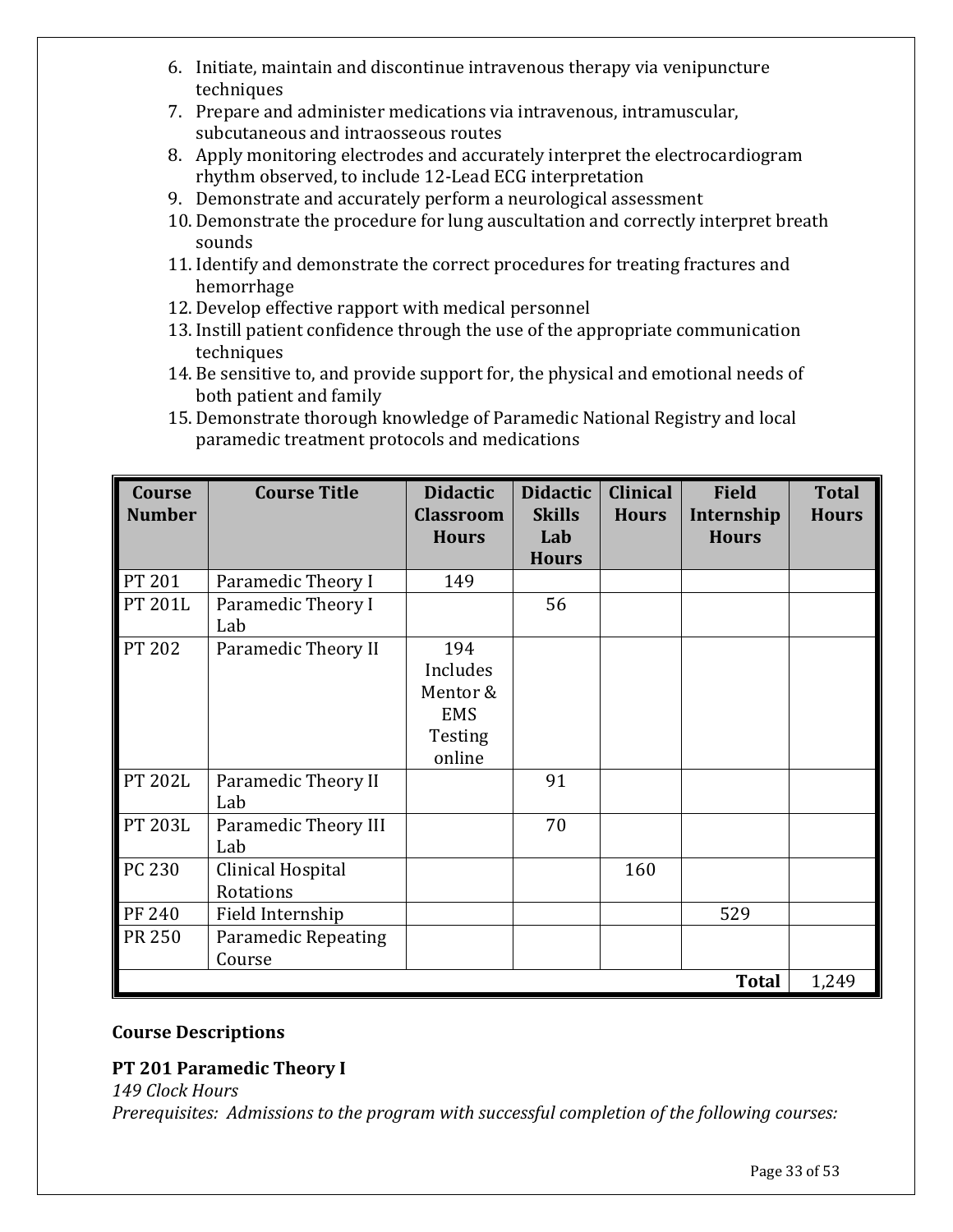- *Anatomy & Physiology with Lab*
- *Paramedic Prep*

This is the classroom portion of the training program. This course consists of 149 hours of lecture presentations, discussion, and workshops, and runs concurrently with the PT 201L Paramedic Theory I Lab. The didactic portion of the programs lasts approximately six (6) or eight (8) months, depending upon class format. Successful completion of the didactic section requires a minimum score of 80% on all written exams.

## **PT 201L Paramedic Theory I Lab**

#### *56 Clock Hours*

*Prerequisites: Admissions to the program with successful completion of the following courses:*

- *Anatomy & Physiology with Lab*
- *Paramedic Prep*

This course consists of 56 hours of skills training under controlled laboratory conditions and runs concurrently with the PT 201 Paramedic Theory I (Didactic / Classroom) section. It is designed to familiarize the students with the procedures associated with the practice of Paramedicine. The student will utilize industry equipment, practice on a SIMM mannequin, establish IV's, intubation, and needle thoracotomy before utilizing these skills on human patients in the clinical setting. Successful completion of the lab section requires a minimum score of 80% on all graded skills and SIMS.

#### **PT 202 Paramedic Theory II**

*194 Clock Hours Prerequisites: PT 201, PT 201L*

This is the second portion of the classroom portion of the training program. This section consists of 194 hours of lecture presentations, discussion, and workshops, and runs concurrently with the PT201L Paramedic Theory II Lab. The didactic portion of the programs lasts approximately six (6) or eight (8) months, depending upon class format. Successful completion of the didactic section requires a minimum score of 80% on all written exams.

## **PT 202L Paramedic Theory II Lab**

*91 Clock Hours Prerequisites: PT 201, PT 201L*

This is the second lab course that consists of 91 hours of skills training under controlled laboratory conditions and runs concurrently with the PT201 Paramedic Theory II. It is designed to familiarize the students with the procedures associated with the practice of Paramedicine. The student will utilize industry equipment, practice on a SIMM mannequin, establish IV's, intubation, and needle thoracotomy before utilizing these skills on human patients in the clinical setting. Successful completion of the lab section requires a minimum score of 80% on all graded skills and SIMS.

## **PT 203L Paramedic Theory III Lab (Graded Portfolio Simulations)**

*70 Clock Hours Prerequisites: PT 202L*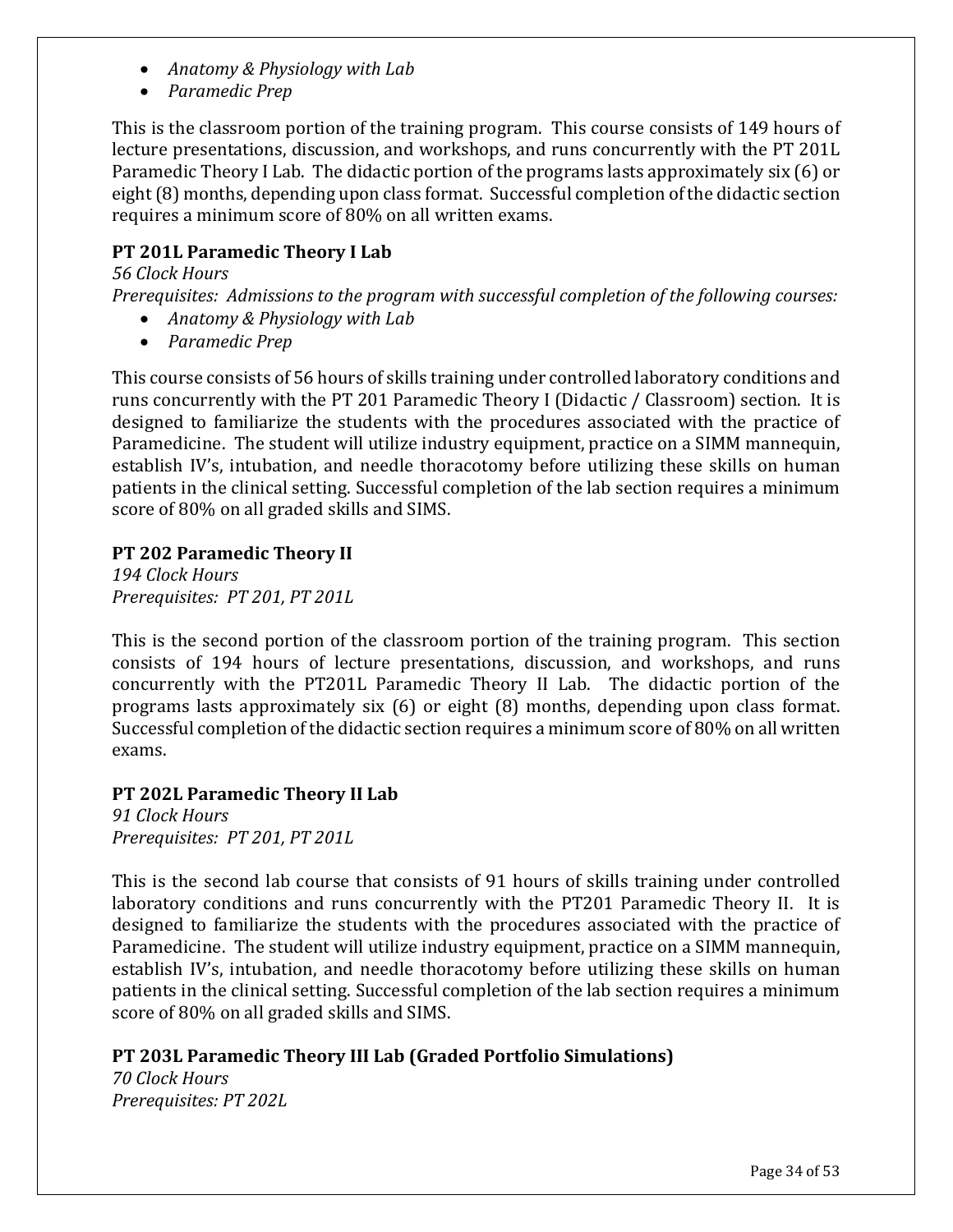This is the third lab course that consists of 70 hours of skills training under controlled laboratory conditions. It is designed to familiarize the students with the procedures associated with the practice of Paramedicine. The student will be "putting it all together" during these last 10 class sessions – successfully completing a minimum of 10 graded simulations, utilizing a volunteer patient for each SIM. These graded simulations are required by the NREMT in order to be eligible to complete the psychomotor skills exam. The main objective of this Lab is to engage the student in life-like SIMS that requires the knowledge to utilize the 5 Parts of the Run, appropriate medication administration, protocols and policies pertaining to the patient chief complaint for this SIM. All graded SIMS will be evaluated using a simulation rubric, which accounts for thoroughness, promptness and accuracy of assessment and patient care skills, and are evaluated by the TA. Points are awarded for timely and successful completion of each item. Students are required to obtain a score of 80% of the possible points for each graded simulation. Medication administration errors or violations of paramedic protocol or any Critical Fail will result in failure of the graded simulation. If a student achieves a score below 80% or commits a critical error, failure of the graded simulation will result. Successful completion of the lab section requires a minimum score of 80% on all graded skills and SIMS.

## **PC 230 Clinical Hospital Rotations**

*160 Clock Hours Prerequisites: PT 201, PT 201L, PT 202, PT 202L, PT 203L*

This course consists of 160 hours of skills training in a controlled clinical/hospital setting. It is designed to familiarize the students with the procedures associated with the practice of Paramedicine. The student will utilize industry equipment, establish IV's, perform intubations, needle thoracotomy and administer medications and other skills on humans patients in the clinical setting, prior to practicing these skills on patients in the Field Internship.

## **PF 240 Field Internship**

*529 Clock Hours*

*Prerequisites: PT 201, PT 201L, PT 202, PT 202L, PT 203L, PC 230*

The internship is the final practical portion of the program, which consists of 529 hours (twenty-two 24-hour shifts, or forty-four 12-hour shifts). Students will be assigned to an active Field Preceptor with either a private ambulance service or fire department paramedic unit. The student will perform the full scope of practice of the Paramedic, under the direct supervision of their preceptor. An EMSTA Primary Instructor will also be assigned to monitor the student's progress on a shift-by-shift basis during the field internship.

## **PR 250 Paramedic Repeating Course**

*Prerequisites: Failure of any of the following: PT 203L, Field Readiness Interview, PC 230, PF 240*

Should a student fail the Final Graded Simulations, Field Readiness (Oral Board), Clinicals or Field Internship, the student will be given the *option* to enroll in the next available Paramedic cohort starting in Semester III – PT 203L. The student will be required to complete the following: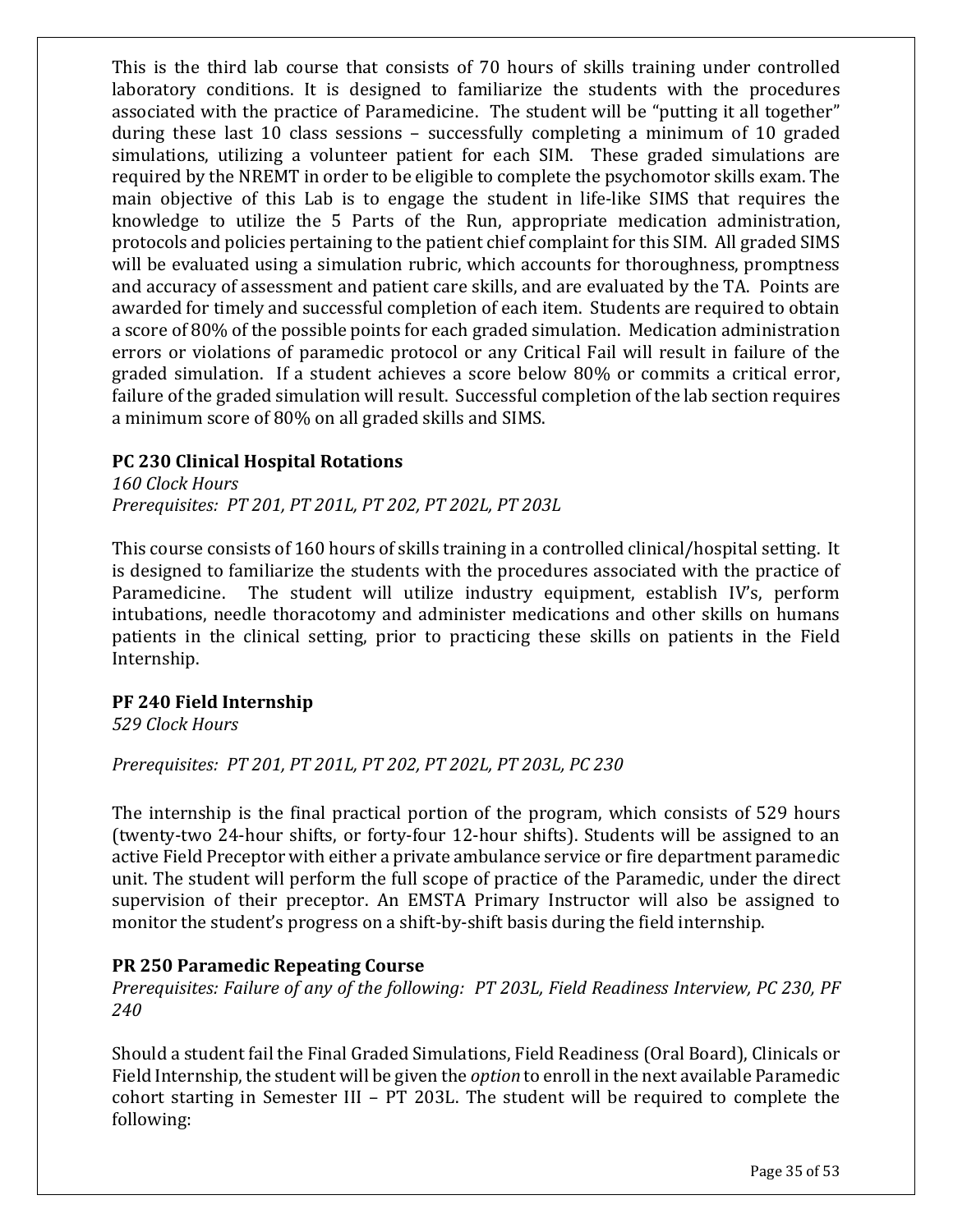- Successfully completing Graded Portfolio Simulations.
- Successfully completing the Protocol Final Exam.
- Successfully completing Field Readiness (Oral Board) Examination.
- Successfully completing Clinical Rotations (only for students who did not complete with original cohort).
- Successfully completing Field Internship (only for students who did not complete with original cohort).

If the student only failed the Field Internship portion of the program in the original cohort, he/she must be also complete the above and the following:

Successfully completing Field ride-alongs documenting a total of 30 patient contacts.

Failure to successfully complete the any of the above will result in the student being dropped from the Program.

## **Mentoring Program (Paramedic Training Program only)**

The instructor acts as a mentor for the student in this capacity and will support the student through the didactic, clinical and field portions of the Program.

## **Community Service (Paramedic Training Program only)**

Students enrolled in the Paramedic Training program will be afforded the opportunity to participate in community service volunteer work, as opportunities arise (8 hours is the standard). Students will be notified in advance of all opportunities by the Program Director**.** Students are also able to find opportunities for community service but must be approved prior by the Program Coordinator and/or Director.

## **Mandatory Ride‐Alongs (Paramedic Training Program only)**

A minimum of 160 hrs. ALS ride-alongs is required for each student, documented and approved by the schools' tracking system. The ride-alongs are a pre-requisite for entering the field internship portion of the program **and are mandatory**. Students will be dropped from the program if they do not complete this requirement.

## **Hours**

Didactic classroom sessions typically meet between the hours of 9:00 a.m. to 5:00 p.m. Monday, Wednesday, and Friday, or every Tuesday and Thursday. Clinical Hospital Rotations (dates and hours) are arranged individually with the facility or preceptor at the clinical site orientation with the site Preceptor. The Field Internship is arranged with the preceptor on a shift basis, according to his/her regular schedule.

The Paramedic Program is 1,249 clock hours and is 44 or 56 weeks in length (depending on the class – 2 days per week or 3 days per week). The time allowed to complete the course is 14 months for the January /June class and 11 months for the September class. There is a definite start and end date and the student will be held responsible to complete all 3 portions in order to graduate.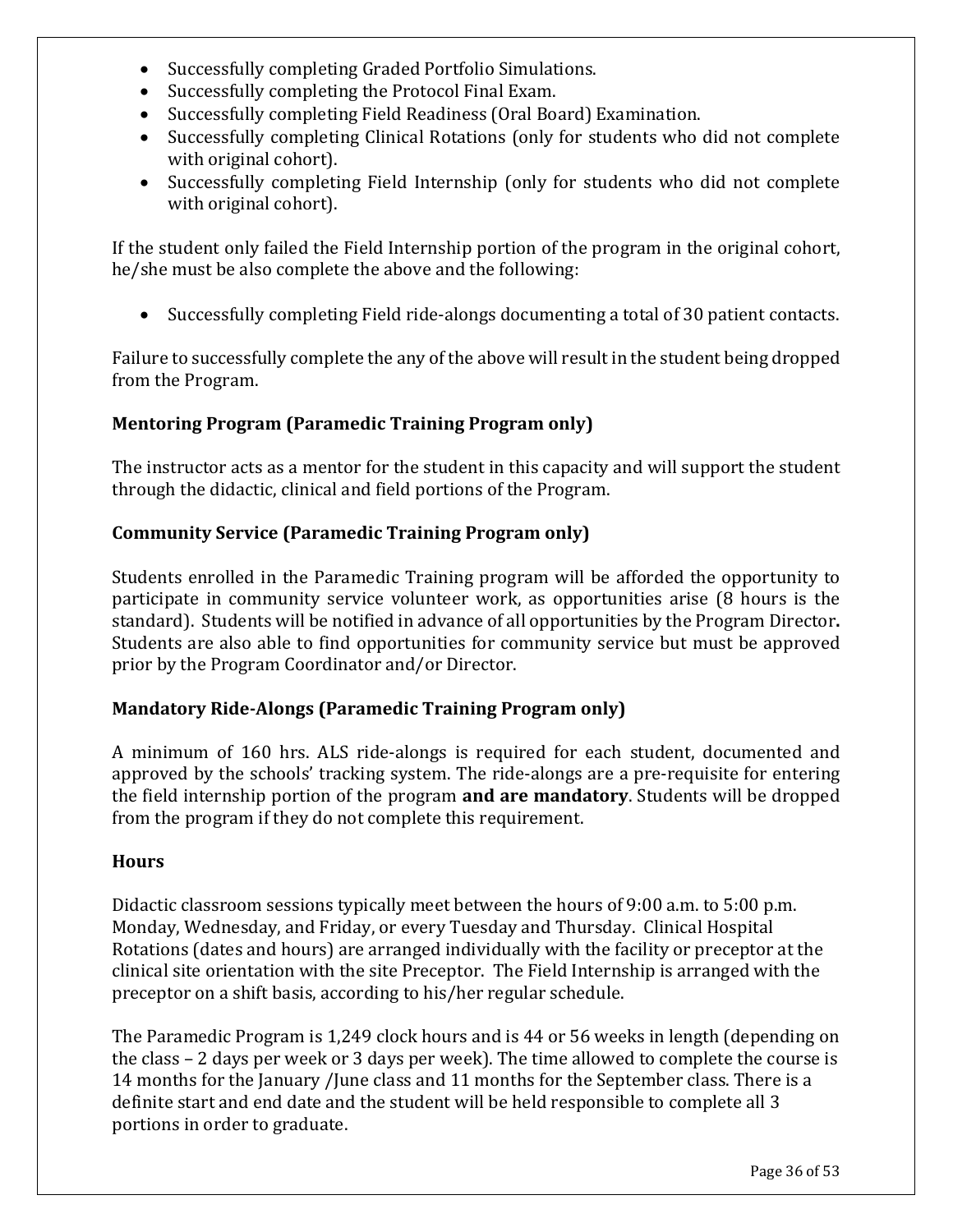#### **Non‐Sponsored School Events**

Students are not allowed to participate in *any* non-sponsored school events, e.g., fire academy, college courses, etc. while enrolled in the EMSTA College Paramedic Program. Students who wish to complete a fire academy or other college courses will be asked to drop the program. It should go without saying that all phases of the Paramedic Program require 100% focus to be successful and any outside interference could be disastrous. Please see the Program Director for more information.

Failure to comply with this policy will result in dismissal from the Paramedic Program.

#### **Paramedic Training Program Policies**

#### *High Stakes Exams Grading*

High stakes exams are defined as major exams that directly affect your GPA (Grade Point Average). We use Platinum Testing on all of our high stakes exams. Two components of your score on these exams are the "raw" score and the "cut" score. EMSTA College's "cut" score is 80%. Generally speaking, if a students' "raw" score is 60% or less, it would equate to a "cut" score of 80% or less.

#### *Block Exams*

One of the methods used to measure student learning outcomes is via the administration of eleven "Block Exams", given at varying intervals throughout the didactic portion of the paramedic program. The block exams test the student's knowledge and understanding of specific collections of curriculum information, called "blocks", which are consistent with the assigned chapters in the text book and lecture outlines. Block exams are multiple-choice, and are delivered in the computer lab via the Platinum EMS Testing online platform. Students are required to maintain an 80% average on all block exams. Failure to do so will result in the student being placed on academic probation. An item analysis is done on each block exam to ensure validity and reliability.

## *Daily Quizzes*

Learning outcomes in the San Diego County Paramedic Medications and Protocols domain are administered and measured in the form of written quizzes. The quizzes are short-answer and fill-in-the-blank format, and are derived verbatim from the San Diego County Paramedic Medications and Protocols book. Students are required to obtain a score of 80% on each daily quiz in order to successfully pass the quiz. Students are required to maintain an 80% average on all daily quizzes. Failure to do so will result in the student being placed on academic probation.

## *San Diego Medication and Protocol Final Exam*

One of the methods used to measure student learning outcomes is via the administration of the San Diego County Paramedic Medication and Protocol Final Exam, which is given as a second capstone exam. The Medication and Protocol final exam tests the student's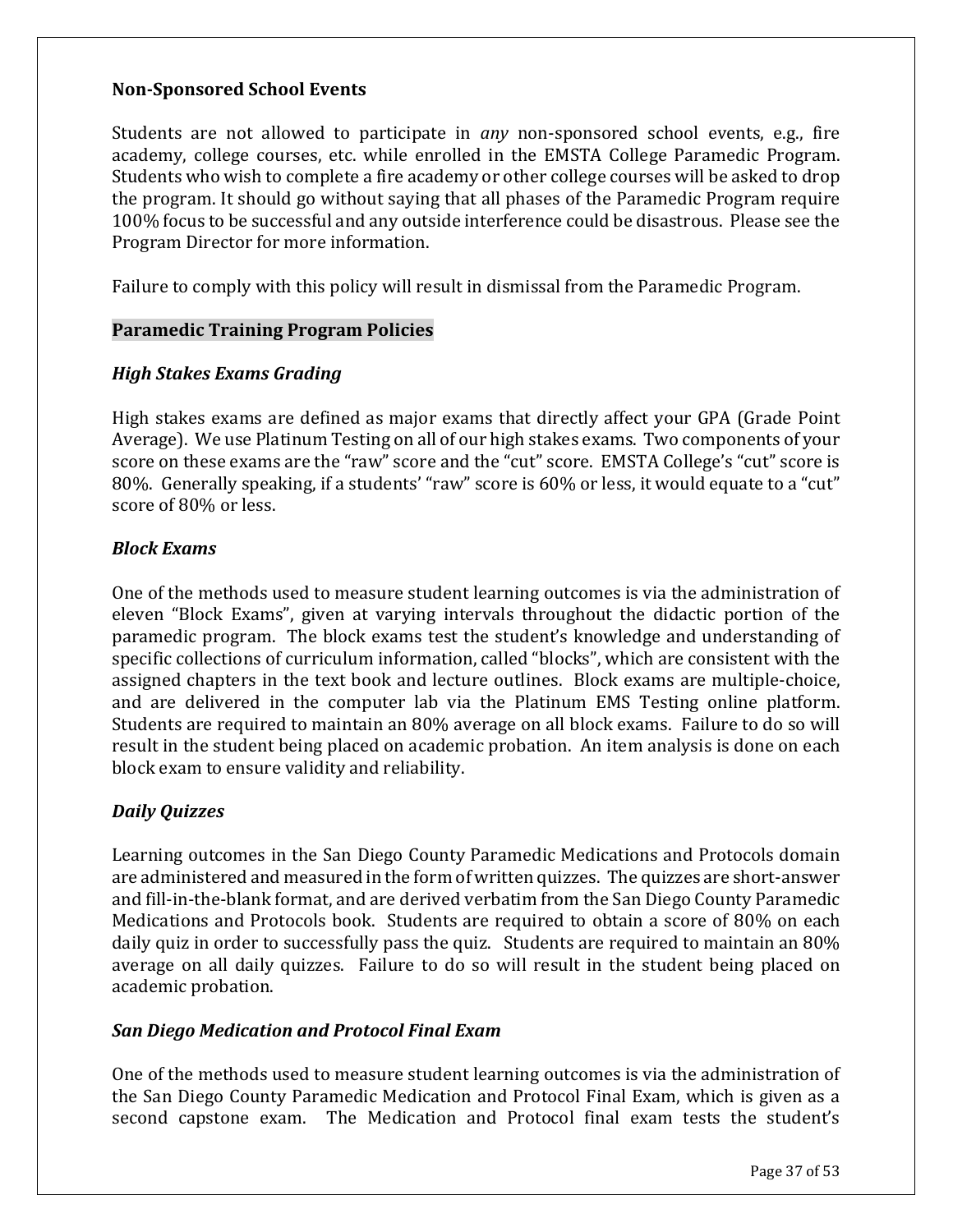knowledge and understanding of all of the medications carried by the San Diego County paramedic, as well as the paramedic treatment protocols. The exam is multiple-choice, and is delivered in the computer lab via the Platinum EMS Testing online platform.

Students are required to achieve an 80% "cut" score on both Final Exams. There are no retakes for the Protocol Final Exam. Should a student score less than 60% "raw" score and/or 80% "cut" score, he/she will receive an "Against Educational Advice" document explaining his/her current situation and options.

An item analysis is done on each block exam to ensure validity and reliability.

## *Comprehensive Final Exam*

The Comprehensive Final Exam, which is given as a third capstone exam, tests the students' knowledge and understanding of all of the Block Exams. This exam is, essentially, a comprehensive summary of all 11 Block Exams. The exam is multiple-choice, and is delivered in the computer lab via the Platinum EMS Testing online platform.

Students are required to achieve an 80% "cut" score on both Final Exams. There are no retakes for the Comprehensive Final Exam. Should a student score less than 60% "raw" score and/or 80% "cut" score, he/she will receive an "Against Educational Advice" document explaining his/her current situation and options.

An item analysis is done on each block exam to ensure validity and reliability.

## *Final Capstone Graded Simulations*

Learning outcomes in the psychomotor domain are measured in the form of Final Capstone Graded Simulations (or "Graded Sims"), which are administered in the Semester III portion of the program. Graded Simulations consist of simulated emergency situations to include cardiac arrest management, medical emergencies or traumatic emergencies and hospital radio reports. Students are evaluated using a simulation rubric, which accounts for thoroughness, promptness and accuracy of assessment and patient care skills, and are evaluated by a proctor and video recorded. Points are awarded for timely and successful completion of each item. The Graded Simulations are spaced out over 10 class sessions. The first 4 class sessions are considered practice days and do not count towards the students GPA. The following 5 days are the actual Graded Simulations of which there are a total of 10 Simulations. The final day is for Retakes of any failed Graded Simulation.

Students are required to obtain an 80% score of the possible points for each Graded Simulation. Medication administration errors or violations of paramedic protocol will result in failure of the Graded Simulation. If a student achieves a score below 80%, commits a critical fail, fails 3 or less graded simulations on first attempt, the student will be eligible to retest those failed Simulations on Retake Day. A failure of 4 or more simulations on first attempt will be considered an overall failure of Graded Simulations.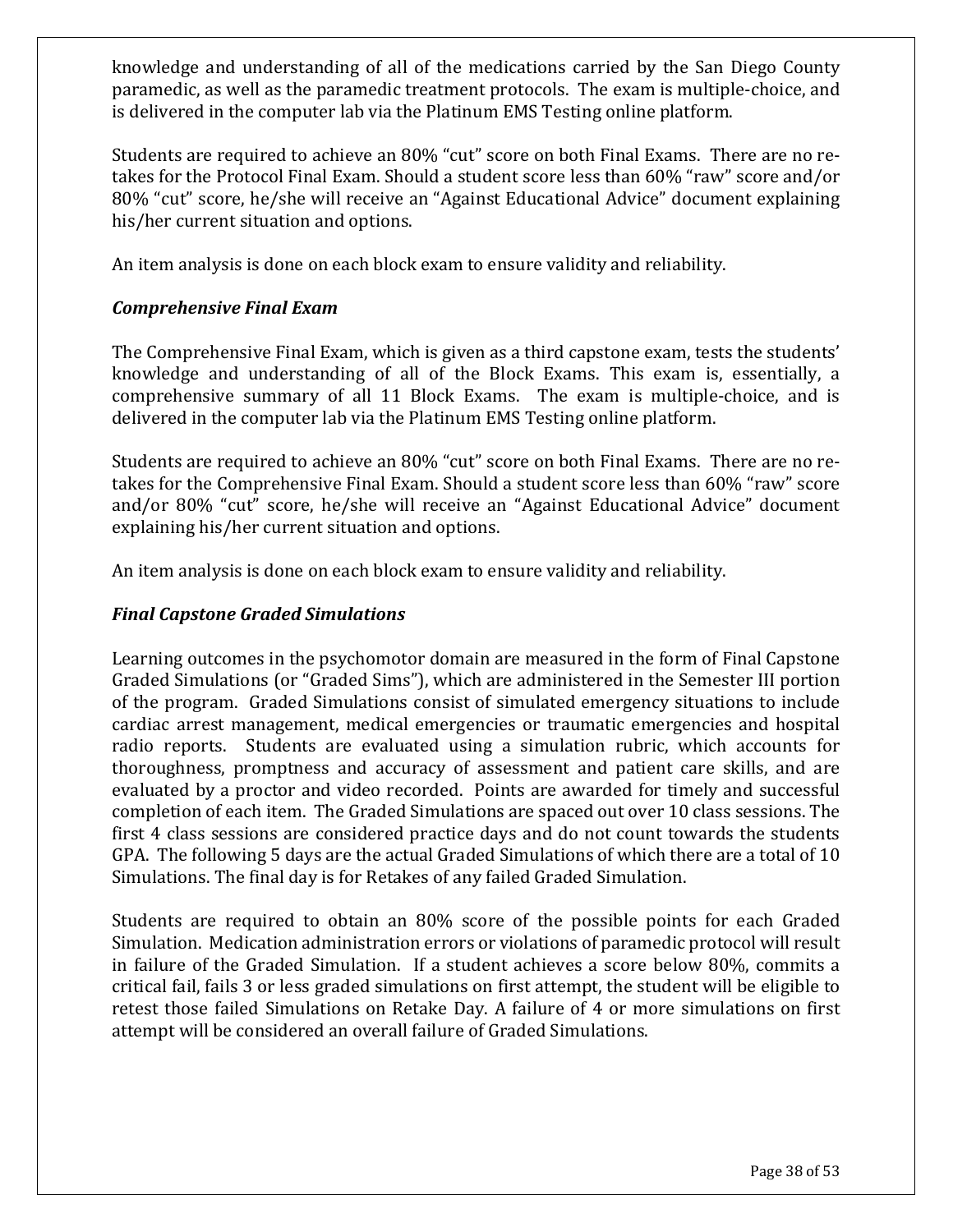## *Field Readiness Interviews (Oral Board Examinations)*

This interview process is intended for the paramedic student to show proficiency in the standard required topics that his/her preceptor would be asking on the first day of the Field Internship. Learning outcomes in the category of memory retention and communication skills are measured in the form of Oral Board Examinations. These exams are administered by a panel of two proctors, who ask the students a series of questions, which must be answered verbally. All questions have been verified as reliable and valid by the faculty prior to the interview. Categories of questions consist of paramedic medications, protocols, EKG interpretation, patient assessment, special assessment questions, Pathophysiology and demonstration of proper medication administration. Students are scored in each category on a point scale. Students are required to obtain a minimum score of 80% for the oral board examination. If the student achieves a score below 80%, failure of the oral board examination will result. The student must then retake the oral board examination with different questions on a separate day, and obtain a score of 85% on the retake exam. Failure to score an 85% on the retake will be considered a fail and will result in the student having the option to move to the Remediation Program (PR 250) or starting the Paramedic Program over from the beginning.

## *Paramedic Repeating Policy*

Should a student fail to pass any retake of a failed Final Capstone Simulation, Field Readiness Interview (Oral Board) with an 85% or better, he/she will have the option to enroll in the Paramedic Repeating Course (PR 250) with the next cohort. Should a student, in their original cohort, fail Clinical Hospital Rotations or the Field Internship, he/she will also have the option to enroll in the Paramedic Repeating Course (PR 250) with the next cohort. Once enrolled the student will have one opportunity to pass all portions – Final Capstone Simulation, Oral Board, Clinical Hospital Rotations and Field Internship. Should the student fail any portion, he/she will be dropped from the program and will not have the option to enroll in the Paramedic Repeating Course but to start from the beginning of a new course.

## *Clinical Hospital Rotations*

Upon successful completion of the didactic portion of the paramedic program, students will progress to the Clinical Hospital Rotations. During this portion of the program, the students will apply their knowledge and skills to real human patients who are in the hospital setting. The learning and evaluation process during the clinical internship is administered by a Clinical Preceptor, who teaches and evaluates the students in the following categories: Patient assessment, patient management, ALS skills, BLS skills, equipment operation, professionalism, patient/family/staff rapport, documentation, initiative, acceptance of critique, attendance and appearance. The clinical preceptor will evaluate the student in each of these categories, and score them on a 1-3 scale  $(1=$  requires prompting,  $2=$  requires minimal instruction, 3 = Performs without prompting/instruction). The student must obtain scores of 3 in all categories in order to pass the clinical internship. Additionally, the student must complete 160 total hours of clinical instruction in order to satisfy the requirements of the paramedic program (140 hours at the assigned Hospital and 20 hours at Rady Children's Hospital). The Clinical rotations of the Paramedic Program are conducted off-site and are to be considered as an on-campus type of activity. While in Clinical rotation, the student will be supervised by a Nurse Coordinator at the respective hospital. This RN is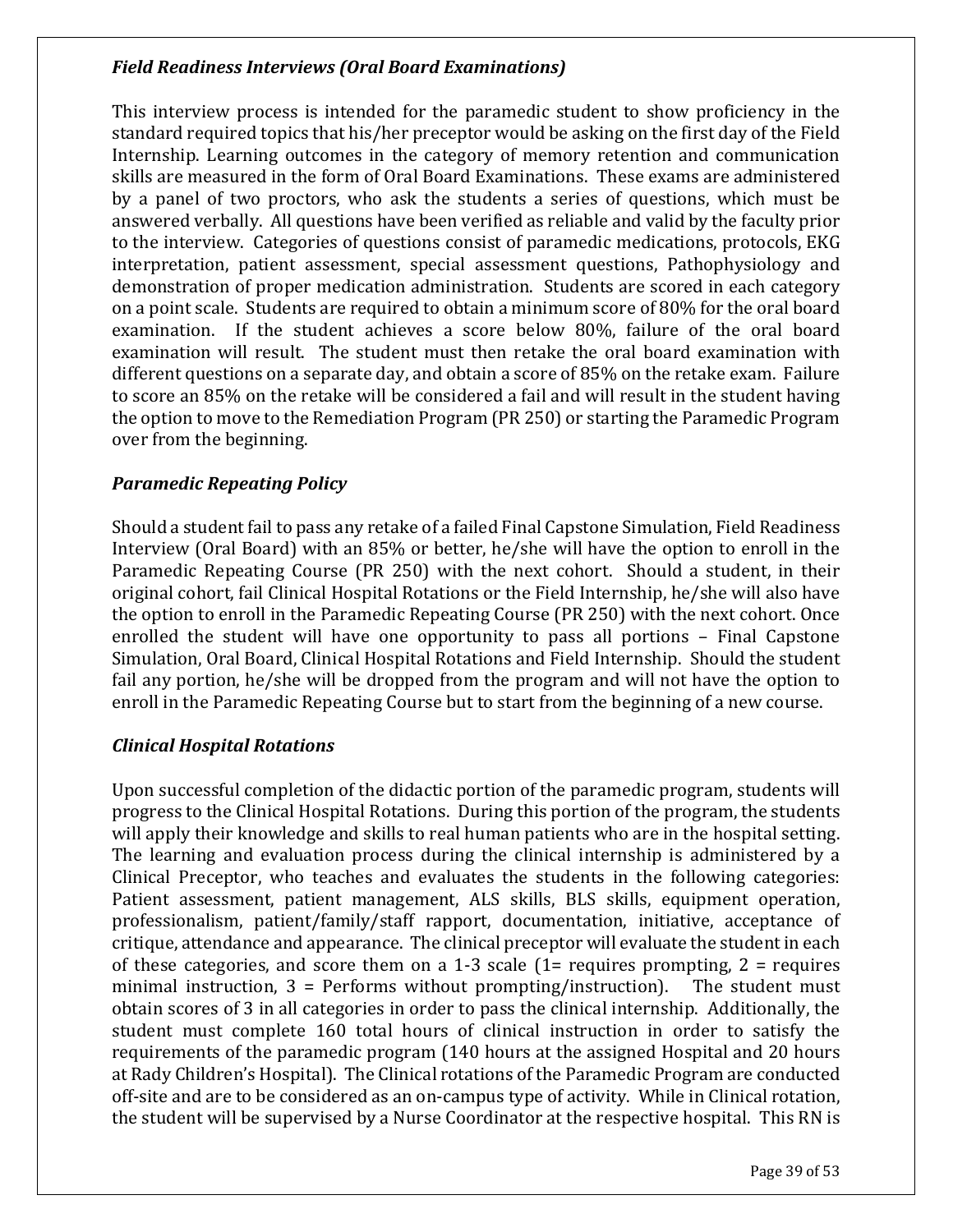not a paid EMSTA College staff member and students are to act accordingly, e.g., show mutual respect as they would for any on-campus instructor. Should a student encounter a situation that necessitates more than 5 absences during the Clinical rotation he/she must communicate that situation with the Program Director. Failure to comply with this direction will result in the student being dropped from the Program.

Failure to successfully complete this portion of the program will result in the student having the option to move to the Repeating Course (PR 250) or starting the Paramedic Program over from the beginning.

## *Field Internship*

Upon successful completion of the clinical portion of the paramedic program, students will progress to the field internship. During this portion of the program, the students will apply their knowledge and skills to real human patients in the pre-hospital, "911" setting. The learning and evaluation process during the field internship is administered by a Field Preceptor, who teaches and evaluates the students in the following categories: Scene management, patient assessment/treatment, communication, leadership, equipment, airway management, circulation management, musculoskeletal skills and pharmacology. The field preceptor will evaluate the student in each of these categories, and score them on a 1-3 scale  $(1$  = Frequently fails to perform in a competent manner,  $2$  = Inconsistent in performing in a competent manner, 3 = Consistently performs in a competent manner). Students are evaluated in this fashion on a call-by-call basis, with a major evaluation at the half way point, and at the conclusion of the internship with a major final evaluation. For the final evaluation, the student must obtain scores of 3 in all categories in order to pass the field internship. Additionally, the student must obtain a minimum of 40 ALS patient contacts, 50 Team Leads and complete a minimum of 480 hours of field internship time in order to satisfy the requirements of the paramedic program.

While in the Field Internship, the student will be directly supervised by an approved Preceptor, who is a licensed paramedic with a minimum of 2 years field experience. The Preceptor is not a paid EMSTA College staff member, but must be shown mutual respect as any on-campus instructor. The EMSTA College Mentor will be making a visit at least twice during the Internship. Should a student encounter a situation that necessitates more than 5 absences during the Field Internship, he/she must communicate that situation with the Program Director. Failure to comply with this direction will result in the student being dropped from the Program.

Every effort is made to keep each student with his or her assigned preceptor through the entire field internship portion. If a student resides outside the direct service area of the school, he/she may apply to arrange preceptorship closer to his/her home. Please see the Program Director for more details.

Additionally, a student may be granted an extension in the Field Internship portion if the Preceptor feels it is necessary to help that student complete successfully. This extension must fall into the "acceptable" completion date for the class.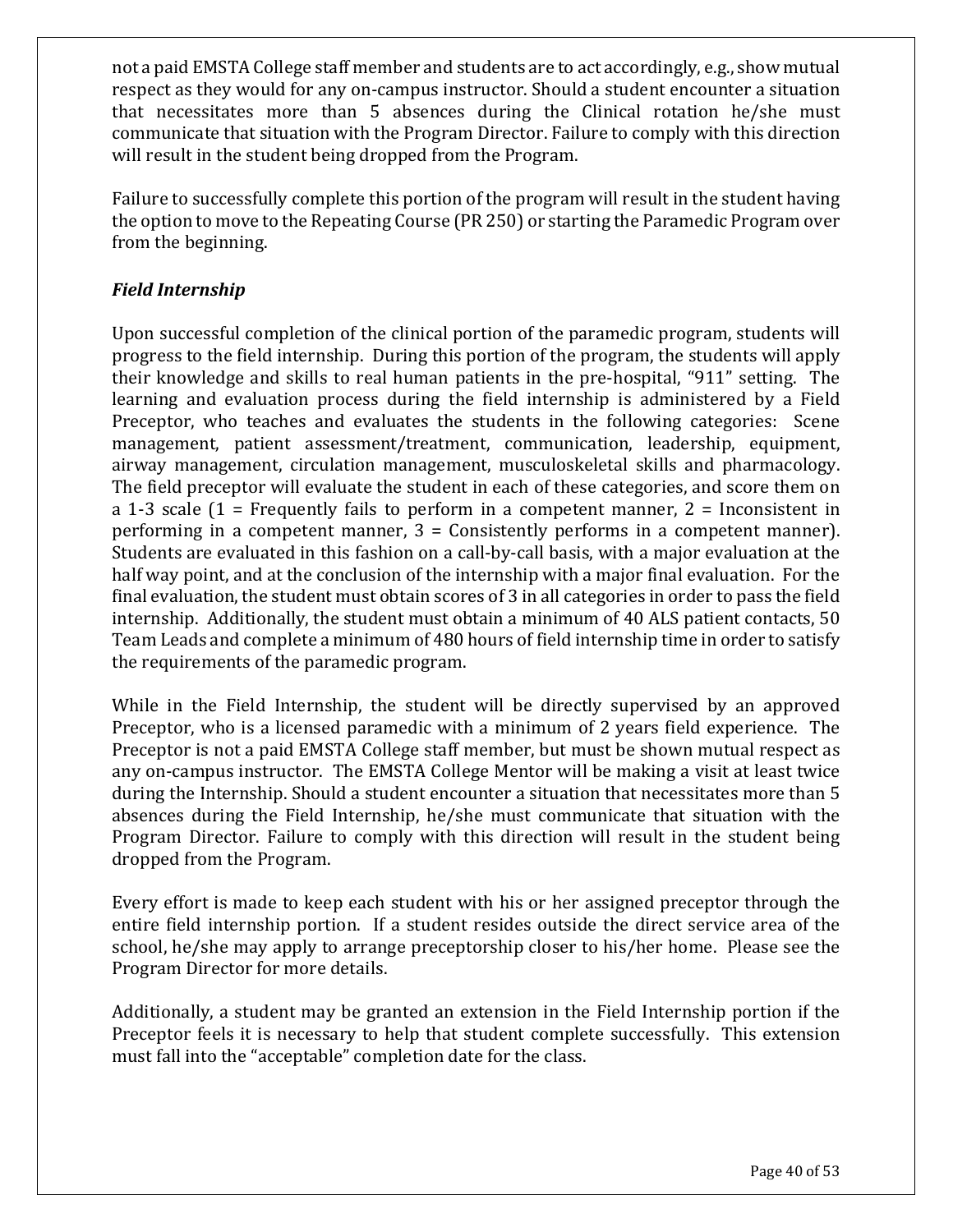If a student fails his/her field internship with their original cohort, the student will be eligible to enroll in the Paramedic Repeating Course (PR 250) or starting the Paramedic Program over from the beginning.

## **Licensing Requirements**

Before a graduate can obtain entry-level employment as a licensed paramedic, the graduate must take and pass the National Registry Certification computerized exam and the National Registry Practical Skills exam after graduation from the program. These two additional exams cannot be completed on the same day. The computer-based National Registry exam is offered on various dates at eight (8) Pearson Vue Educational Centers located throughout the State of California. The National Registry Practical Skills exam is scheduled approximately one month after graduation at EMSTA College, or the graduate can attend any other National Registry Practical Skills exam offered at various times at colleges throughout California. After passing the National Registry computer-based exam and Practical Skills exam, the graduate must obtain a State Paramedic license. This process can take as long as four weeks, depending on the workload of the specialist at the CA State EMSA office. Once the student receives the State Paramedic License, he/she can apply for a job as a licensed Paramedic. Following provides details for applicants when an application for licensure can be denied:

Title 22 Requirements, Section 100173 Denial/Revocation Standards:

(a) The authority shall deny/revoke a paramedic license if any of the following apply to the applicant:

(1) Has committed any sexually related offense specified under Section 290 of the Penal Code

- (2) Has been convicted of murder, attempted murder, or murder for hire
- (3) Has been convicted of two or more felonies
- (4) Is on parole or probation for any felony
- (b) The authority shall deny/revoke a paramedic license if any of the following apply to the applicant:

(1) Has been convicted and released from incarceration for said offense during the preceding fifteen years for the crime of manslaughter or involuntary manslaughter

(2) Has been convicted and released from incarceration for said offense during the preceding ten years for any offense punishable as a felony

(3) Has been convicted of two misdemeanors within the preceding five years for any offense relating to the use, sale, possession, or transportation of narcotics or addictive or dangerous drugs

(4) Has been convicted of two misdemeanors within the preceding five years for any offense relating to force, violence, threat, or intimidation

(5) Has been convicted within the preceding five years of any theft related misdemeanor

(c) The authority may deny/revoke a paramedic license if any of the following apply to the applicant:

 (1) Has committed any act involving fraud or intentional dishonesty for personal gain within the preceding seven years

(2) Is required to register pursuant to Section 11590 of the Health & Safety Code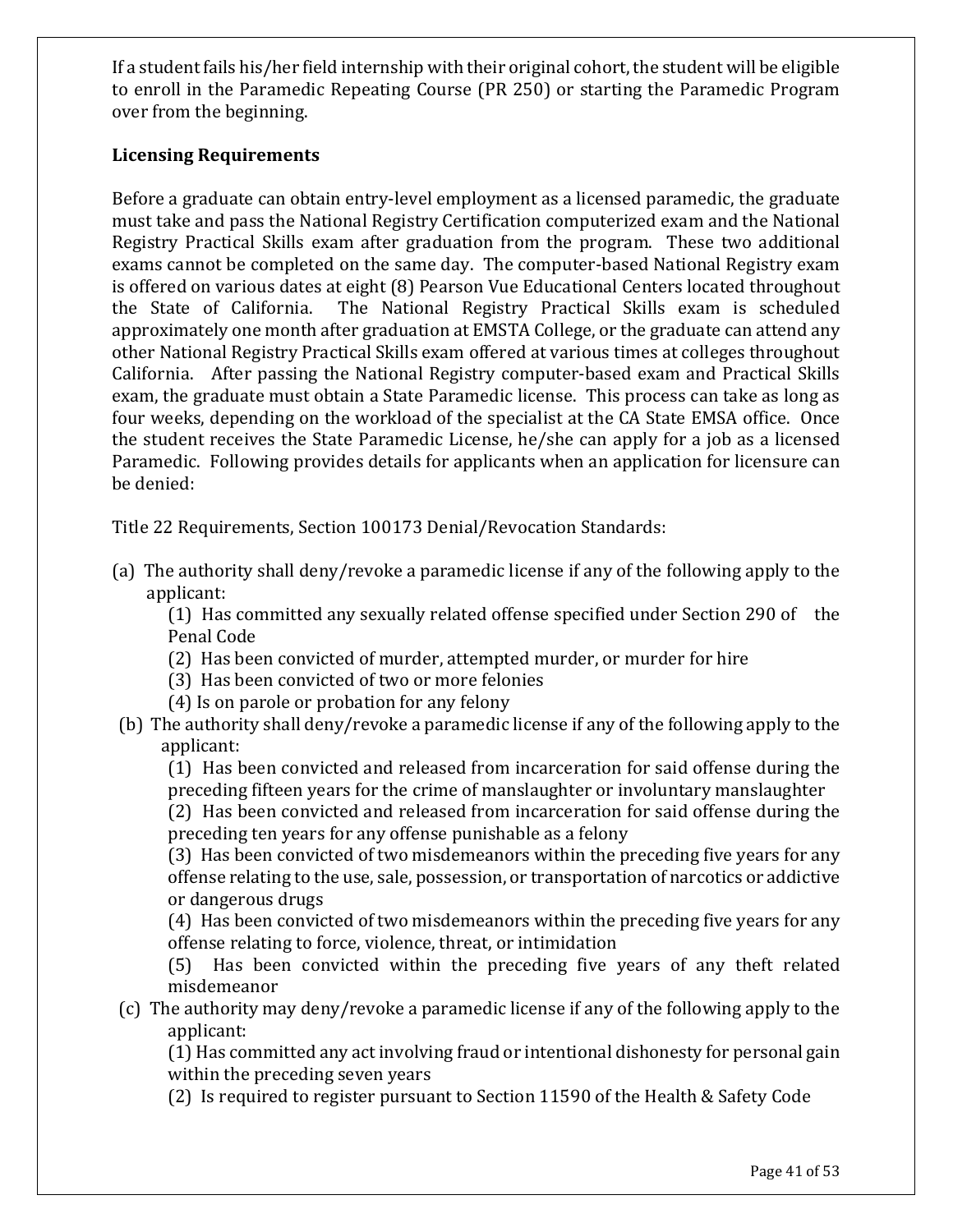(d) Subsections (a) and (b) shall not apply to convictions that have been pardoned by the governor, and shall only apply to convictions where the applicant/licensee was prosecuted as an adult. Equivalent convictions from other states shall apply to the type of offenses listed in A and B. As used in this section, "felony" or "offense punishable as a felony" refers to an offense for which the law prescribes imprisonment in the state prison as either an alternative or the sole penalty, regardless of the sentence the particular defendant received.

The NREMT uses CBT (Computer Based Testing) for their written exam. Students will be eligible to take this exam as soon as they complete the Field Internship portion of the Program. Some students may finish the Field portion of the Program sooner, as a 24-hour unit assignment will complete in two months, while a12-hour unit assignment will complete in three months, twenty-two 24-hour shifts vs. forty-four 12-hour shifts). It is the school policy to graduate the entire class together. Passing the NREMT Skills testing is required to obtain an NREMT Certification card. The school typically schedules this testing after graduation, which would eliminate the possibility of students finishing the Program ahead of others. The NREMT testing fees are not included in the course fee.

Although the State of California recognizes the National Registry Exam for EMT-Paramedic as the licensing examination, the individual counties may have restrictions on the paramedic practice within the respective county. The curriculum at EMSTA College is designed to provide education in both theory and skills consistent with the National Curriculum. We will be teaching protocols for San Diego County only.

## *Additional Information*

The Point Loma Nazarene University/EMSTA College for EMS Consortium is accredited by the Commission on Accreditation of Allied Health Education Programs (www.caahep.org) upon the recommendation of the Commission on Accreditation of Educational Programs for the EMS Professions (CoAEMSP). The Commission may be contacted at the following address:

Commission on Accreditation of Allied Health Education Programs 25400 US Highway N, Suite 158 Clearwater, FL 33763 727-210-2350 www.caahep.org

## **Emergency Medical Technician (EMT) Program**

**Non‐Credit Course Number:** 101 **Prerequisite:** *CPR*  **Course Length:** 202 Hours, 8 Weeks **Award:** Certificate **SOC Code:** 29-2040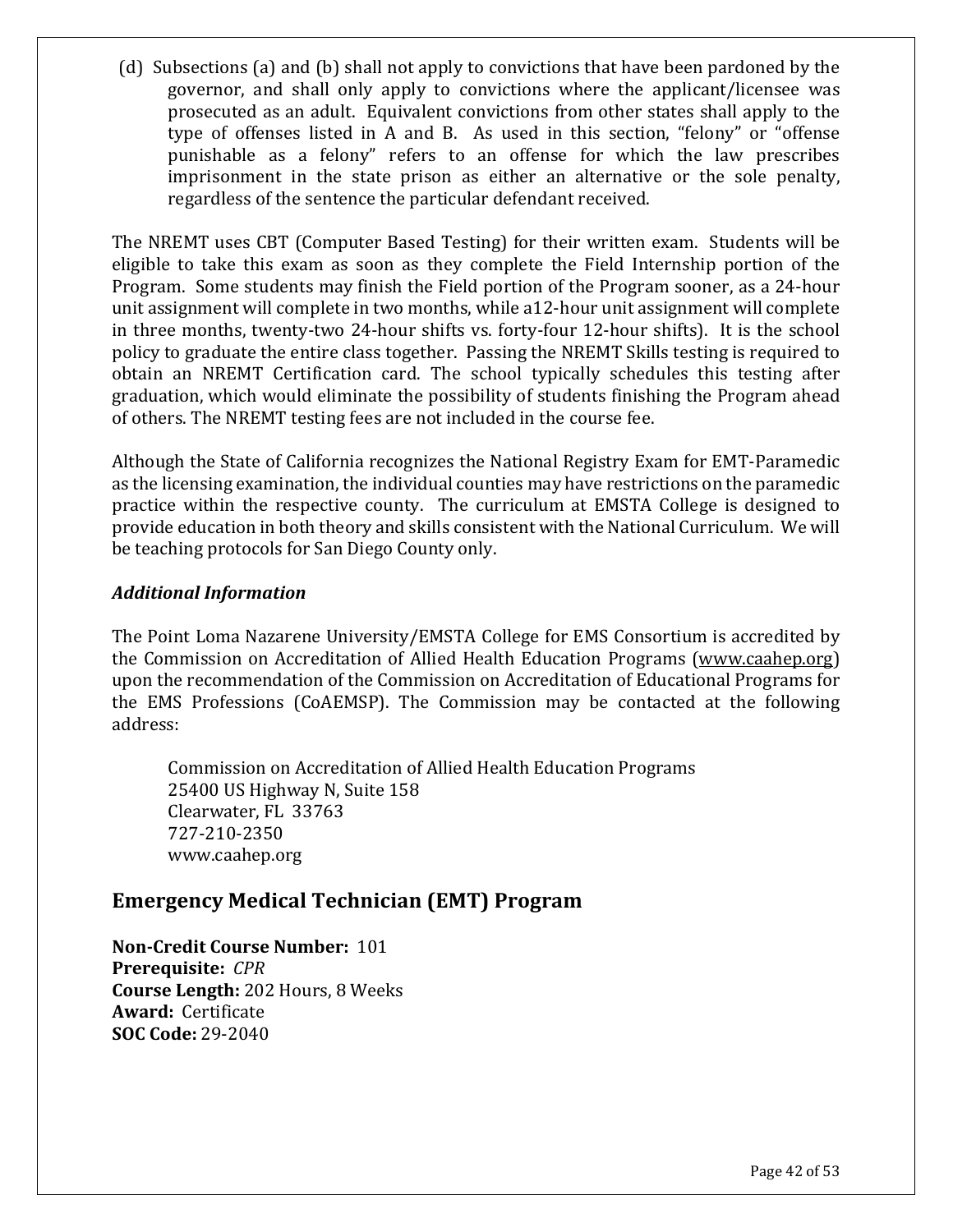#### **Course Description and Objective**

#### **Didactic & Skills Lab**

The Emergency Medical Technician (EMT) course is a hands-on, interactive experience. Upon successful completion of this course (202 hrs. of lecture and field/clinical), and the NREMT Exam the student will be Nationally Certified and can apply to become certified at the state and local level. This can lead to employment in a wide range of job opportunities in the Pre-hospital (Ambulance, Fire Dept. etc.) and hospital settings as well as other healthcare related careers.

During the course students are required to do either (2) 12 hour ride alongs with an ambulance crew transporting patients or (1) 8 hour hospital emergency room observation and 16 hours of ride-along shifts. Some companies have 8 hour, 10 hour and 12 hour shift assignments. You may participate in any of these as long as you meet the course minimum requirement of 24 hours for field experience. During these clinical times, students perform patient assessments and assist with patient care (including CPR, C-Spine Immobilization, airway management, etc.)

The curriculum is based on NREMT, National Emergency Medical Services Education Standards, and Title 22 for the State of California. The course is 202 hours, including field/clinical experience.

#### **Re‐entry**

Students who have been withdrawn from a program may request re-entry into the program. The student must meet with the Program Director and provide a written statement detailing the reasons for withdrawal. A re-entry request will be considered when evidence is shown that the circumstances that caused the withdrawal have been rectified.

## **ADMINISTRATION AND FACULTY**

#### **Administration**

Michelle Riingen, President Rick Foehr, Owner, Dean, Program Director Connie Foehr, Owner, Secretary/Treasurer, V.A. Certifying Official Eric Stamm, Clinical Coordinator Chad Arnold, EMT Coordinator Jenna Barrientez, V.A. Certifying Official, Admissions Specialist, Career Services Coordinator Stephanie Shipley, V.A. Certifying Official, Admissions Specialist, Marketing Specialist

#### **Medical Director**

Witucki, Pete, MD Medical School, Loyola University of Chicago 26 years working experience as an Emergency Medicine Physician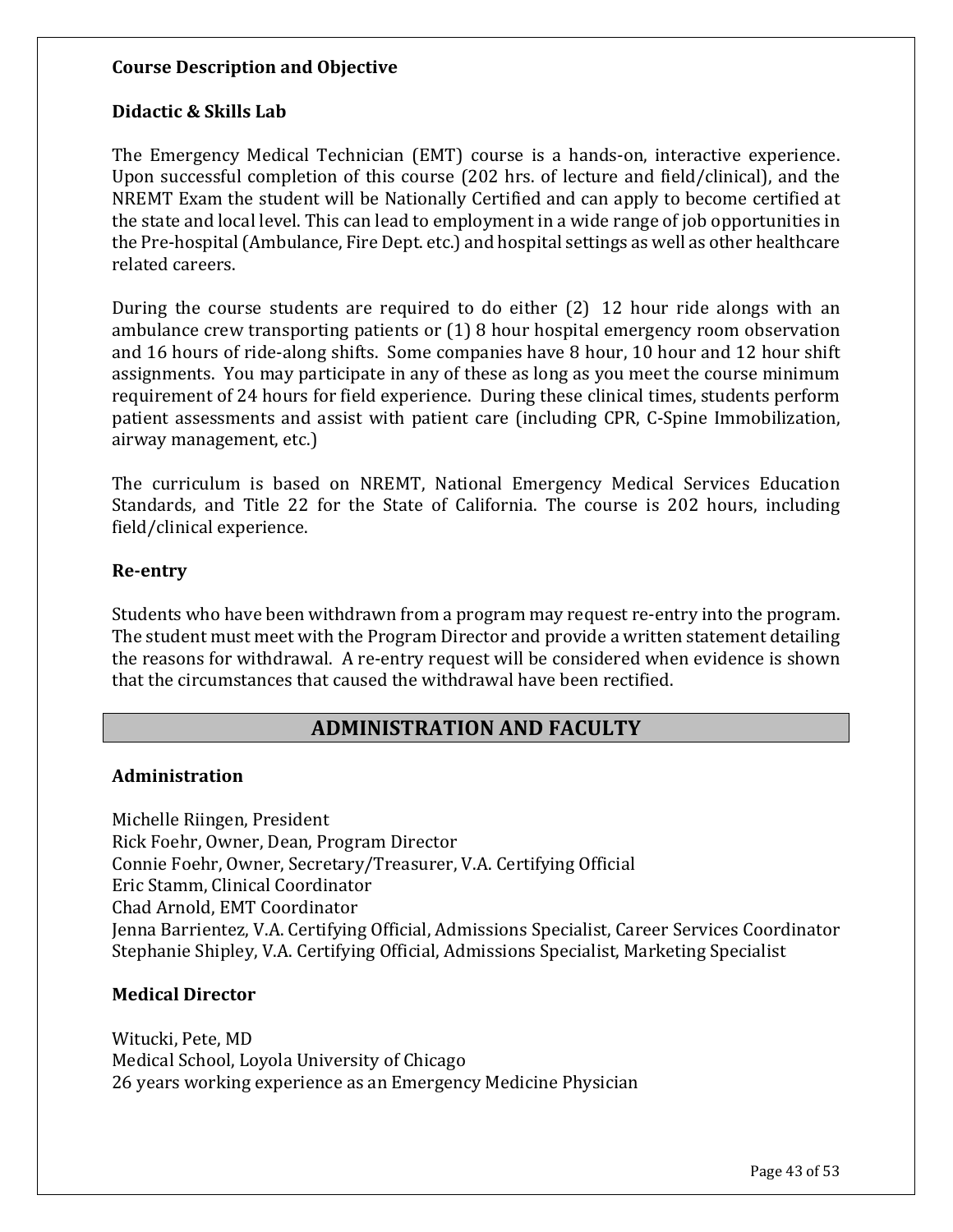#### **Paramedic Faculty**

Jennifer Cochran, RN BSN, Point Loma Nazarene University BA in Psychology, University of Redlands BS in Biology, University of Redlands 16 years ALS/Nursing experience

Rick Foehr, Paramedic BA in Business, National University AS in Fire Science, Miramar Community College 41 years ALS working experience

Carolyn Gates, Paramedic AAS in Paramedic Education, Camden County College 26 years ALS working experience

Kim Keener, RN University of CA, BS AS in Nursing Cuyamaca College State of CA Board of Nursing, RN 8 years of ALS working experience

Eric Stamm, Paramedic BS in Fire Administration, Columbia Southern University AS in Fire Science, Columbia Southern University 18 years of ALS working experience

Dave Miranda, Paramedic AS in Fire Science, San Diego Miramar Community College 10 years ALS working experience

Larry Buquet, Paramedic AS in Fire Science, Miramar Community College 24 years of ALS working experience

John Klatt, Paramedic 6 years of ALS working experience

Dan Nenow, Paramedic AS in Fire Science from San Diego Miramar Community College 15 years of ALS working experience

Tyler Neuenswander, Paramedic 6 years of ALS working experience

Brad Hurley, Paramedic 9 years ALS working experience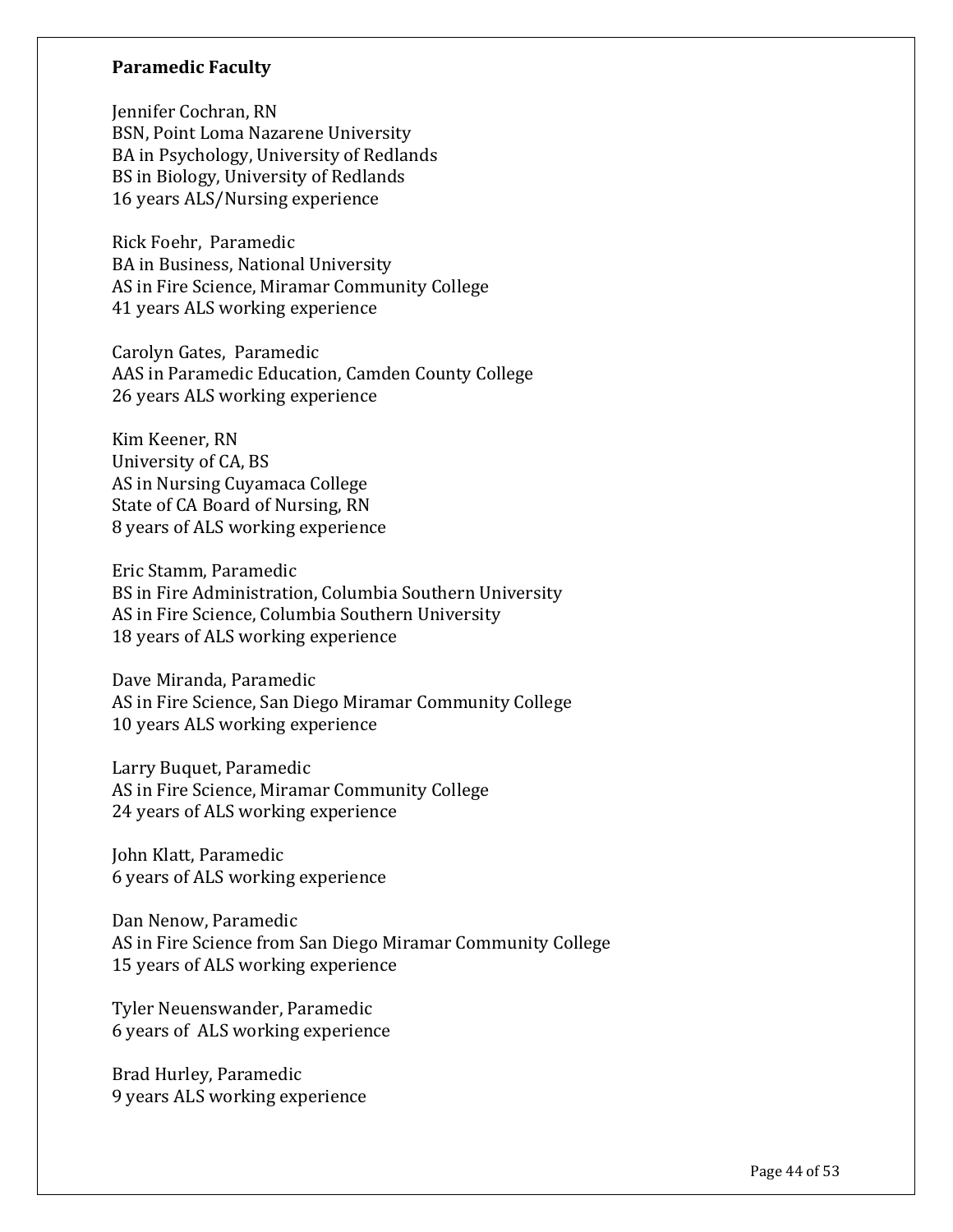#### **EMT Faculty**

Chad Arnold, Paramedic 8 years of ALS working experience AOS Paramedic

Chris Winter, Paramedic AS in Fire Science from Rochoville University 33 years ALS working experience

Eytan Argavani, Paramedic 3 years of ALS working experience

Juliana Lohmann, Paramedic 4 years of ALS working experience

Whitney Lopez, Paramedic 4 years of ALS working experience

Vanessa McManus, Paramedic BA Liberal Arts from Stonehill College 4 years of ALS working experience

Demitrius Prado, Paramedic 15 years ALS working experience

Robert Rieben, Paramedic AS in Fire Science from Miramar Community College 7 years of ALS working experience

Andrew Shaba, Paramedic 6 years of ALS working experience

Dan Summers, Paramedic BA in Business Administration, University of California, San Diego 28 years of ALS working experience

Edgar Cordova, Paramedic AS Psychology from Imperial Valley College 6 years of ALS working experience

#### **Teaching Assistants**

Jason Andora, Paramedic 6 years of ALS working experience

Jake Dombroski, Paramedic 5 years of ALS working experience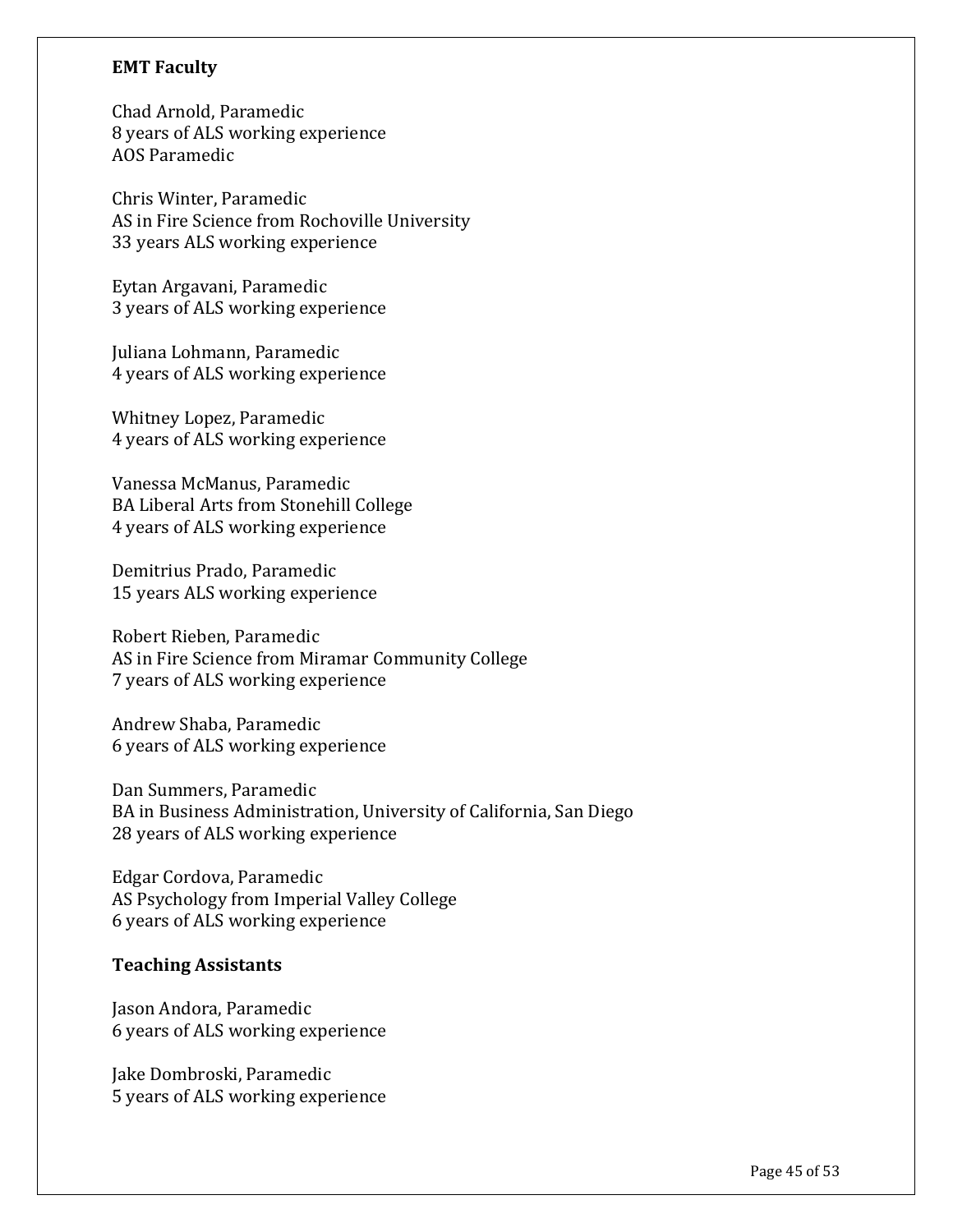Sean Jackson, Paramedic 9 years of ALS working experience

Nate Laff, Paramedic 4 years of ALS working experience

Nick Morales, Paramedic 6 years ALS working experience

Barrett Kemp, Paramedic 2 years of ALS working experience

Natalie Kiehne, Paramedic BA & BS Nursing from Remidji University 11 years of ALS working experience

Joe Koch, Paramedic How many years as a medic?

Curtis La Chusa, Paramedic 9 years of ALS working experience

Andrew McClanahan, Paramedic 2 years of ALS working experience

Brittany Medina, Paramedic 8 years of ALS working experience

Vince Meli, Paramedic 2 years of ALS working experience

Josh Miranda, Paramedic 4 years of ALS working experience

Shane Ozbirn, Paramedic 3 years of ALS working experience

Jackson Reif, Paramedic 4 years of ALS working experience

Jeff Reyes, Paramedic 2 years of ALS working experience

Jeff Riley, Paramedic 7 years of ALS working experience

Aidan Smith, Paramedic 3 years of ALS working experience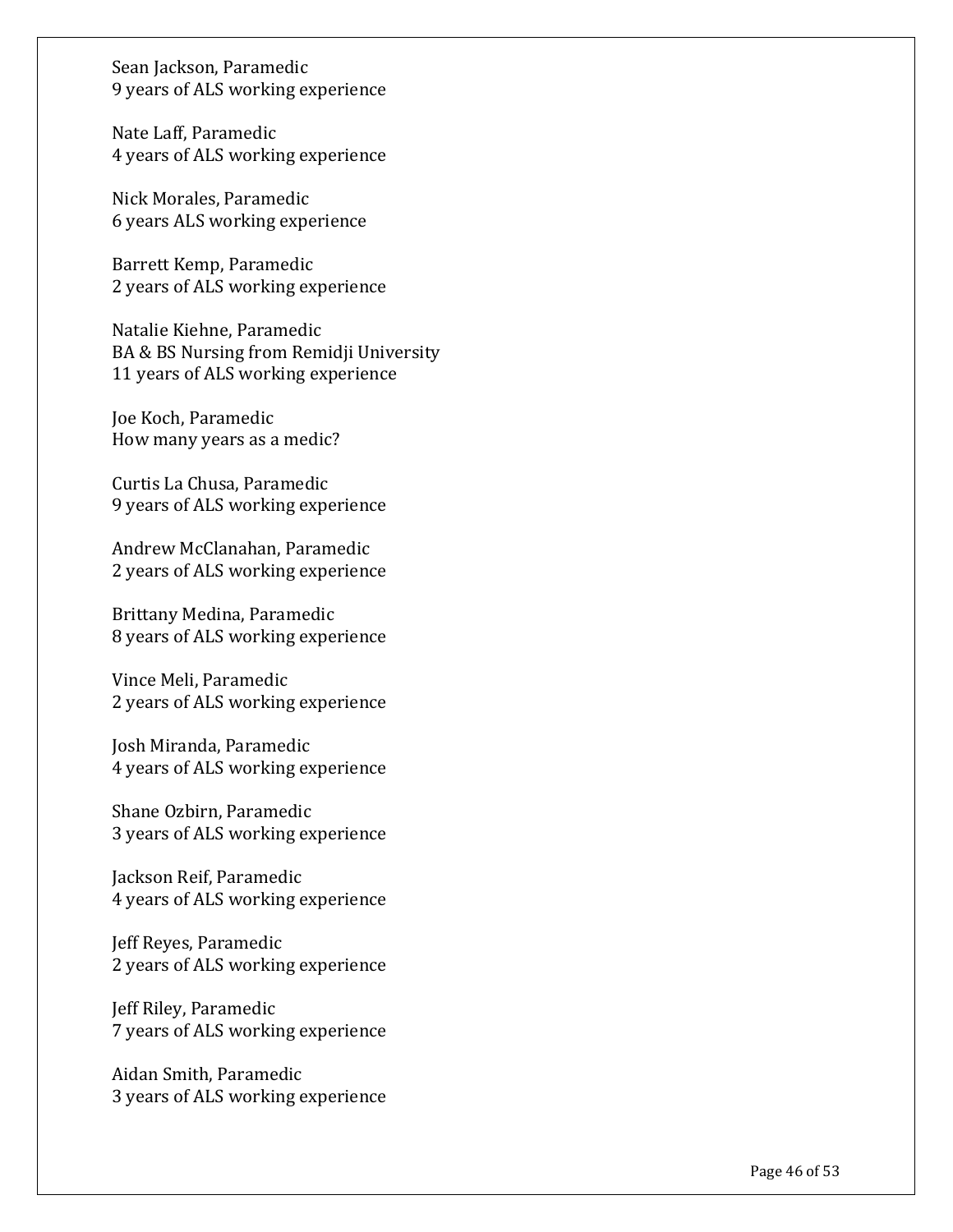Aaron Thomas, Paramedic 6 years of ALS working experience

Chad Thompson, Paramedic 19 years of ALS working experience

Ian Wong-Welch, Paramedic 4 years of ALS working experience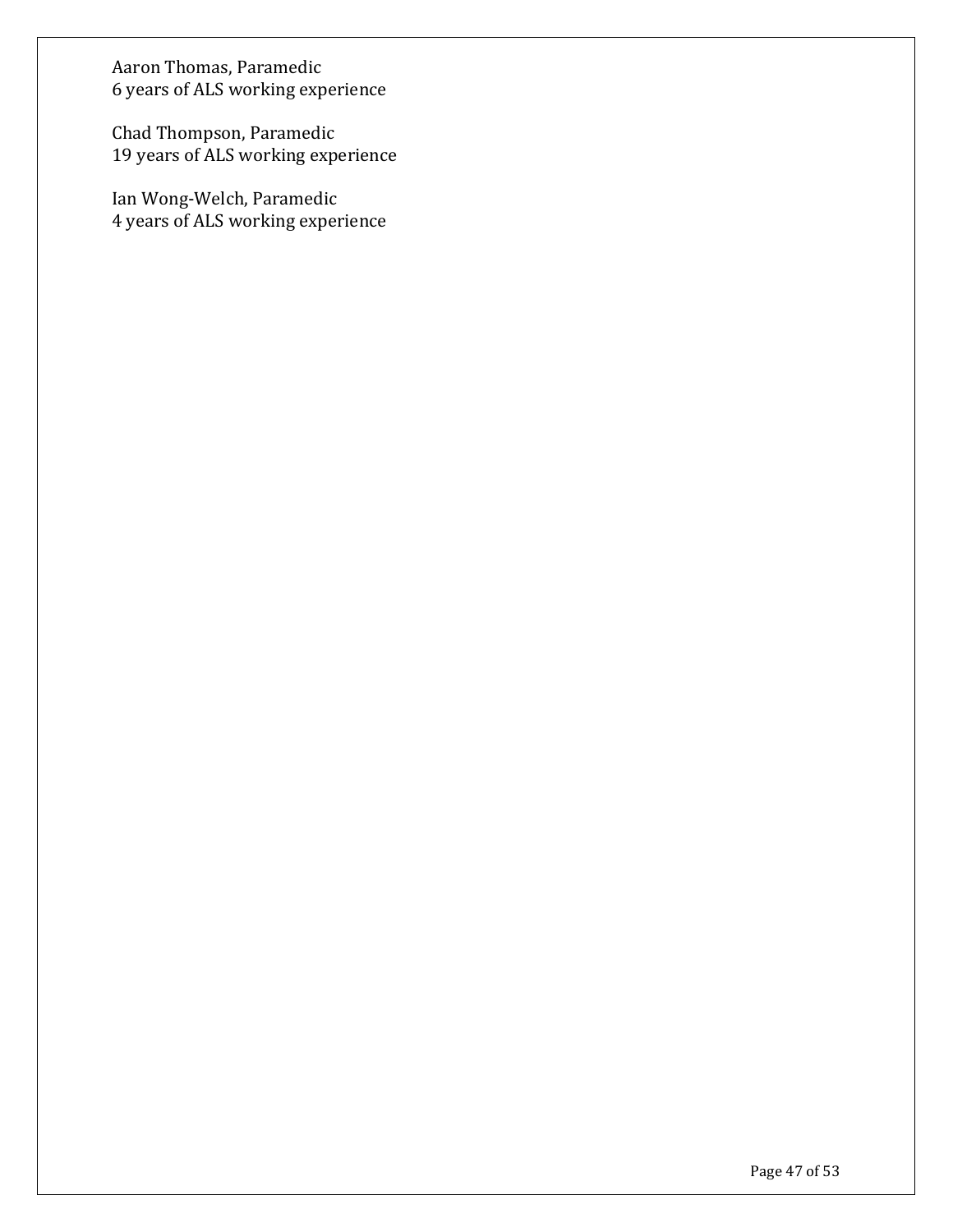## **VETERAN OR ELIGIBLE PERSON'S INFORMATION BULLETIN**

#### **TRANSFER OF CREDIT**

EMSTA College will require all Title 38 beneficiaries to submit transcripts of previous education and training, and will require that each prospective student request transcripts from all prior institutions, including military training, traditional coursework and vocational training. Previous transcripts will be evaluated and credit will be granted, as appropriate. The active military members, veterans or eligible person and the Department of Veterans Affairs will be notified of the evaluation result and EMSTA College will maintain the written records.

A request for military and college transcripts must be received prior to any credit given. All transcripts must be submitted for evaluation prior to the program start date.

#### **TITLE 38 BENEFICIARIES**

Military veterans will not be required to pay tuition or fees at the time of enrollment, contingent upon receipt of their certificate of eligibility addressed to EMSTA College from the VA, stipulating that benefits will be paid for their tuition (Montgomery or Post-911 GI Bill).

#### **LEAVE OF ABSENCE**

If an active military member, veteran or eligible person is granted a leave of absence the VA will be promptly notified and benefits will be terminated for the duration of the leave.

Requests for leave of absence may be granted for emergency reasons only. The student must submit a written request to the Program Director for approval. Supporting documentation may be required. A student may be granted a leave of absence not to exceed a total of 180 calendar days in a 12 month period. If a student does not return at the expiration of a leave, the withdrawal policy will apply.

Paramedic Training Program - Should a student start his/her LOA during the Field Internship the fee incurred upon returning to complete the Field Internship is \$500.00.

#### **SATISFACTORY ACADEMIC PROGRESS**

If an active military member, veteran or eligible person is withdrawn for not meeting Satisfactory Academic Progress the VA will be promptly notified and benefits will be terminated.

#### **REPEATING COURSES**

If a student fails a class, or if a program requires a higher grade than the one achieved in a particular class for successful completion, that class may be repeated and certified to the VA again.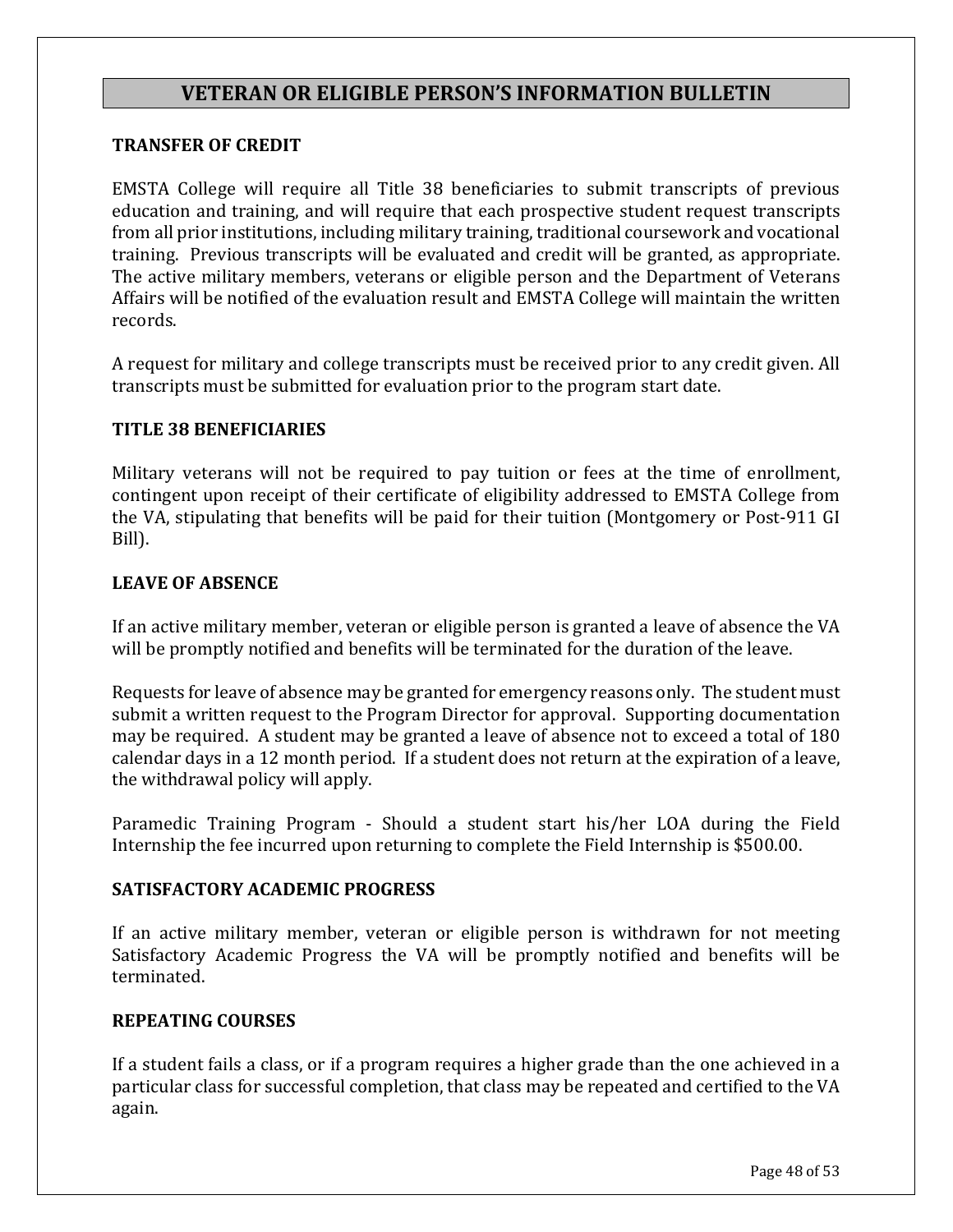#### **VETERANS AND ELIGIBLE PERSONS –CANCELATION AND WITHDRAWAL FROM THE PROGRAM**

#### **VETERAN'S REFUND POLICY**

If an active military member, veteran or eligible person cancels, withdraws, or is withdrawn from a Program, a refund will be calculated based on the criteria provided by the VA as follows:

*"The amount charged for tuition, fees, and other charges for a portion of the course does not exceed the approximate pro rata portion of the total chargesfor tuition, fees, and other charges that the length of the completed portion of the course bears to the total length."*

If an active military member, veteran or eligible person cancels, withdraws, or is withdrawn from a program the VA will be promptly notified and benefits will be terminated.

#### **Applicable To All Programs**

For the purpose of determining a refund under this section, a student shall be deemed to have withdrawn from a program of instruction when any of the following occurs:

- The student notifies the institution of the student's withdrawal or as of the date of the student's withdrawal, whichever is later.
- The institution terminates the student's enrollment for failure to maintain satisfactory academic progress; failure to abide by the rules and regulations of the institution; absences or tardiness in excess of maximum set forth by the institution; and/or failure to meet financial obligations to the School.
- The student has failed to attend class for more than 5 days.
- The student fails to return from a leave of absence.

For the purpose of determining the amount of the refund, the date of the student's withdrawal shall be deemed the last date of recorded attendance. The amount owed equals the daily charge for the program (total institutional charge, minus non-refundable fees, divided by the number of days in the program), multiplied by the number of days scheduled to attend, prior to withdrawal.

For programs beyond the current "payment period," if you withdraw prior to the next payment period, all charges collected for the next period will be refunded.If any portion of the tuition was paid from the proceeds of a loan or third party, the refund shall be sent to the lender, third party or, if appropriate, to the state or federal agency that guaranteed or reinsured the loan. Any amount of the refund in excess of the unpaid balance of the loan shall be first used to repay any student financial aid programs from which the student received benefits, in proportion to the amount of the benefits received, and any remaining amount shall be paid to the student.

If the student has received federal student financial aid funds, the student is entitled to a refund of moneys not paid from federal student financial aid program funds.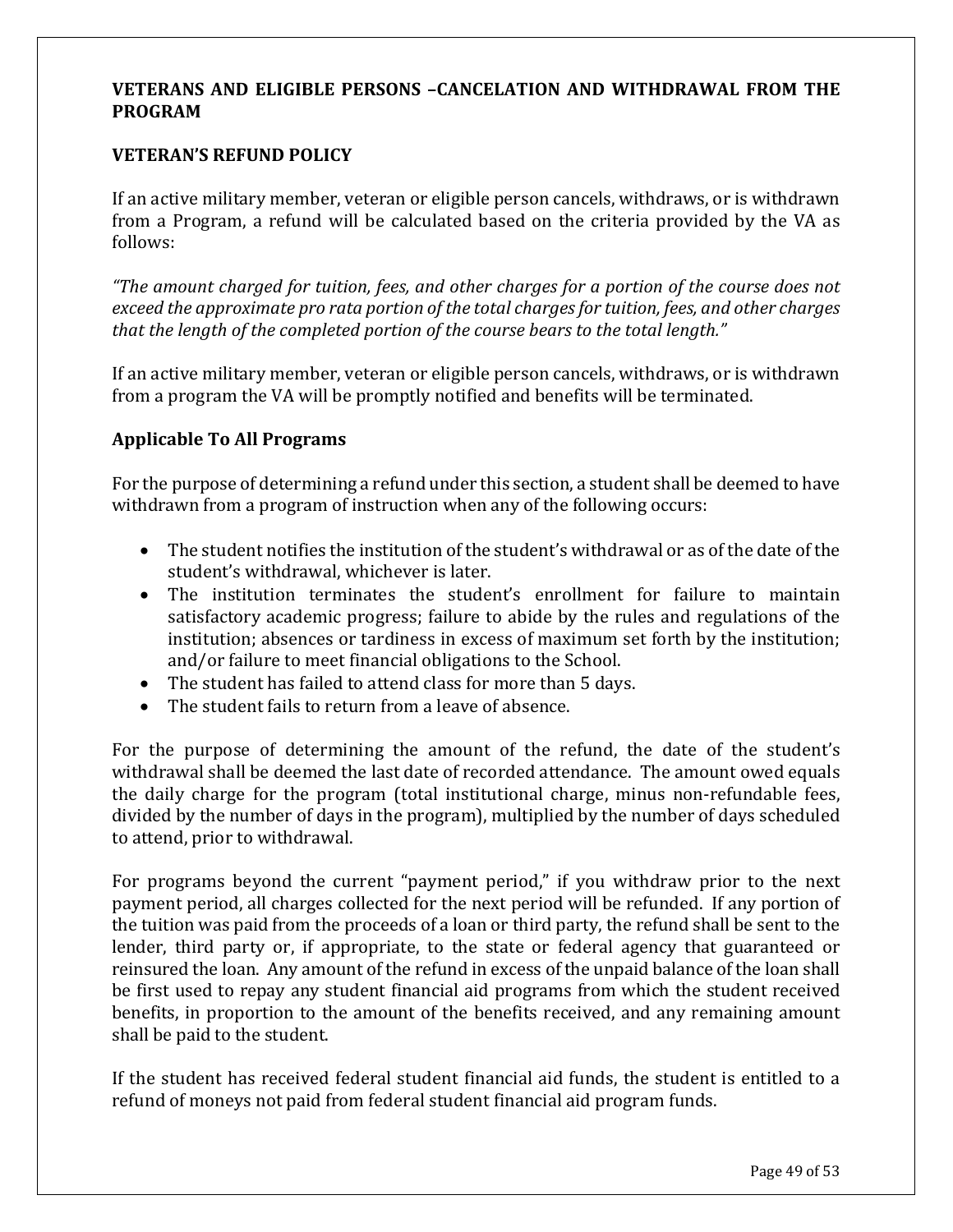## **REIMBURSEMENT TO VETERANS AND ELIGIBLE PERSONS**

For information or for resolution of specific veteran benefit payment issues, the veteran or eligible person should call the Department of Veteran Affairs nationwide toll-free number at 1-800-827-1000.

| <b>Name of Institution:</b> | EMSTA, Inc. DBA EMSTA College           |
|-----------------------------|-----------------------------------------|
| <b>Physical Address:</b>    | 11489 Woodside Ave.<br>Santee, CA 92071 |
| <b>Mailing Address:</b>     | P. O. Box 21894<br>El Cajon, CA 92021   |
| <b>Telephone Number:</b>    | 619-593-6782                            |
| <b>Emergency Number:</b>    | 619-562-4664                            |
| Fax:                        | 619-593-6786                            |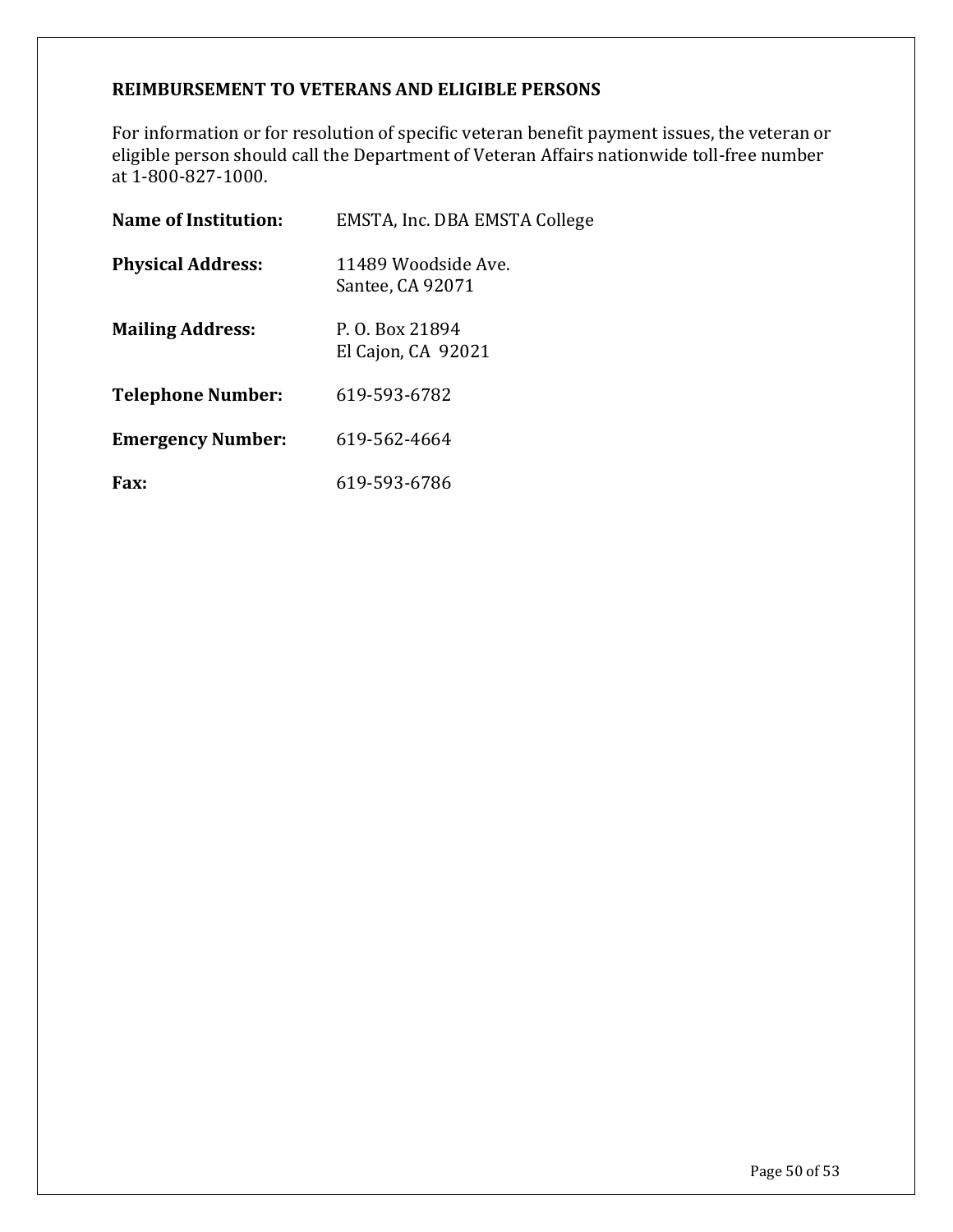## **Active Military Member, Veteran or Eligible Person Attestation**

I have received a copy of the Catalog and School Performance Fact Sheet prior to enrollment, which contains the rules, regulations, program completion requirements, and cost for the specific program in which I have enrolled.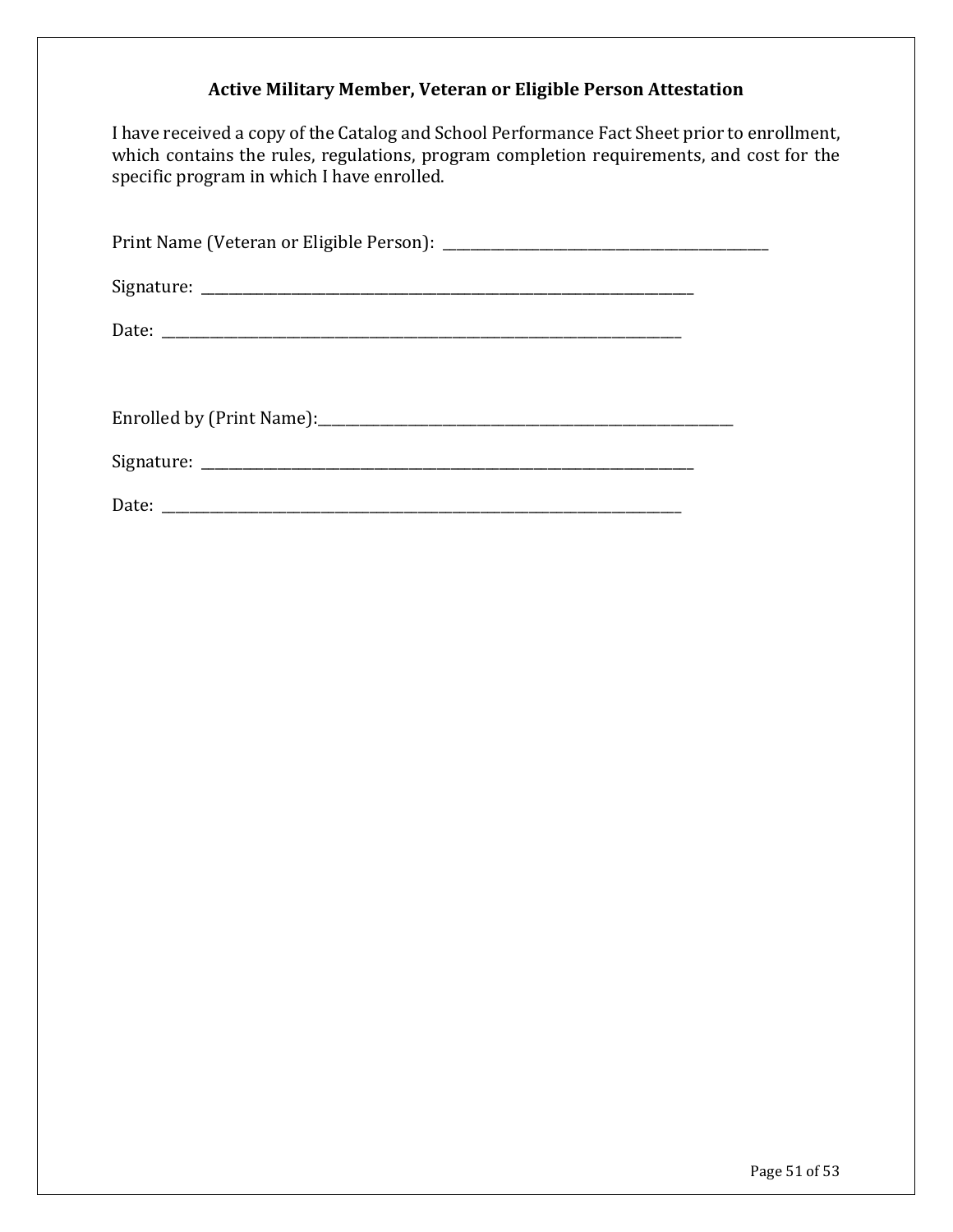# **EQUIPMENT AND MATERIALS**

| <b>ITEMS</b>                           | <b>NUMBER AVAILABLE</b> |
|----------------------------------------|-------------------------|
| CPR Mannequins, adult and baby         | 40 each                 |
| Intubation mannequins, adult           | 6                       |
| Intubation mannequins, pediatric       | 6                       |
| Airway bag                             | 10                      |
| 02 cylinders                           | 10                      |
| Flow meter                             | 10                      |
| 02 masks and nasal cannulas            | 20 each                 |
| Suction equipment, Jr. Escort          | 6                       |
| Suction tubing                         | 6                       |
| Rigid and flexible suction catheters   | 6                       |
| Pocket mask                            | 8                       |
| One-way valve CPR mask                 | 40                      |
| Bag-valve-mask, adult                  | 20                      |
| Bag-valve-mask, pediatric              | 10                      |
| Demand-valve-mask resuscitator         | $\mathbf{1}$            |
| Oral and nasal airways, various sizes  | 20                      |
| Combitube                              | 12                      |
| Endotracheal tube                      | 12                      |
| <b>Traction splint, Sagar</b>          | $\overline{4}$          |
| Traction splint, Hare                  | $\overline{2}$          |
| Extrication device, KED                | 6                       |
| <b>Backboards</b>                      | 8                       |
| Head immobilizers                      | 6                       |
| Cervical collars, various sizes        | 15                      |
| Obstetrical mannequin                  | 6                       |
| <b>OB</b> kits                         | 6                       |
| Tourniquets                            | 20                      |
| Various bandages and splints           | 20                      |
| IV tubing and solution - normal saline | 12                      |
| Anti-shock garment                     | 8                       |
| Zoll, Cardiac monitor/defibrillators   | 6                       |
| B/P cuffs and stethoscopes             | 25                      |
| AED equipment for training             | 6                       |
| Medications in current scope           | Numerous                |
| Scoop stretcher                        | 4                       |
| Stryker gurney                         | $\mathbf{1}$            |
| Rhythm generator                       | 6                       |
| Glucometer                             | $\overline{2}$          |
| Bite stick, plastic                    | 10                      |
| KY jelly                               | 1 package               |
| Defibrillator pads                     | 12                      |
| <b>EKG</b> recording paper             | 2 cases                 |
| Electrodes, adult                      | 1 package               |

11